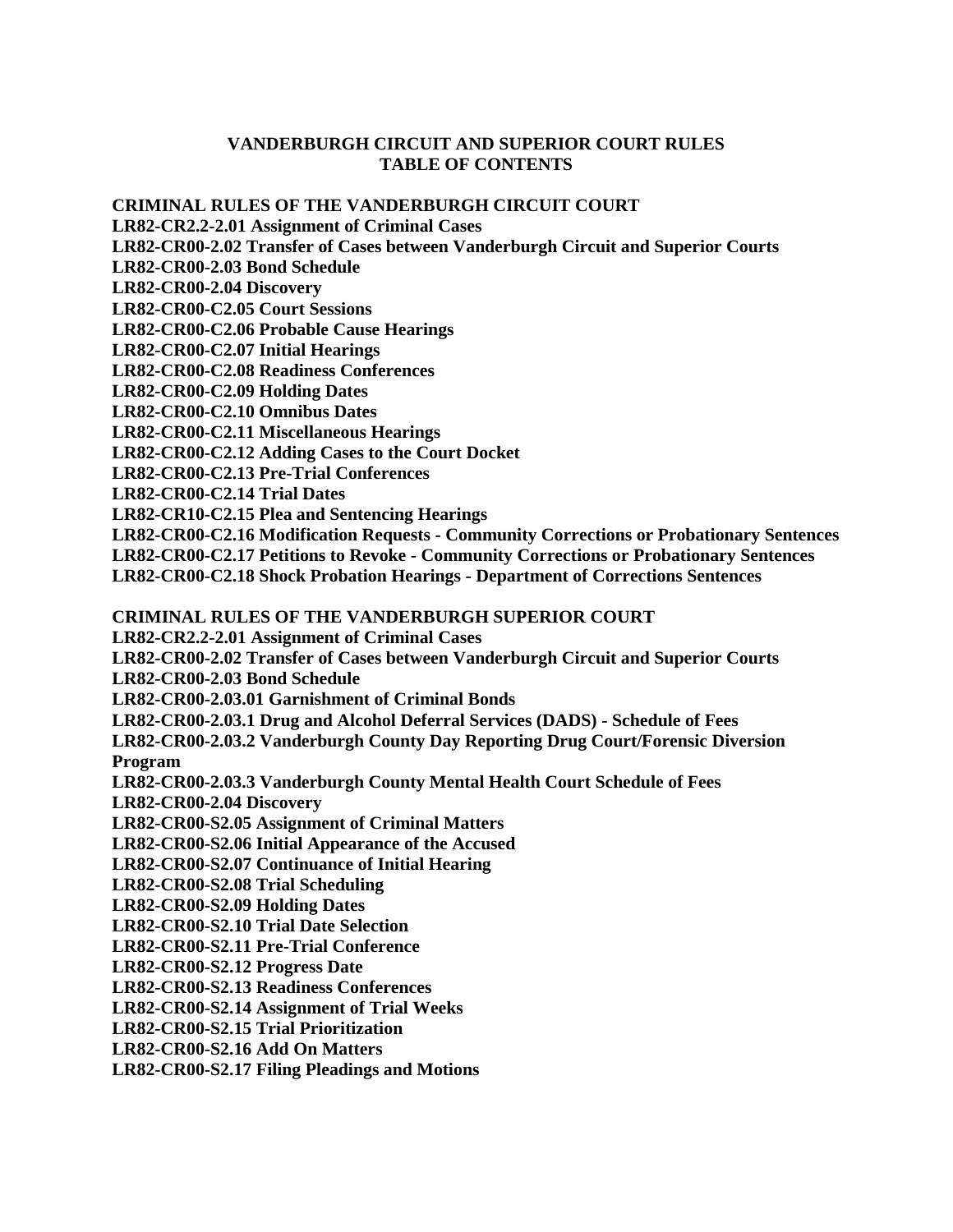## **CIVIL RULES OF THE VANDERBURGH CIRCUIT AND SUPERIOR COURTS**

**LR82-TR81-1.01 Applicability, Effective Date, and Designations LR82-AR00-1.02 Case Allocation Plan LR82-AR00-S1.03 Assignment of Judges within Superior Court LR82-AR00-S1.04 Assignment and Disposition of Civil Cases in Superior Court LR82-SC00-S1.05 Superior Court Small Claims LR82-TR63-S1.06 Superior Court Judges Pro Tempore LR82-TR79-1.07 Special Judge LR82-AR11-1.08 Format of Filings LR82-TR00-1.09 Filing of Pleadings, Motions and Other Papers LR82-TR10-1.10 Form of Pleading LR82-TR5-1.11 Verification of Service on Opposing Party LR82-TR5-1.12 Verification of Trial Rule 5 Pleadings LR82-TR6-1.13 Extensions of Time LR82-AR00-1.14 Attorney Promptness LR82-TR3.1-1.15 Attorney's Withdrawal LR82-TR12-1.16 Motions and Petitions LR82-TR16-1.17 Scheduling Conference LR82-TR16-1.18 Pre-Trial Conference LR82-TR33-1.19 Interrogatories LR82-TR16-1.20 Trial Briefs and Motions in Limine LR82-TR51-1.21 Instructions LR82-TR55-1.22 Default Judgments - Attorneys Fees LR82-TR69-1.23 Post-Judgment Proceeding LR82-TR69-1.24 Garnishment of Criminal Bonds LR82-TR73-1.25 Telephonic Conference LR82-AR7-1.26 Custody, Disposition and Withdrawal of Original Records and Exhibits LR82-AR9-1.27 Access to Court Records LR82-AR15-1.28 Court Reporters LR82-AR00-1.29 Conduct, Dress, and Courthouse Policies** 

**APPENDIX A SCHEDULING CONFERENCE ORDER APPENDIX B SCHEDULE OF ASSIGNMENT**

# **FAMILY COURT RULES OF THE VANDERBURGH SUPERIOR COURT**

**LR-82-FL-00-4.01 Scope, Title and Effective Date LR-82-FL-00-4.02 Notice LR-82-FL-00-4.03 Pauper Affidavits LR-82-FL-00-4.04 Scheduling LR-82-FL-00-4.05 Summary Hearings LR-82-TR-65-4.06 Orders without Notice LR-82-FL-00-4.07 Agreed Matters LR-82-TR-58-4.08 Preparation of Orders LR-82-FL-00-4.09 Standing Order for Parental Education Workshop LR-82-FL-00-4.10 Child Support Guidelines LR-82-FL-00-4.11 Hearings**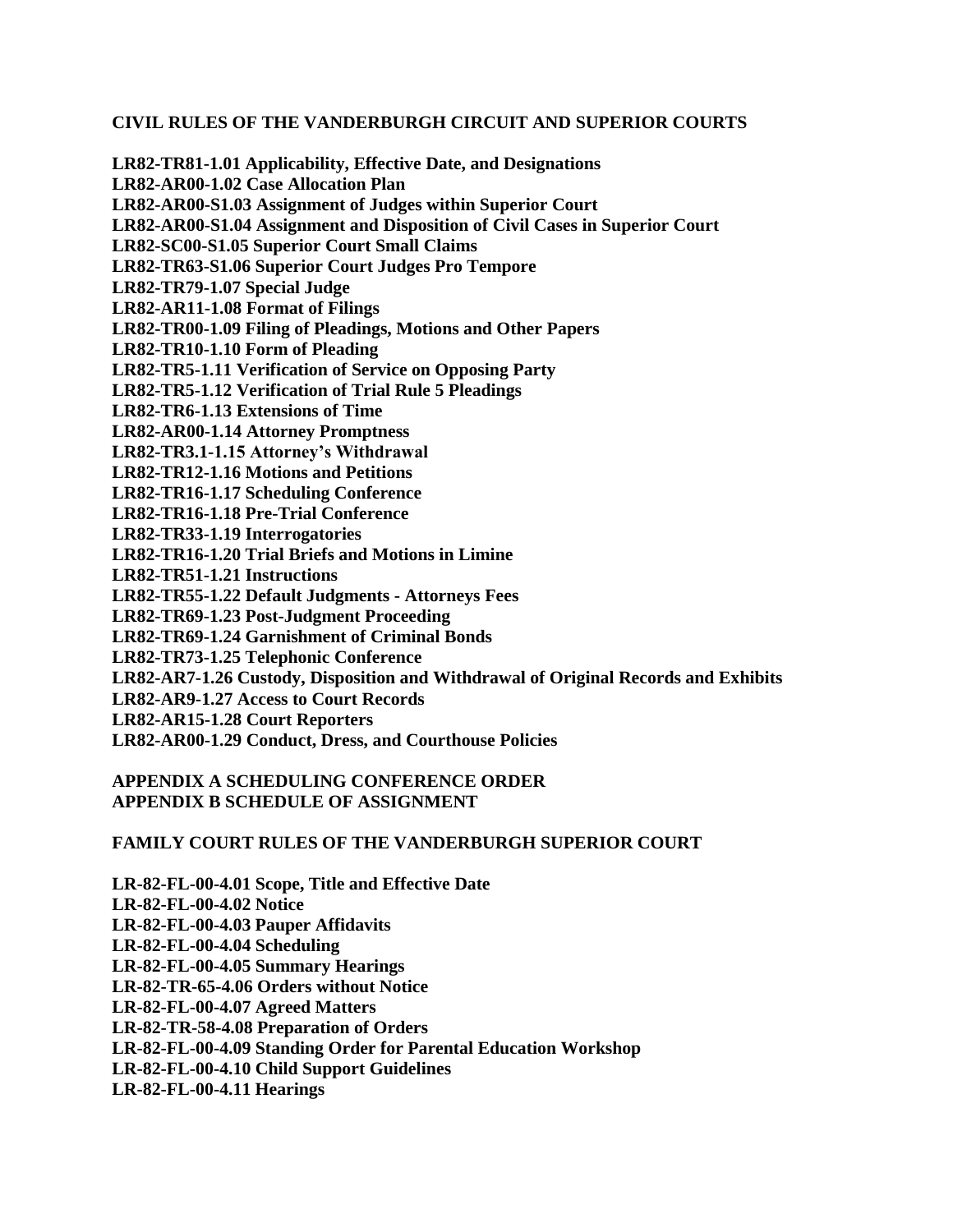**LR-82-TR-53.2-4.12 Continuances LR-82-FL-00-4.13 Support Arrearage LR-82-FL-00-4.14 Attorney Fees LR-82-FL-00-4.15 Appellate Records LR-82-FL-00-4.16 Termination of Representation** 

**APPENDIX A VERIFICATION OF SETTLEMENT CONFERENCE FORM APPENDIX B TRANSPARENTING PROGRAM APPENDIX C JUDGES ROTATION APPENDIX D MAGISTRATE ROTATION**

#### **PROBATE RULES OF THE VANDERBURGH SUPERIOR COURT**

**LR82-PR-1 NOTICE LR82-PR-2 FILING OF PLEADINGS LR82-PR-3 ATTENDANCE OF PROPOSED FIDUCIARIES LR82-PR-4 REPRESENTATION OF FIDUCIARIES BY COUNSEL LR82-PR-5 BOND LR82-PR-6 INVENTORY LR82-PR-7 REAL ESTATE LR82-PR-8 SALE OF ASSETS LR82-PR-9 ACCOUNTING LR82-PR-10 FEES OF ATTORNEYS AND FIDUCIARY LR82-PR-11 GUARDIANSHIP LR82-PR-12 MISCELLANEOUS LR82-PR-13 PRIVATE ADOPTIONS LR82-PR-14 PROBATE CLERKS LR82-PR-15 INSOLVENT ESTATES LR82-PR-16 EMERGENY PETITIONS AND MOTIONS** 

**INSTRUCTIONS TO PERSONAL REPRESENTATIVE OF SUPERVISED ESTATE INSTRUCTIONS TO PERSONAL REPRESENTATIVE OF UNSUPERVISED ESTATE INSTRUCTIONS TO GUARDIAN CERTIFICATION OF INVENTORY PREPARATION FORM NOTICE THAT PLEADING IS NOT SCHEDULED FOR FULL EVIDENTIARY HEARING**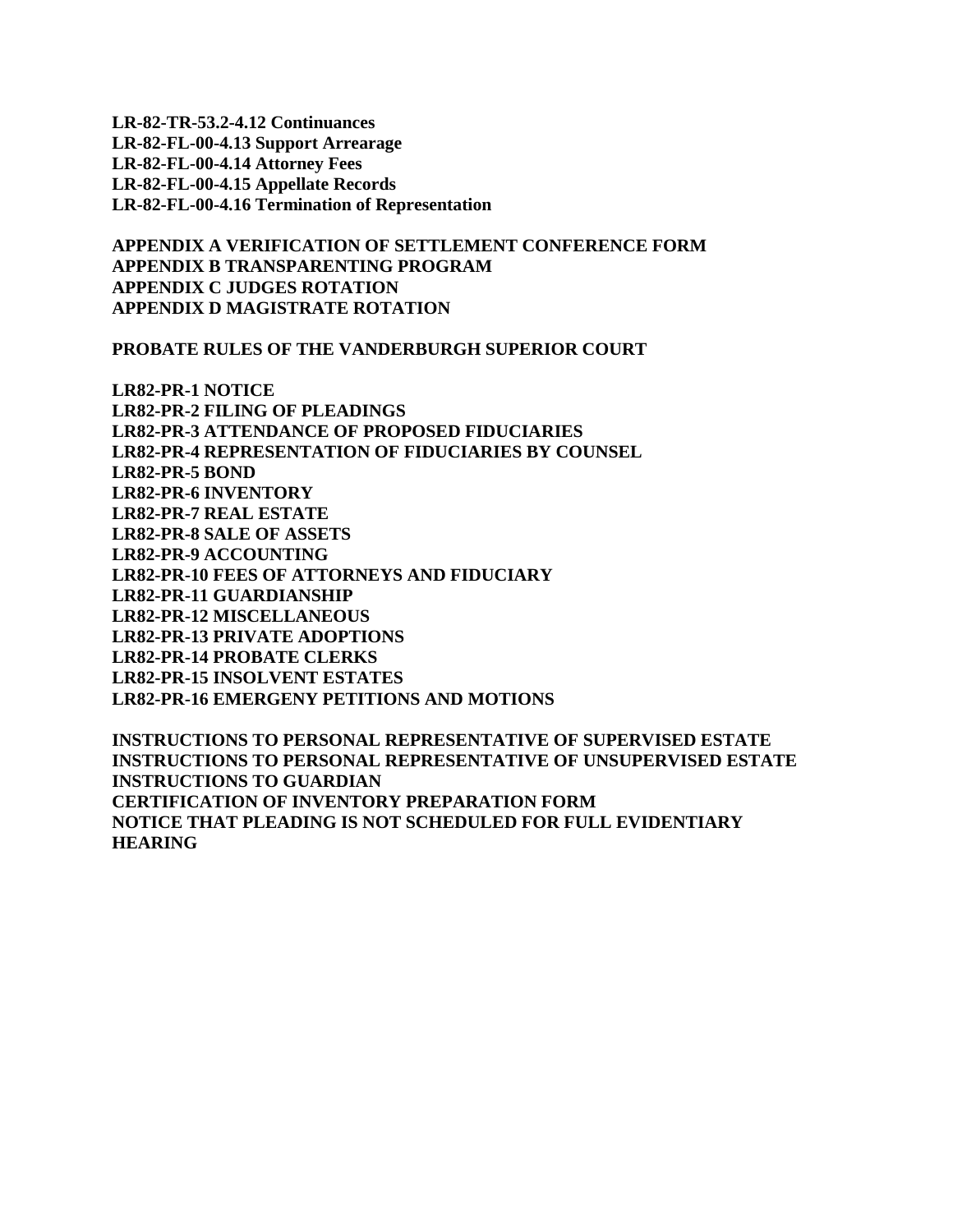# **CRIMINAL RULES OF THE VANDERBURGH CIRCUIT COURT LR82-CR2.2-2.01**

# **Assignment of Criminal Cases**

**(A)** All cases in Vanderburgh County, Indiana in which the highest crime charged is a D felony and at least one charge filed is an alcohol or controlled substance crime shall be assigned to Division II of Superior Court. The remaining felony charges shall be randomly assigned (by the Clerk of Vanderburgh County) to the Circuit and Superior Courts of Vanderburgh County in the following ratio: two (2) cases are to be assigned to the Vanderburgh Circuit Court for each one (1) case assigned to Vanderburgh Superior Court. Each felony cause number shall be deemed a case within the meaning of this rule, regardless of the number of counts or defendants charged in said case.

**(B)** All cases assigned to the Vanderburgh Circuit Court shall be tried by the Circuit Court Judge or the Magistrate of the Court as determined in the discretion of the Court.

**(C)** All felony cases assigned to the Vanderburgh Superior Court shall be tried in accordance with the rules of that Court.

**(D)** All cases reassigned from the Circuit Court Judge of Vanderburgh County or the Magistrate of that Court shall be reassigned to the Senior Judge of the Vanderburgh Circuit Court and/or the Judges of Division I and II of the Vanderburgh Superior Court.

**(E)** All cases reassigned within the Vanderburgh Superior Court shall be reassigned in accordance with the rules of that Court.

**(F)** All criminal cases filed in the County in which the highest crime charged is a misdemeanor, shall be assigned to the Misdemeanor/Traffic Division of the Vanderburgh Superior Court.

**(G)** A dismissed criminal action may only be refiled in the same Court to which the case was originally assigned.

**(H)** The Circuit Court Judge and or the Judge of Division I or the Judge of Division II of the Vanderburgh Superior Court may by agreement, order transfer of any felony case pending in either Court to provide consolidated legal defense for those defendants facing multiple criminal charges. Such cases shall be consolidated unless efficient case disposition may be adversely affected by transfer.

#### **LR82-CR00-2.02**

#### **Transfer of Cases between Vanderburgh Circuit and Superior Courts**

If a defendant has a pending case in the Vanderburgh Superior Court prior to the filing of a case in Circuit Court, the Circuit Court case will be transferred to Superior Court. Similarly, if a defendant has a prior pending case in Circuit Court, any newer case in Superior Court will be transferred to Circuit Court. The Judges of the Vanderburgh Circuit Court and Divisions I and II of the Vanderburgh Superior Court may, by agreement, transfer a pending case out of Division II of Superior Court or Vanderburgh Circuit Court in their discretion to satisfy the requirements of these rules. The Judges of the Vanderburgh Circuit Court and Divisions I and II of the Vanderburgh Superior Court may, by agreement, transfer a pending case into Division II of the Superior Court or Vanderburgh Circuit Court in their discretion to satisfy the requirements of this rule. Judges of the Vanderburgh Circuit Court and Divisions I and II of the Vanderburgh Superior Court may, by agreement, transfer any criminal case to Division II of the Vanderburgh Superior Court if justice requires.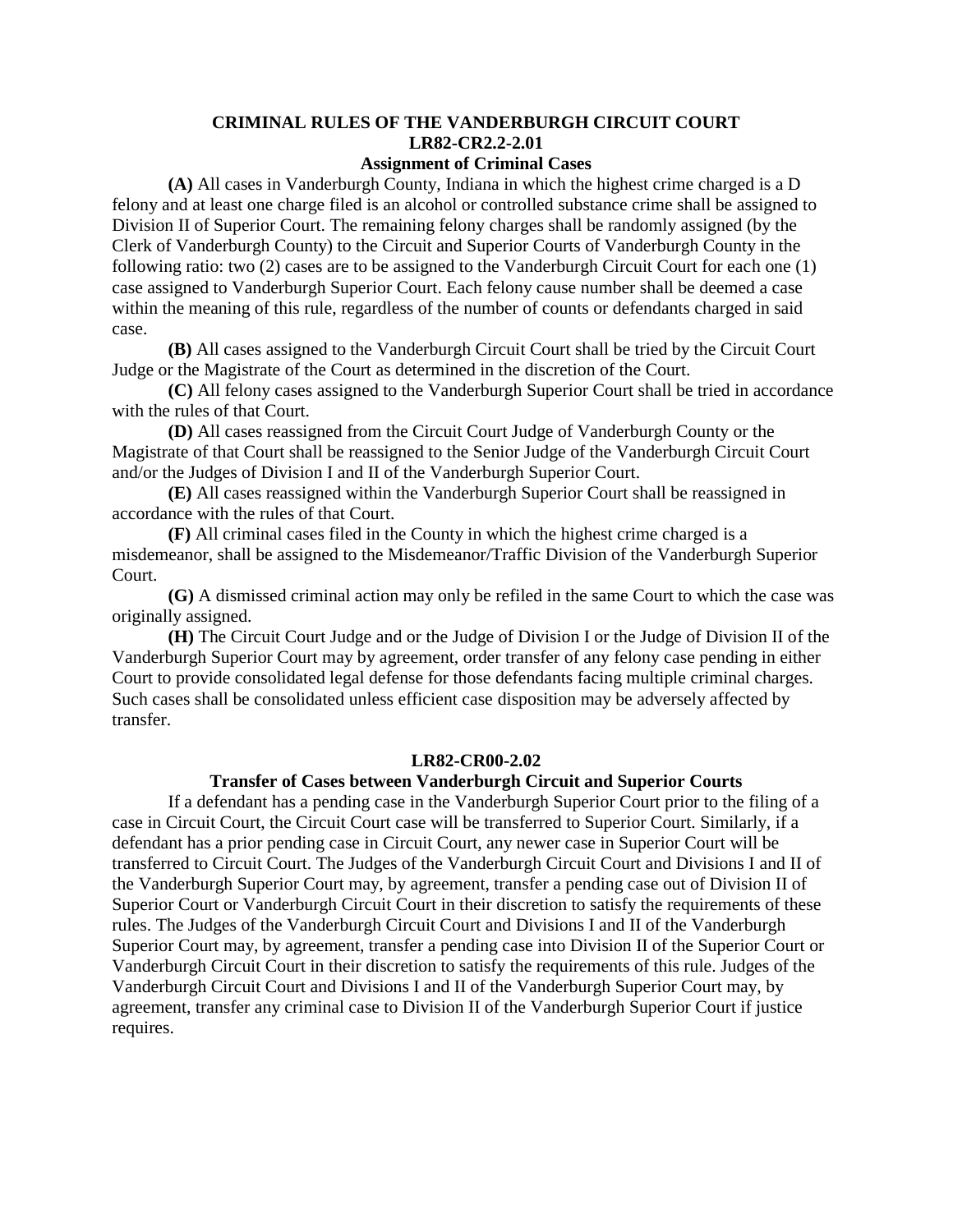# **LR82-CR00-2.03 Bond Schedule**

All persons charged by indictment or affidavit shall be held to bail in the amount set forth below:

**(A) Felonies:** No bonds shall be set in any felony matters except as determined by a Judicial Officer. The Court shall consider factors found in IC 35-33-8-4 in setting appropriate bond in all cases.

**(B) Class A Misdemeanors:** Unless otherwise specified, all Class A Misdemeanors shall have a bond of \$100.00 for Indiana residents and \$200.00 for non-residents.

**Specific Exceptions for Class A Misdemeanors:** 

Domestic Violence Battery First offense: \$500.00

Second offense: \$1000.00

Third offense: \$5000.00

Leaving the scene of an accident causing personal injury: \$500.00.

All OMVWI bonds shall be determined by a Judicial Officer.

**(C) Class B Misdemeanors:** Unless otherwise specified, all Class B Misdemeanors shall have a bond of \$50.00 for Indiana residents and \$100.00 for non-residents.

**Specific Exceptions for Class B Misdemeanors:** 

Invasion of Privacy involving co-habitating or formerly co-habitating adults:

First offense: \$500.00

Second offense: \$1000.00

Third offense \$5000.00

**(D) Class C Misdemeanors:** Unless otherwise specified, all Class C Misdemeanors shall have a bond of \$50.00 for Indiana residents and 100.00 for non-residents.

**Specific Exceptions for Class C Misdemeanors:** Minor possession / consumption / transport: \$25.00 for Indiana resident and \$50.00 for non-residents.

**(E) Garnishment of Criminal Bonds:** In order for a garnishment order, lien, or assignment to be placed against a bond in a criminal case, a minute must be entered on the Chronological Case Summary for the criminal case, which minute must state the existence of a claim against the bond and setting a hearing in the criminal case to determine the priority of the claim.

If a valid claim is found to exist, it should be honored and paid after the payment of any fees or costs in the criminal matter, including but not limited to court costs, fines, attorney fee liens, restitution, retention charges, public defender fund reimbursements, community correction fees, probation user fees, treatment court fees and any other current or outstanding statutory or courtordered fees, if any of those are ordered by the court to be paid from the bond, but before payment to the person who posted the bond. Priority of claims should be given as chronologically entered in the Chronological Case Summary.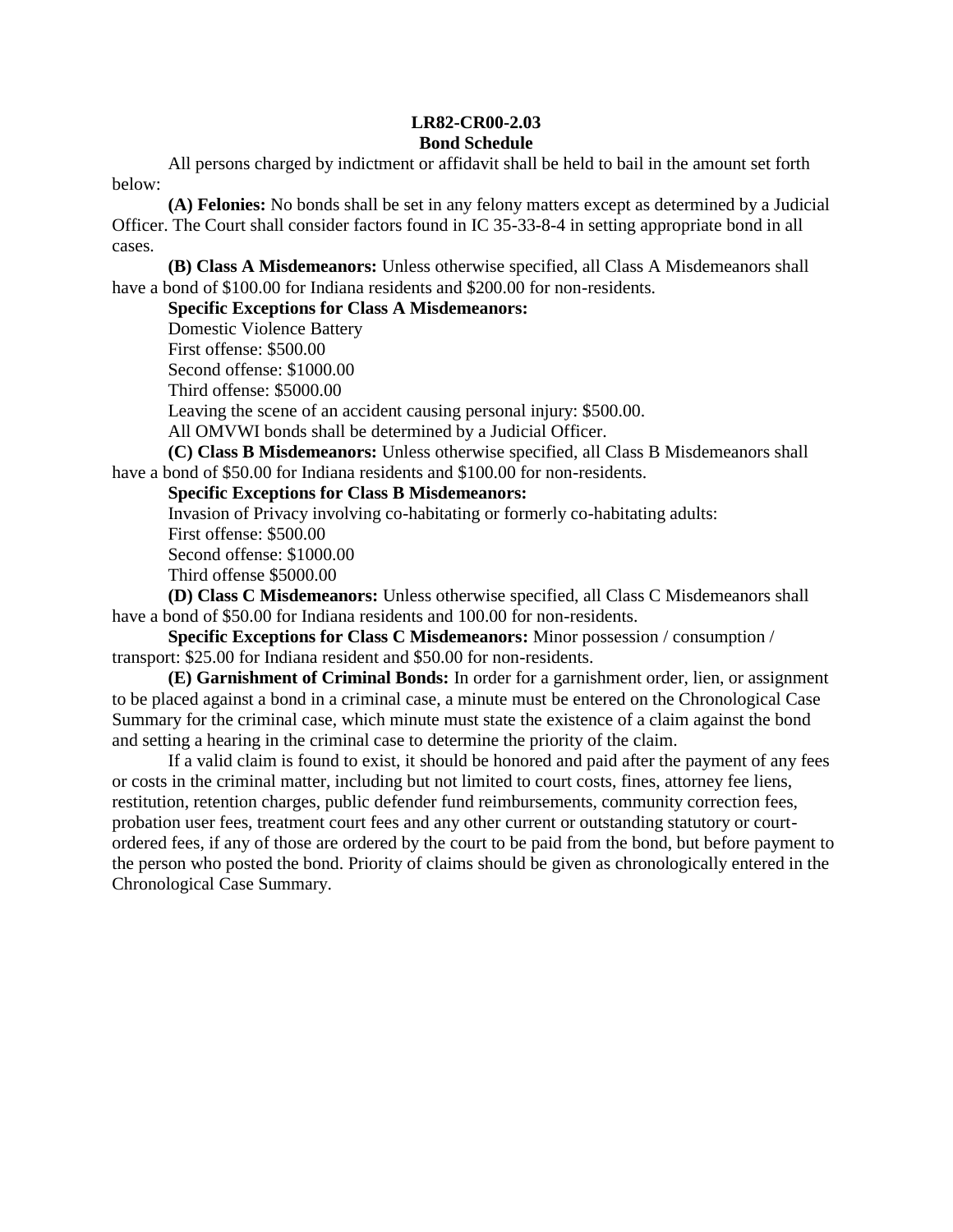#### **LR82-CR00-2.04 Discovery**

In each criminal case in the Vanderburgh Circuit and Superior Courts, the Vanderburgh County Prosecutor's Office and the law enforcement agencies which are involved in the case shall produce to the defense attorney the entire case file, including a list of all evidence held, within thirty (30) days of the defense attorney's first appearance in court. This is a continuing rule, and all additions to the case file shall be produced immediately upon their creation.

Except by order of court, a defense attorney receiving such a case file shall not reveal any victim's or witnesses' confidential identifying information, including Social Security number, driver's license number, and date of birth, to anyone other than an associate or employee of the attorney. In the event the defense attorney wishes to show the case file to any other person, including the defendant, the attorney shall first redact such information from the file.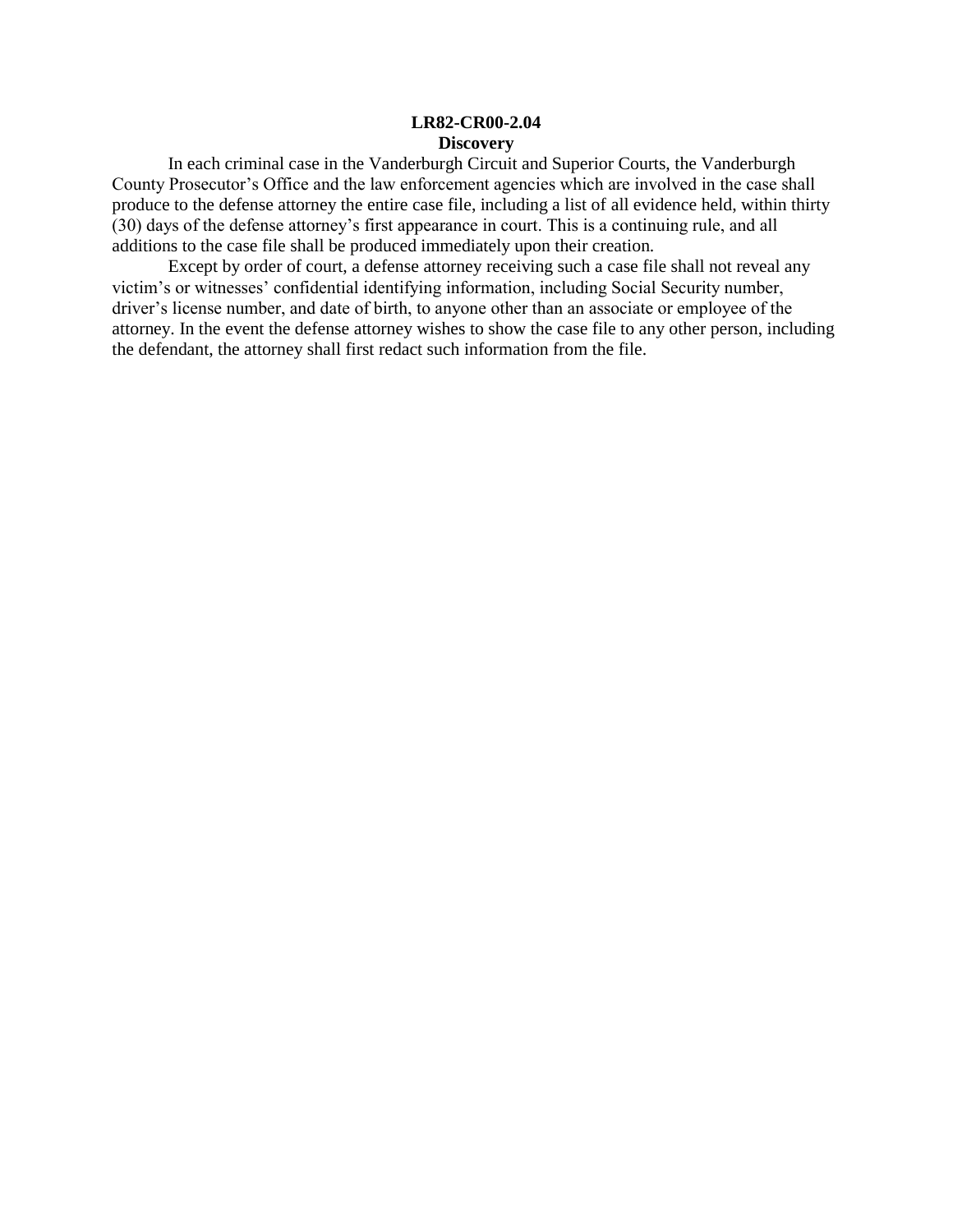### **LR82-CR00-C2.05 Court Sessions**

Regular court sessions are held every weekday at 9 a.m. and 1 p.m. All holding dates, progress dates, and sentencings for persons not in custody shall be scheduled for 9 a.m. court. Video Court shall take place during 1 p.m. court. All in custody video probable cause hearings, initial hearings and persons arrested on warrants, and sentencings for defendants in custody shall take place during 1 p.m. court. Out of custody probable cause hearings, initial hearings and persons arrested on warrants who have posted bond may be set at either 9 a.m. or 1 p.m. Special court sessions for petitions to revoke, motions for modification from community corrections programs, and related matters are held on Wednesday and Thursday at 11 a.m. Court sessions are held in Room 208 on the second floor of the Courts Building. If Room 208 is being used for a trial or another matter, then court sessions are held in Room 202.

#### **LR82-CR00-C2.06 Probable Cause Hearings**

If a defendant is arrested without an arrest warrant having previously been issued, a probable cause hearing will be held. The hearing will be held at the court session immediately following the arrest and booking of the defendant in the Vanderburgh County Jail. At this hearing, the Court will review the affidavit of probable cause filed by the State to decide if there is probable cause for the offense(s) alleged by the State. If the Court finds that there is not probable cause, the defendant will be discharged. If the Court finds that there is probable cause, the Court will advise the defendant of the charges and some preliminary rights and set bond. The Court will also order the defendant to appear in three business days for an initial hearing at which time the defendant should appear with an attorney if he/she intends to hire counsel and the State should file any formal charges.

## **LR82-CR00-C2.07 Initial Hearings**

An initial hearing will be held on the third business day after the probable cause hearing unless the defendant was arrested as a result of an arrest warrant. If an arrest warrant was issued and then the defendant was arrested, an initial hearing will be held at the next regular court session immediately following the arrest and booking of the defendant in the Vanderburgh County Jail. At the initial hearing, the Court will advise the defendant of the charges, penalties, and constitutional rights; review bond; set an omnibus date and a holding date; and appoint counsel or set an appearance date for the defendant to appear with private counsel.

# **LR82-CR00-C2.08**

# **Readiness Conferences**

Readiness Conferences are an opportunity for the prosecutor, the defense attorney, and the Court to discuss the case and any plea offers. Only the attorneys need to appear for these conferences. (This is not an appearance date for the defendant). The date of the initial hearing controls when the readiness conferences are set. Readiness conferences for cases with initial hearings on the 1st through the 15th of the month will be set on the first consecutive Wednesday and Thursday of the next month. Readiness conferences for cases with initial hearings on the 16th through the 31st of the month will be set on the third consecutive Wednesday and Thursday of the next month. Readiness conferences for non-drug and non-sex crime cases will be held on the first and third Wednesdays at 1:30 p.m. Readiness conferences for drug and sex crime cases will be held on the following Thursdays at 1:30 p.m.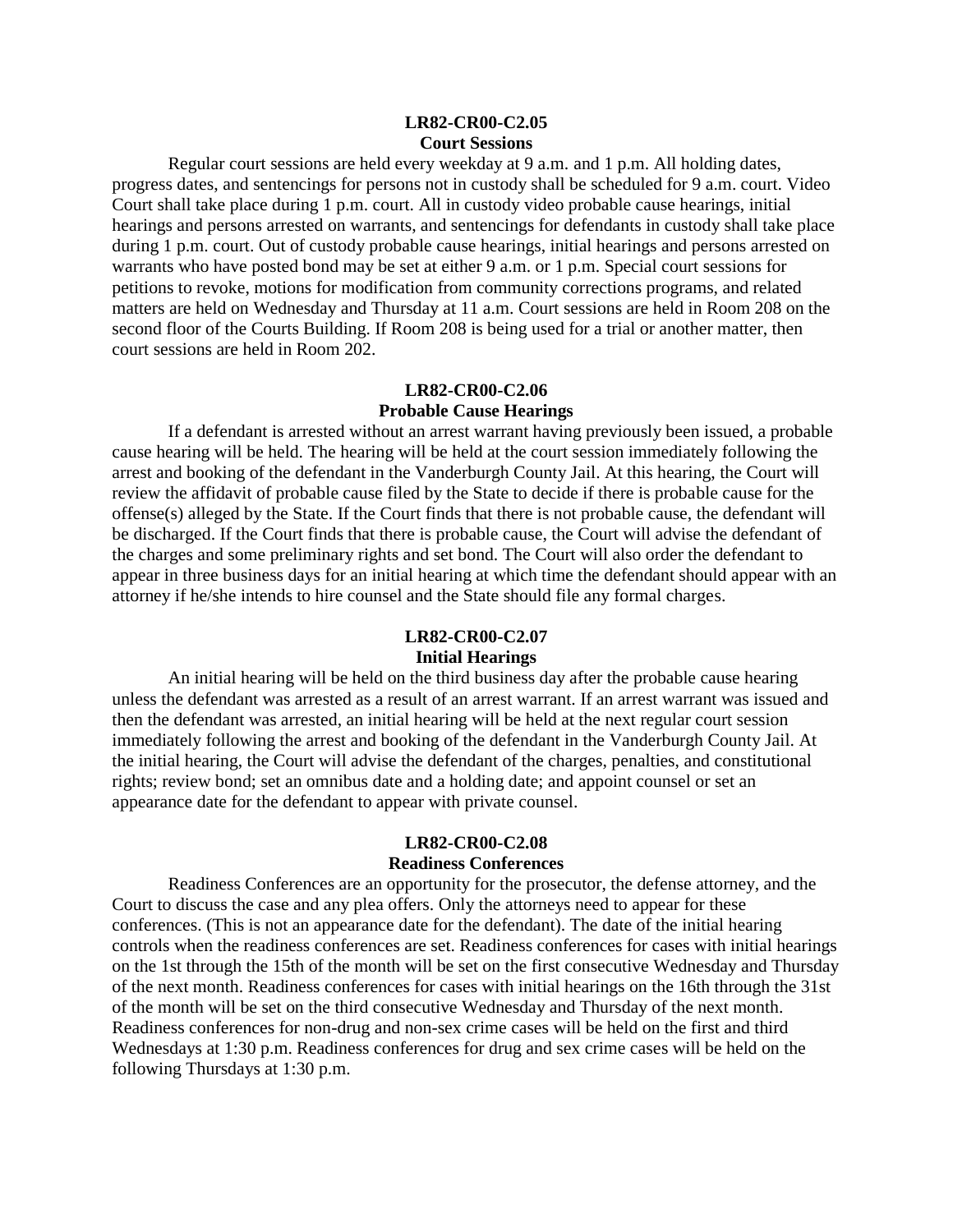Attorneys will be advised of the readiness conference date at the time of the initial hearing. The conferences will be held in the jury or grand jury room of Circuit Court. An attorney should contact Court staff and the Prosecutor's Office if he/she is unable to appear at his/her scheduled readiness conference.

## **LR82-CR00-C2.09 Holding Dates**

Holding dates are dates for the defendant and his/her attorney to appear so that the defendant can accept or reject any offer by the State of Indiana and/or set the matter for trial. The date of the initial hearing controls when the holding date is set. Holding dates will be set six weeks after the initial hearing on the same weekday as the initial hearing. If the scheduled holding date is a holiday, then the Court will set the holding date on the business day after the holiday if that day is in the same week. Otherwise, the holding date will be set on the business day prior to the holiday.

#### **LR82-CR00-C2.10 Omnibus Dates**

The omnibus date is not an appearance date. However, it does control several legal deadlines for pleading certain matters and filing certain documents. The omnibus date is set 75 days from the initial hearing.

#### **LR82-CR00-C2.11**

## **Miscellaneous Hearings**

If an attorney needs a hearing for a miscellaneous matter, including but not limited to, hearings for motions to suppress, motions to sever or join offenses or defendants, and motions for bond reduction, the attorney should contact opposing counsel and then court staff to schedule such a hearing or by agreement of the parties add the case on the court's calendar during 9 a.m. regular matters.

#### **LR82-CR00-C2.12**

## **Adding Cases to the Court Docket**

If an attorney needs to add a criminal matter to the court's calendar, the attorney should advise opposing counsel and then contact court staff. If the defendant is in custody the case must be added on at least one full day prior to the appearance date. The attorney should advise the court staff if the defendant is in custody.

#### **LR82-CR00-C2.13**

### **Pre-Trial Conferences**

Pre-trial conferences will be held approximately two weeks prior to trial. Pre-trials should be scheduled during the regular court session when the parties agree to a trial date. At the pre-trial conference, the court and parties will discuss the issues in the case, motions that need to be taken up in advance, possible plea agreements and any other relevant matters. (This is not an appearance date for the defendant.)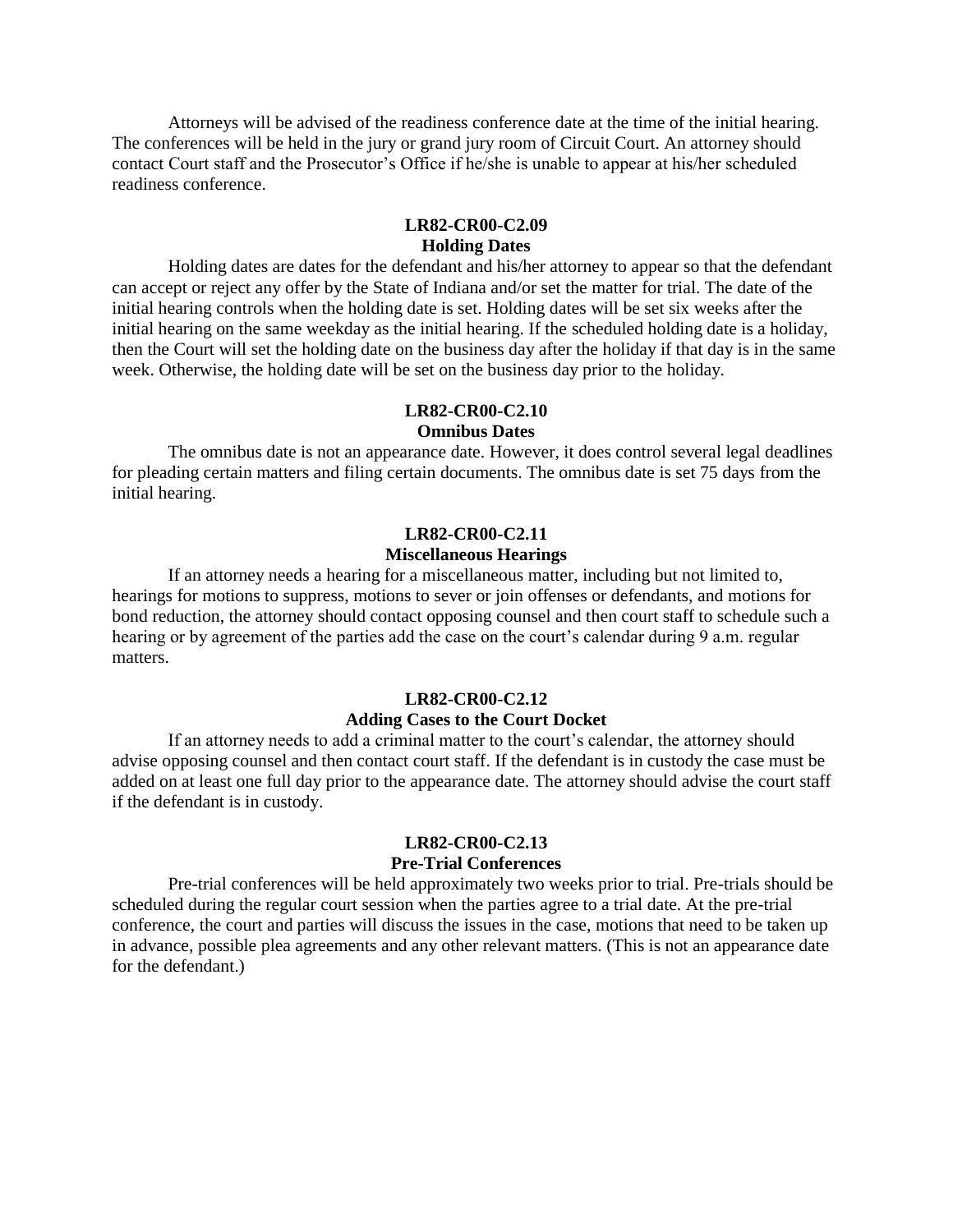#### **LR82-CR00-C2.14 Trial Dates**

When a party requests a trial date, the Court will attempt to set the date within approximately 30 days if the defendant is in custody and 60 days if the defendant is not in custody. All trials, including court and Jury trials start at 8 a.m. unless the Court advises otherwise. Questionnaires for prospective jurors will be available approximately two days prior to the trial. If additional time is needed to review the questionnaires, the bailiff can be contacted at 812-435-5196. Preliminary instructions will be provided on the first day of trial and final instructions will be provided during the trial. If additional time is needed to review the instructions, the staff attorney can be contacted at 812- 435-5312. Peremptory challenges and challenges for cause are to be in writing on a form provided by court staff on the day of trial.

# **LR82-CR10-C2.15 Plea and Sentencing Hearings**

If a defendant and the State have entered into a plea agreement, the Court will not take a guilty plea and order a pre-sentence investigation until the agreement has been reduced to writing and executed by the parties. When a defendant pleads guilty with or without a plea agreement with the State, the Court will establish a factual basis for each offense and advise the defendant of the penalties and constitutional rights. For these cases and for cases in which the defendant has been found guilty after a jury or court trial, a judgment and sentencing date will be set. The judgment and sentencing date will usually be scheduled approximately 20 days later if the defendant is in custody and approximately 40 days later if the defendant is not in custody. After a judgment and sentencing date has been set, the defendant should immediately report to the Probation Department in Room 127 of the Administration Building so that an interview can be scheduled for the defendant's pre-sentence report. If the defendant is in custody, a member of the probation staff will interview the defendant in the jail. Subject to the Court's approval, and if both parties agree, pre-sentence investigation reports may be waived in certain Class D felonies.

#### **LR82-CR00-C2.16**

#### **Modification Requests - Community Corrections or Probationary Sentences**

Any request for modification of a community corrections or probationary sentence should be in writing and sent to the court. Hearings on such requests are set on Wednesdays and Thursdays at 11 a.m. This shall include requests for modification of driver's license suspensions.

#### **LR82-CR00-C2.17**

### **Petitions to Revoke - Community Corrections or Probationary Sentences**

If a petition to revoke the sentence of a person on a community corrections program or on probation is filed, either a bench warrant will be issued or the defendant will be advised of an appearance date by summons. These hearings are set on Wednesdays and Thursdays at 11 a.m.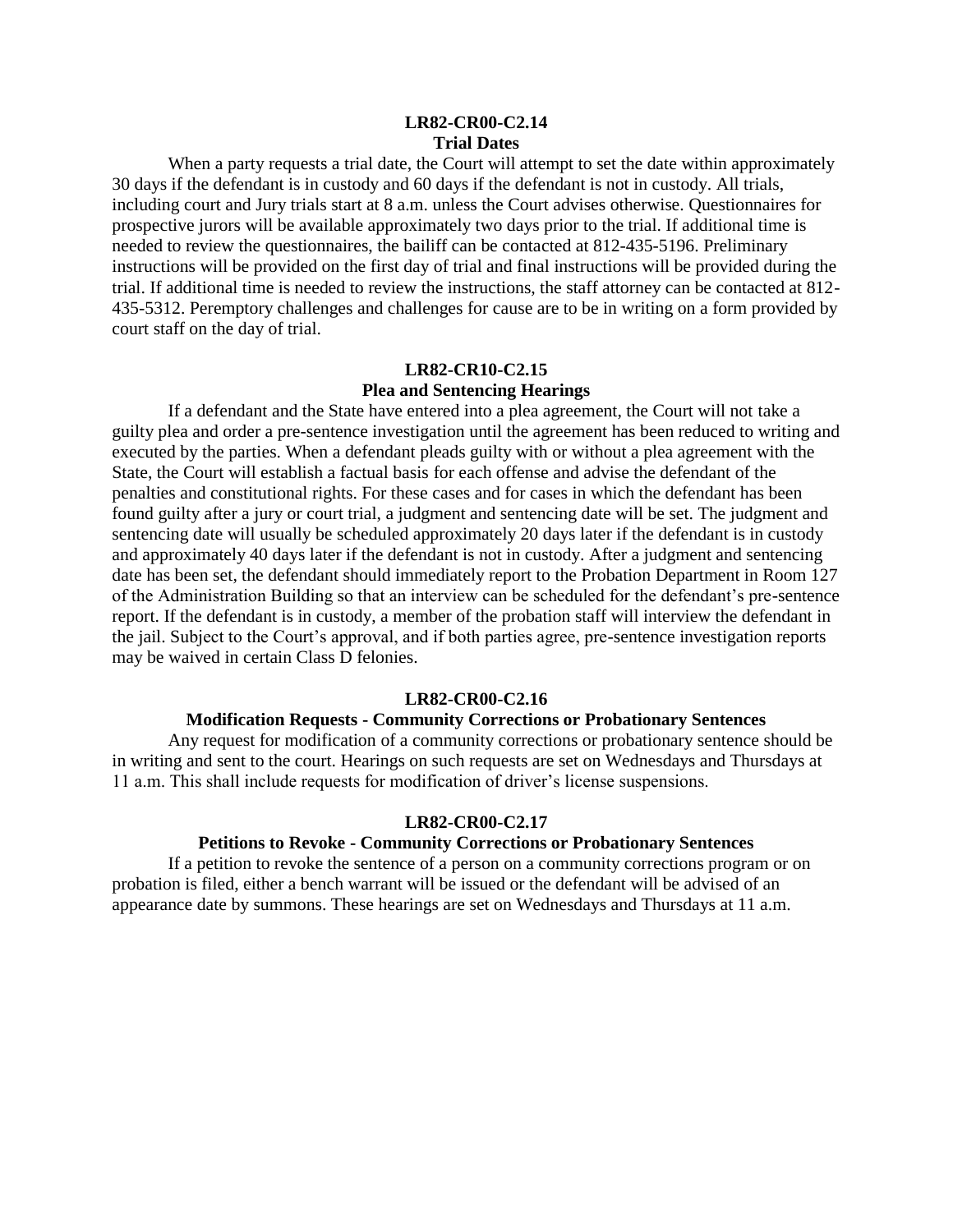#### **LR82-CR00-C2.18**

## **Shock Probation Hearings - Department of Corrections Sentences**

Any request for modification of a sentence being served at the Indiana Department of Corrections should be in writing and sent to the court. Once a modification request is received, court staff will request a progress report from the facility where the defendant is an inmate. Once the progress report has been received by the court, a shock probation hearing will be scheduled. (If the sentence involved a plea agreement with the State, the State must agree to have a shock probation hearing before a hearing is set.) These hearings are usually held on the last Thursday of each month. If the Court is unavailable on such date, a different date will be selected. If a defendant is represented by an attorney, the attorney will be sent a notice of the hearing date. (Defendants are not transported back to Vanderburgh County for these hearings.)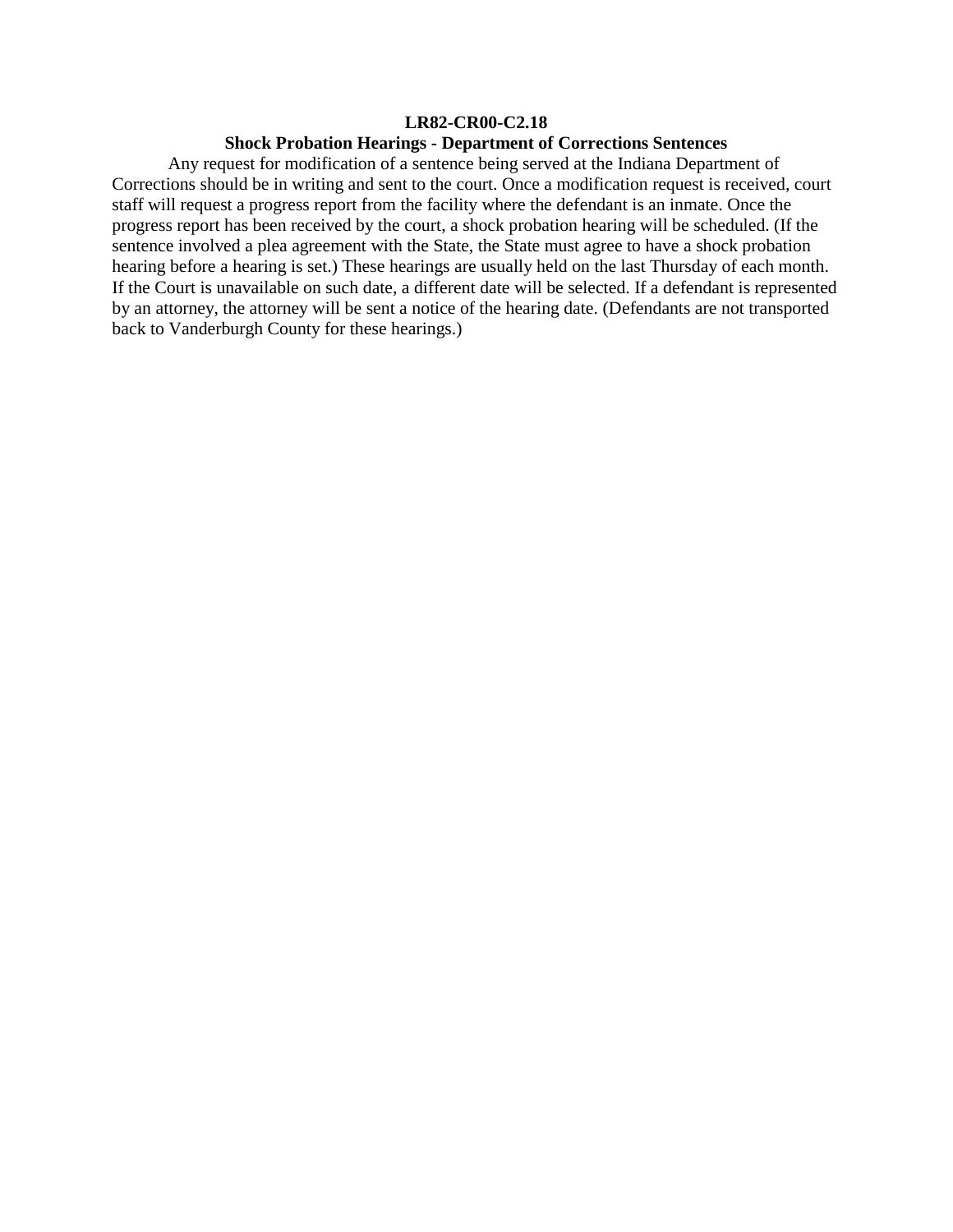### **CRIMINAL RULES OF THE VANDERBURGH SUPERIOR COURT**

#### **LR82-CR2.2-2.01**

## **Assignment of Criminal Cases**

**(A)** All cases in Vanderburgh County, Indiana in which the highest crime charged is a D felony or a Level 6 felony and at least one charge filed is an alcohol or controlled substance crime shall be assigned to Division II of Superior Court. The remaining felony charges shall be randomly assigned (by the Clerk of Vanderburgh County) to the Circuit and Division III of Superior Court of Vanderburgh County in the following ratio: two (2) cases are to be assigned to the Vanderburgh Circuit Court for each one (1) cases assigned to Vanderburgh Superior Court. Each felony cause number shall be deemed a case within the meaning of this rule, regardless of the number of counts or defendants charged in said case.

**(B)** All felony cases assigned to the Vanderburgh Superior Court shall be tried in Division II or III with the rules of that Court.

**(C)** All cases reassigned from the Circuit Court Judge of Vanderburgh County or the Magistrate of that Court shall be reassigned to the Senior Judge of the Vanderburgh Circuit Court and/or the Judges of Division II and III of the Vanderburgh Superior Court.

**(D)** All cases reassigned within the Vanderburgh Superior Court shall be reassigned in accordance with these rules.

**(E)** All criminal cases filed in the County in which the highest crime charged is a misdemeanor, shall be assigned to the Misdemeanor/Traffic Division of the Vanderburgh Superior Court.

**(F)** A dismissed criminal action may only be refiled in the same Court to which the case was originally assigned.

**(G)** The Circuit Court Judge and the Judges of Division II and of Division III of the Vanderburgh Superior Court may by agreement, order transfer of any felony case pending in any of those Courts to the other.

#### **LR82-CR00-2.02**

#### **Transfer of Cases between Vanderburgh Circuit and Superior Courts**

If a defendant has a pending case in the Vanderburgh Superior Court prior to the filing of a felony case in Circuit Court, the Circuit Court case will be transferred to Superior Court. Similarly, if a defendant has a prior pending case in Circuit Court, any newer felony case in Superior Court will be transferred to Circuit Court. The Judges of the Vanderburgh Circuit Court and Divisions II and III of the Vanderburgh Superior Court may, by agreement, transfer a pending case out of Division II of Superior Court or Vanderburgh Circuit Court in their discretion to satisfy the requirements of these rules.

#### **LR82-CR00-2.03 Bond Schedule**

All persons charged by information or indictment shall be held to bail in the amount set forth below:

**(A) Felonies:** No bonds shall be set in any felony matters except as determined by a Judicial Officer. The Court shall consider factors found in IC 35-33-8-4 in setting appropriate bond in all cases. Bond shall be set in compliance with TR 26.

**(B) Class A Misdemeanors:** Unless otherwise specified, all Class A Misdemeanors shall have a bond of \$100.00 for Indiana residents and \$200.00 for non-residents.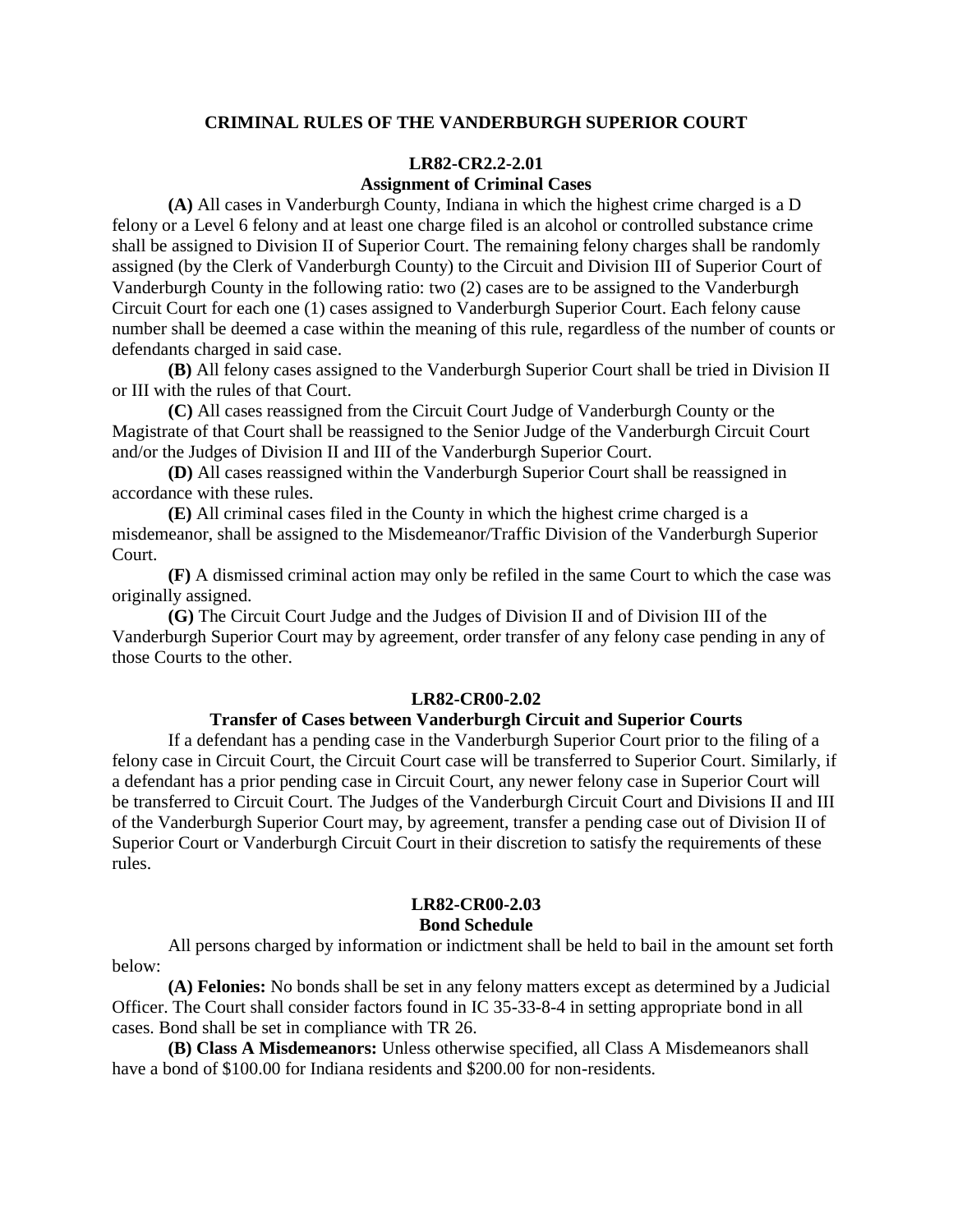#### **Specific Exceptions for Class A Misdemeanors:**

Domestic Violence Battery First offense: \$500.00 Second offense: \$1000.00 Third offense: \$5000.00

Leaving the scene of an accident causing personal injury: \$500.00.

All OMVWI bonds shall be determined by a Judicial Officer.

**(C) Class B Misdemeanors:** Unless otherwise specified, all Class B Misdemeanors shall have a bond of \$50.00 for Indiana residents and \$100.00 for non-residents.

# **Specific Exceptions for Class B Misdemeanors:**

Invasion of Privacy involving co-habitating or formerly co-habitating adults: First offense: \$500.00

Second offense: \$1000.00

Third offense \$5000.00

**(D) Class C Misdemeanors:** Unless otherwise specified, all Class C Misdemeanors shall have a bond of \$50.00 for Indiana residents and 100.00 for non-residents.

#### **Specific Exceptions for Class C Misdemeanors:**

Minor possession/consumption/

transport: \$25.00 for Indiana resident and \$50.00 for non-residents.

#### **LR82-CR00-2.03.01**

#### **Garnishment of Criminal Bonds**

In order for a garnishment order, lien, or assignment to be placed against a bond in a criminal case, a minute must be entered on the Chronological Case Summary for the criminal case, which minute must state the existence of a claim against the bond and setting a hearing in the criminal case to determine the priority of the claim.

If a valid claim is found to exist, it should be honored and paid after the payment of any fees or costs in the criminal matter, including but not limited to court costs, fines, attorney fee liens, restitution, retention charges, public defender fund reimbursements, community correction fees, probation user fees, treatment court fees and any other current or outstanding statutory or courtordered fees, if any of those are ordered by the court to be paid from the bond, but before payment to the person who posted the bond. Priority of claims should be given as chronologically entered in the Chronological Case Summary.

#### **LR82-CR00-2.03.1**

### **Drug and Alcohol Deferral Services (DADS) - Schedule of Fees Operating a Motor Vehicle While Intoxicated (O.M.V.W.I.) Program**

\$250.00 - Full program fee.

\$150.00 - For clients referred for transfer and/or monitoring services.

\$ 75.00 - For clients referred from Misdemeanor Court for Possession of Marijuana u/30 grams.

**Youth Alcohol Program (Y.A.P.) Violation of the Indiana State Liquor Law (V.L.L.)** 

\$220.00 - Full program fee.

\$75.00 - Transfer and/or monitoring services.

#### **V.C.S.A. Program - Violation of Controlled Substance Act (V.C.S.A.)**

\$400.00 - For clients referred for Felony offenses related to controlled substances.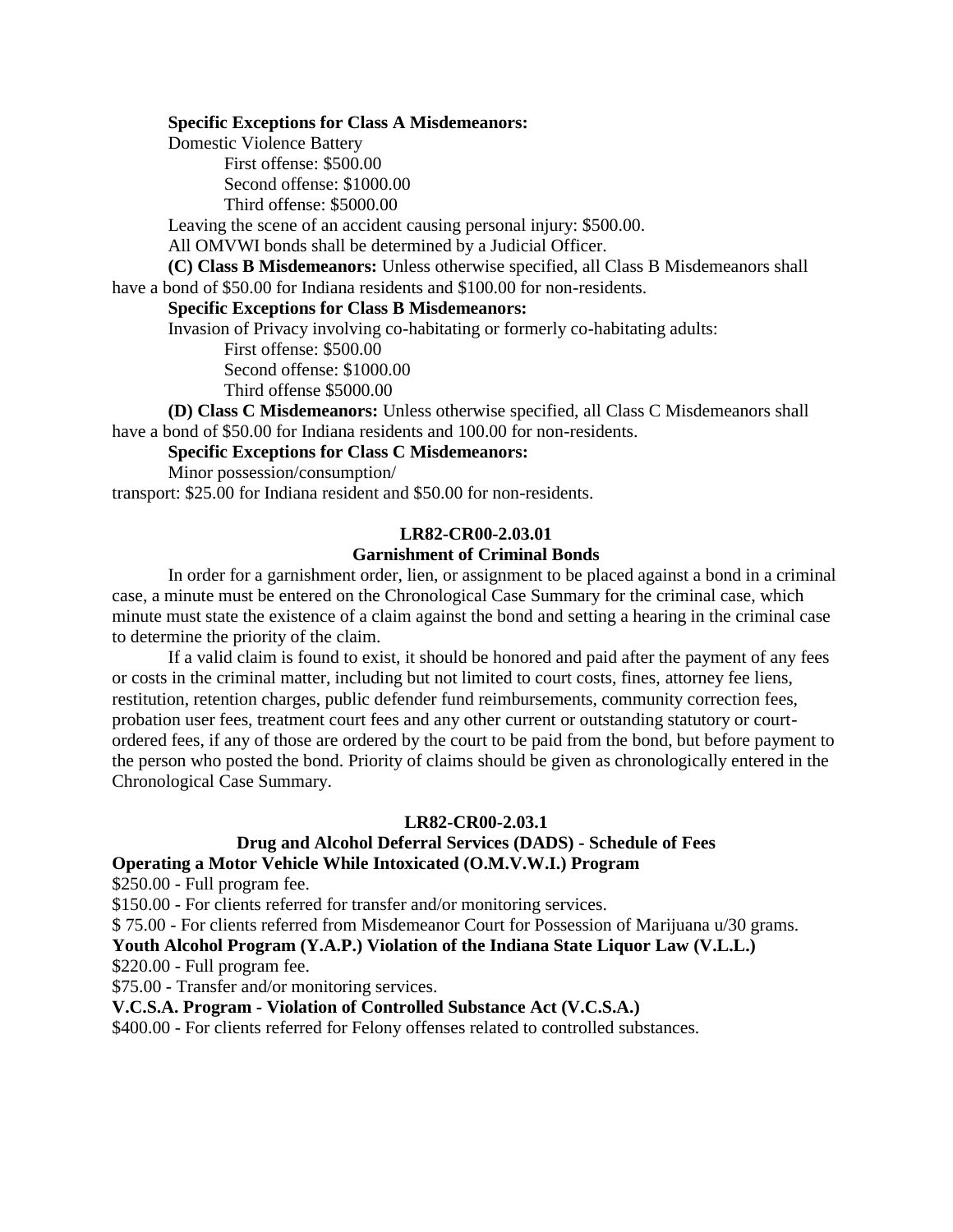The program fee for all programs covers maintenance and operating costs of the D.A.D.S. program, and is separate from the costs of referral services for education, counseling, or other treatment costs (including urine drug screens as required). The costs of referral services will be the client's responsibility.

For multiple eligible offenses, the standard fee may be levied for each additional offense.

A fee of \$15.00 may be charged for each missed D.A.D.S. appointment. *(Amended effective September 18, 2014)* 

#### **LR82-CR00-2.03.2 Vanderburgh County Day Reporting Drug Court/Forensic Diversion Program Schedule of Fees**

\$50 Program fee per month beginning in 2nd month \$100 Participant Advocate fee Drug testing fees as applicable The statutory Drug and Alcohol Interdiction Fee of \$200 which is paid in the Clerk's Office.

# **LR82-CR00-2.03.3 Vanderburgh County Mental Health Court Schedule of Fees**

| 1. PROGRAM FEE                     | \$100.00  |
|------------------------------------|-----------|
| 2. MONTHLY USER FEE                | \$25.00   |
| 3. URINE SAMPLE TESTING            | NO CHARGE |
| 4. CONFIRMATORY SAMPLE TESTING FEE | \$25.00   |
| 5. TRANSFER FEE                    | \$25.00   |
| 6. PUBLIC DEFENDER FEE             | \$50.00   |

*(Effective June 1, 2017)* 

## **LR82-CR00-2.04 Discovery**

In each criminal case in the Vanderburgh Circuit and Superior Courts, the Vanderburgh County Prosecutor's Office and the law enforcement agencies which are involved in the case shall produce to the defense attorney the entire case file, including a list of all evidence held, within thirty (30) days of the defense attorney's first appearance in court. This is a continuing rule, and all additions to the case file shall be produced immediately upon their creation.

Except by order of court, a defense attorney receiving such a case file shall not reveal any victim's or witnesses' confidential identifying information, including Social Security number, driver's license number and date of birth to anyone other than an associate or employee of the attorney. In the event the defense attorney wishes to show the case file to any other person, including the defendant, the attorney shall first redact such information from the file.

# **LR82-CR00-S2.05 Assignment of Criminal Matters**

All Felony criminal matters and Misdemeanor Jury Trials are assigned to Divisions II and III.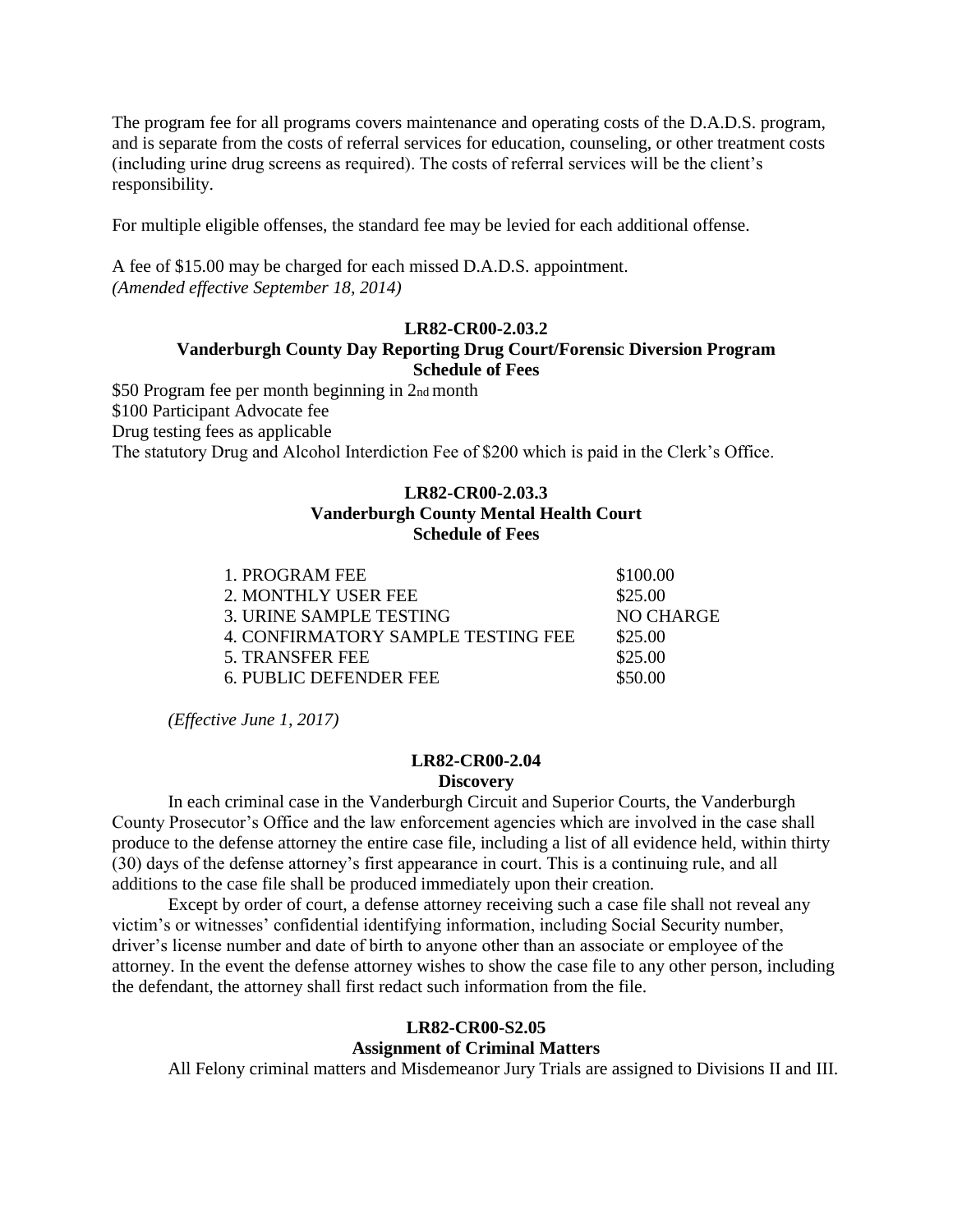# **LR82-CR00-S2.06**

#### **Initial Appearance of the Accused**

All defendants in the custody of the Sheriff at the time of the filing of a request for determination of Probable Cause or an Information or Indictment, shall appear before the Court not later than the next judicial day. All defendants arrested on warrants shall appear in open court for initial hearing not later than the next judicial day following the defendant's apprehension, or upon the date the defendant is summoned to appear, if any.

### **LR82-CR00-S2.07**

# **Continuance of Initial Hearing**

The initial hearing may be continued for a period of time not to exceed twenty days to allow the defendant to obtain private counsel.

#### **LR82-CR00-S2.08 Trial Scheduling**

Trial shall be set not more than twelve weeks from the week in which the holding date occurs, Counsel first appears, or the defendant is granted leave to proceed Pro Se.

# **LR82-CR00-S2.09 Holding Dates**

The Court shall set a Holding Date at 9:30am on Monday – Wednesday for Division II. For Division III the Holding Date shall be set at 1pm or 2pm on Monday – Thursday. The State shall provide the Defense with a copy of the Police file and an offer of settlement (if the State intends to make such an offer on the case) on or before the Readiness Conference. On the Holding Date, the Parties shall appear and report to the Court whether or not the State has provided the Police file to the Defense and whether or not the defendant has received and will accept or reject an offer by the State. If the defendant rejects the State's offer, the defense shall inform the Court and the State whether there is a counter-offer forthcoming. If the defendant fails to appear on the Holding Date without lawful justification or excuse, the Court shall modify the defendant's bond in accordance with Indiana Code 35-33-8-7 and 8, and issue a Bench Warrant for the defendant's arrest.

#### **LR82-CR00-S2.10 Trial Date Selection**

In Division II, cases in which the highest crime charged is a D Felony, Level 6 Felony, or Misdemeanor will be set on a Monday or Wednesday or the first business day of the week on which the Court is open following a Monday holiday. In Division III, cases in which the highest crime charged is a C felony, Level 5 felony or above shall be set on Mondays or on the first business day of the week on which the Court is open following a Monday holiday. Cases in which the highest grade of offense charged is a D felony, Level 6, or Misdemeanor, shall be set for trial on Thursdays. Private Counsel may not set more than two trials for the same trial date in any court.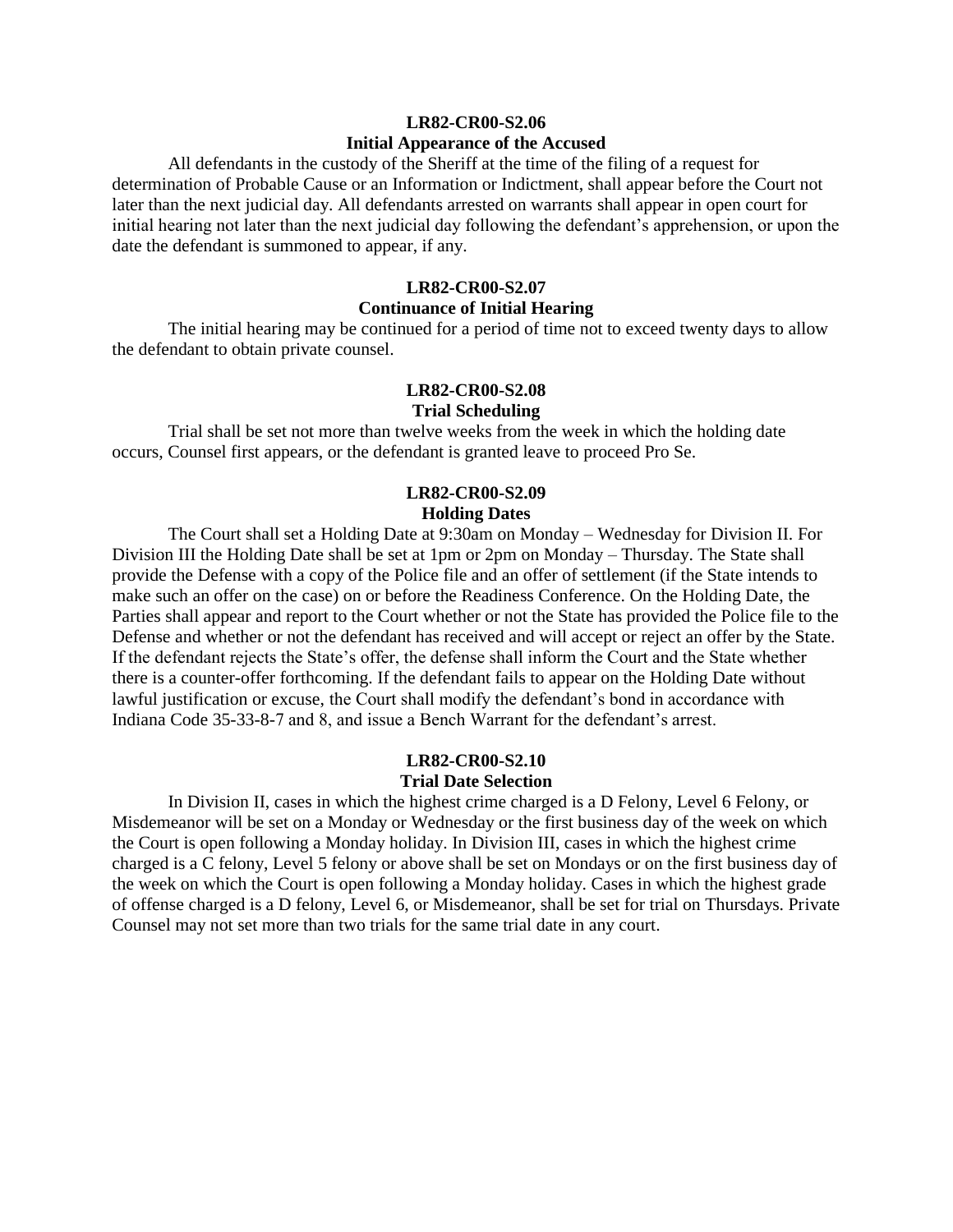# **LR82-CR00-S2.11 Pre-Trial Conference**

A Pre-Trial Conference shall be set at 8:30am on Fridays for Division II and 8:30am on Wednesdays for Division III. The representative or representatives of the State appearing at the Pretrial conference on a case shall have full authority to make and accept offers and counter-offers on said case.

# **LR82-CR00-S2.12 Progress Date**

The defendant shall be ordered to appear after the Pre-trial conference to indicate intent to plead guilty or to make other progress on the case.

# **LR82-CR00-S2.13**

## **Readiness Conferences**

A Readiness Conference should be set within 2 weeks of Initial Hearing at which time the State should provide any discovery available. Parties ordered to discuss potential resolution of the case and/or additional discovery if in counsel's estimation.

#### **LR82-CR00-S2.14 Assignment of Trial Weeks**

# Unless otherwise agreed by the Division II and/or the Division III Judges, the Division II or Division III Judge shall be the lead trial Judge for trial. The Criminal 2 Judge for that month shall be the back-up Judge.

# **LR82-CR00-S2.15 Trial Prioritization**

Cases in which a defendant is in custody may have priority over other cases on the docket. Otherwise, the oldest cases on the docket are to be tried first, regardless or custodial status of the accused, provided however prioritization by age may be superseded by expedited trial pursuant to Criminal Rule  $4(g)$ , or for other showing of extreme necessity. For purposes of trial priority, the age of the case will be determined from the date of filing.

# **LR82-CR00-S2.16 Add On Matters**

Pre-trial appearance dates and hearings shall be scheduled not less than twenty-four hours prior to said appearance or hearing, except for good cause shown.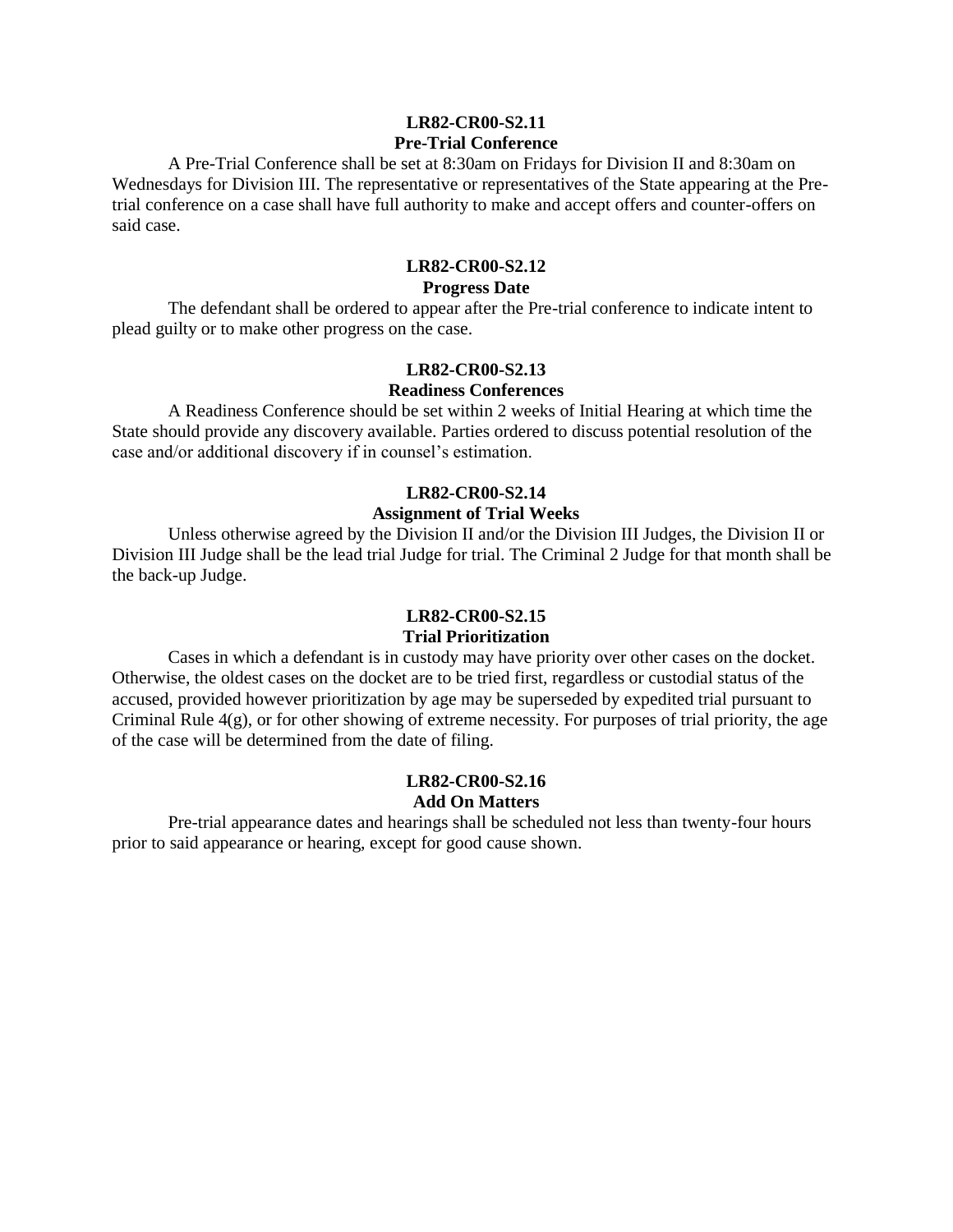# **LR82-CR00-S2.17 Expungement & Specialized Driving Privileges Petitions**

- 1. Petitions to Expunge Convictions shall be filed in Vanderburgh Superior Court Division I.
- 2. Petitions for Specialized Driving Privileges

(a). Petitions for SDP, where the Court has ordered the suspension, shall be filed in that Court. The caption of the Petition should include the cause number of the case in which the order of the suspension was issued.

(b). Petitions for SDP, where the license has been suspended by the Bureau of Motor Vehicles, shall be filed in the Vanderburgh Circuit Court.

(c). In cases where the license is suspended by the BMV and there is a Court ordered suspension, the Petition for Specialized Driving Privileges shall be filed in the Court where the suspension was ordered. The caption of the Petition should include the cause number of the case in which the order of the suspension was issued.

*(Amended effective May 14, 2018)*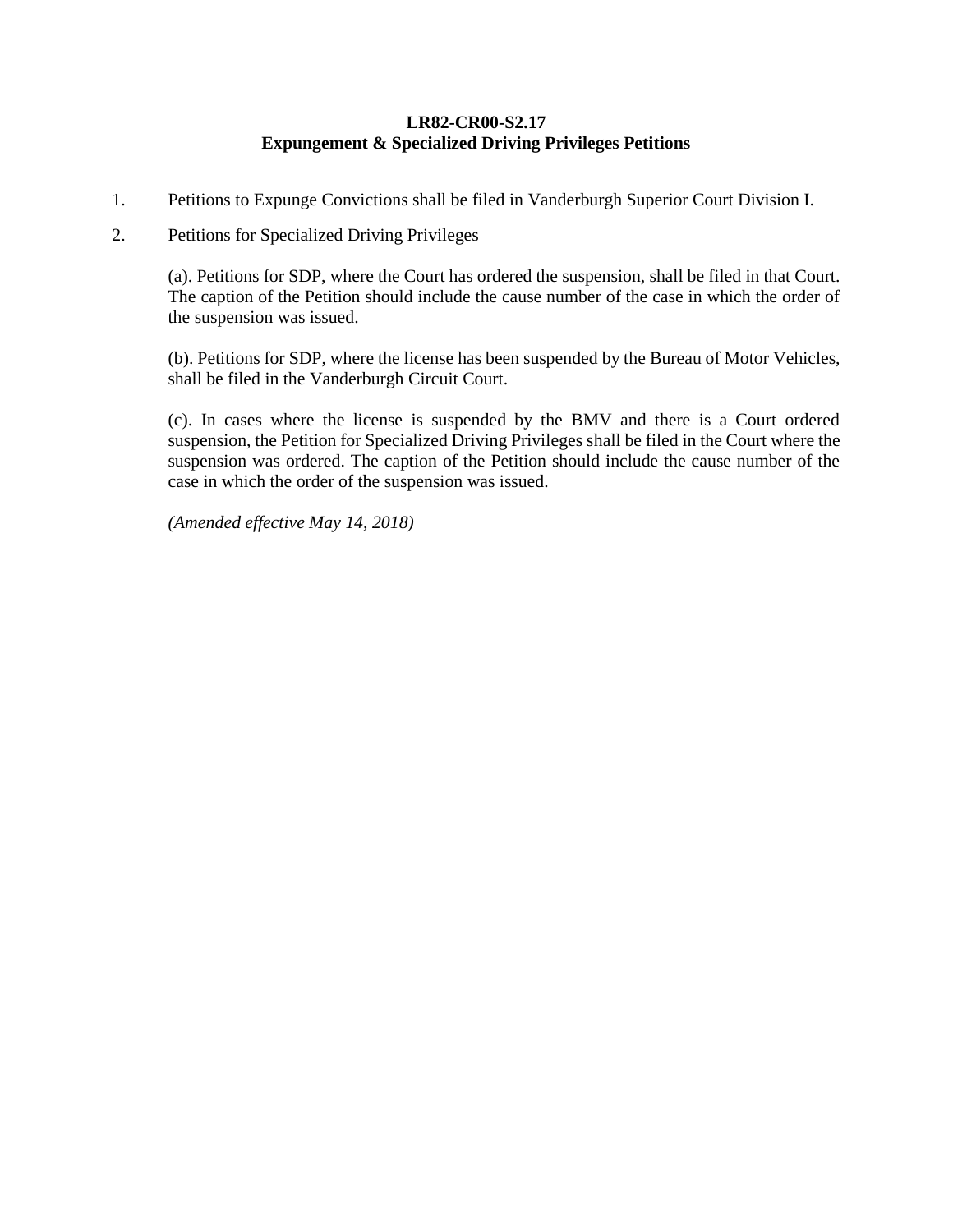## **CIVIL RULES OF THE VANDERBURGH CIRCUIT AND SUPERIOR COURTS**

## **LR82-TR81-1.01**

## **Applicability, Effective Date, and Designations**

These rules apply to all litigants whether or not represented by counsel. These rules shall be effective beginning January 1, 2007, and supersede all rules or parts of rules previously followed by these Courts. Each rule applies to both Circuit and Superior Courts, except where one Court's designation ("C" for Circuit and "S" for Superior) appears in the last set of characters in a rule number, in which case that rule applies only to the designated Court.

# **LR82-AR00-1.02 Case Allocation Plan**

**(A) Balance within Superior Court.** The Vanderburgh Superior Court is divided into seven Divisions as follows:

- 1. Division I Civil, Domestic Relations, Misdemeanor/Traffic, Small Claims
- 2. Division II Criminal
- 3. Division III Criminal
- 4. Division IV Juvenile & Probate
- 5. Division V Civil, Domestic Relations, Misdemeanor/Traffic, Small Claims
- 6. Division VI Civil, Domestic Relations, Misdemeanor/Traffic, and Small Claims
- 7. Division VII Civil, Domestic Relations, Misdemeanor/Traffic, and Small Claims

Each Division is presided over by a Judge.

The Division II Judge, shall handle the Class D and Level 6 Felonies as assigned in LR82-CR2.2- 2.01. The Division III Judge handles the other Felonies assigned to Superior Court pursuant to LR82- CR2.2-2.01.

Division IV is presided over by a Judge. This assignment is a one year minimum assignment.

All Felony criminal cases (MR, FA, FB, FC, and FD) are assigned pursuant to LR82-CR2.2-2.01 and civil cases with exception of expungements (PL, MF, CC, CT, MI) are assigned to one of the four remaining Judges by blind lot in the order presented for filing. The MI cases are evenly divided to the four Judges with the expungement cases going to Division I. PO cases are evenly divided amongst the six Superior Court Judges not assigned to Juvenile Court. The County utilizes Odyssey which evenly distributes the cases among the Judges. This software also adjusts the new case assignments to account for recusals so that every attempt is made to evenly distribute the case load among the Judges.

All miscellaneous felony criminal matters (MC) are assigned to Division III.

The Judge serving in Division I, V, VI, or VII also serves as a backup for Division II and III.

All Domestic Relations (DR), Juvenile Paternity (JP), and Reciprocal (RS) matters are assigned to Division I, V, VI, or VII. Four Judges rotate through this Division for a one month period. Each Judge serves six non-consecutive months a year in this Division. The four Magistrates rotate through this Division. Two Judges and one Magistrate are assigned each month to this Division.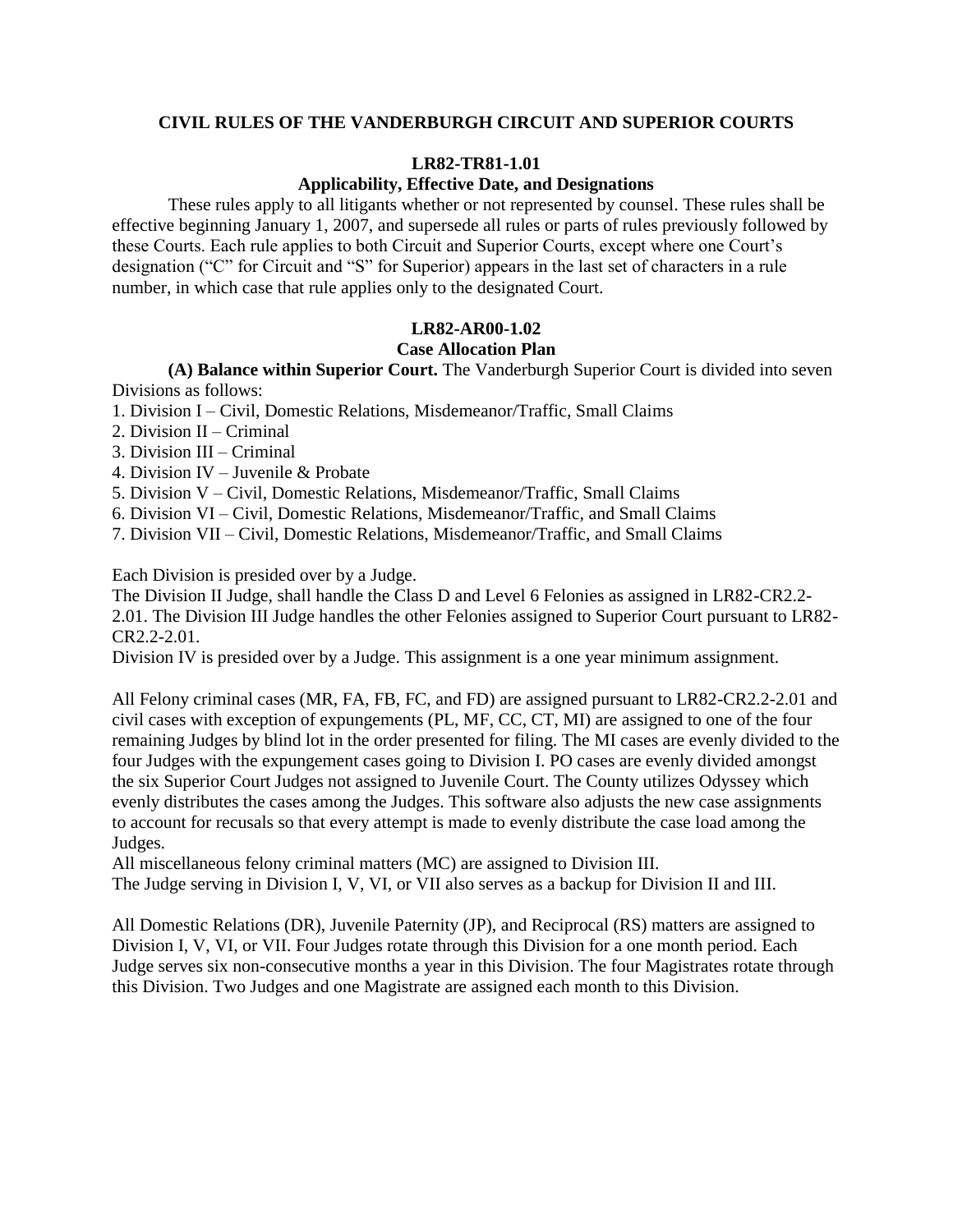Cases over which Juvenile Court has concurrent original jurisdiction involving adults charged with the crime of contributing to delinquency (IC 35-46-1-8) or adults charged with violating the compulsory school attendance law (IC 20-8.1-3) shall be assigned to the Juvenile Division of the Vanderburgh Superior Court and presided over by the Judge assigned to Juvenile Court or the Magistrate assigned thereto. All remaining Misdemeanor and Traffic (CM, IF) cases shall be assigned to Division I, V, VI, or VII. These cases are presided over by four Magistrates subject to the supervision of one of the Judges. The Magistrates rotate through on a monthly basis. The presiding Judge in Division III supervises Misdemeanor/Traffic Court.

All Small Claims (SC) and Ordinance Violation (OV, OE) cases are assigned to Division I, V, VI, or VII. These cases are presided over by four Magistrates subject to the supervision of one of the Judges. The Magistrates rotate through on a monthly basis. There is an assignment of one Magistrate to hear all OE cases in a court set up and named "Housing Court". The presiding Judge in Division VI supervises Small Claims.

Mental Health cases are also assigned to Division I, V, VI, or VII and are heard by the presiding Judge or Magistrate presiding in Small Claims for that month.

All Probate and Juvenile matters with exception of JP cases (JS, JT, JM, AD, AH, ES, EU, GU, TR, JC, JD) are assigned to Division IV. This Court is presided over by the Judge who does not participate in the rotation schedule set out in paragraph one. There is one Magistrate assigned to Juvenile Court permanently and other Magistrates as needed. This Magistrate assignment is a one year minimum assignment.

The rotating DR schedules and the use of Odyssey creates a nearly as is possible an even distribution of the work load within Superior Court.

## **LR82-AR00-S1.03 Assignment of Judges within Superior Court**

**(A) Chief Judge and Judges of Superior Court.** There shall be a Chief Judge elected on a date between January 1 and January 31 of each year by the Judges who shall begin his/her term as the Chief Judge on the following February 1st. The Chief Judge will be primarily responsible for the efficient and expeditious operation and conduct of the Court. In the absence of the Chief Judge, the Judge sitting in Division One shall act as temporary Chief Judge.

The following Courts shall have Judges elected as supervisors on a yearly basis: drug court, misdemeanor and traffic, small claims and domestic relations. Each Judge so selected shall be responsible for the efficient and expeditious operation of that Court. Each supervisor shall report periodically to the Chief Judge and all other Judges any change in the current operations of that Court. There shall be appointed each year a Supervisor of Information and Technology to oversee and assure the Court's compliance with Administrative Rule 9.

**(B) Superior Court Rotation.** Two (2) Superior Court Judges shall be assigned to the Criminal Division, one (1) Superior Court Judge shall be assigned to Juvenile & Probate, and the four (4) remaining Superior Court Judges shall rotate sitting in the remaining Divisions of this Court. The four (4) remaining Superior Court Judges' rotation shall commence on the first Monday of each month. The Court, by a date not later than the first day of December or the first business day thereafter, shall publish a schedule of the sessions of this Court for the following calendar year of the Court together with the names of the Judges who will be sitting in the Divisions of this Court during each session thereof similar to Appendix B as attached hereto.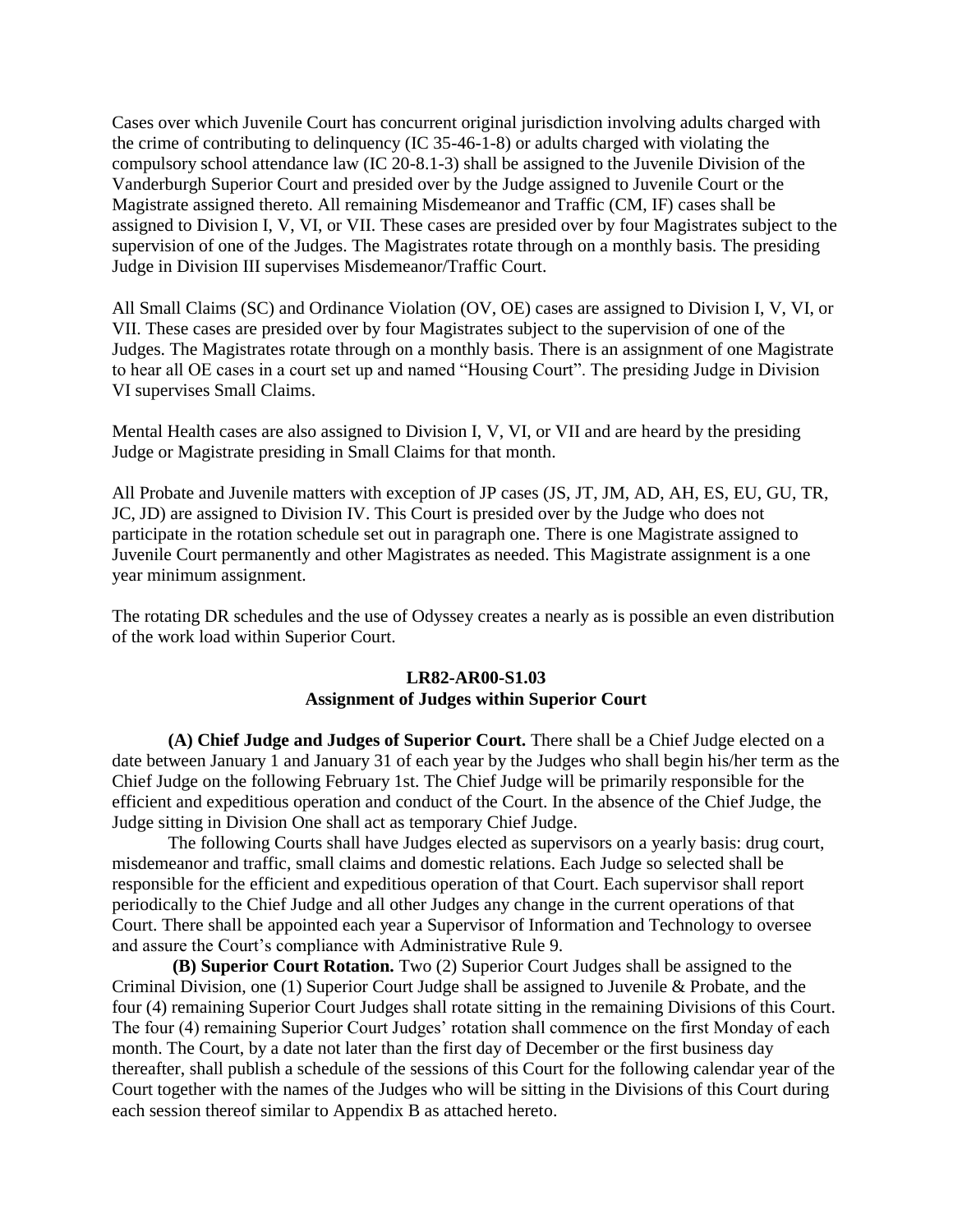**(C) Superior Court Division Assignment.** The assignment of the Superior Court Judges to all of the divisions of Superior Court will be determined annually based upon judicial seniority. The Judge with the most seniority chooses his/her selection first and so forth. In the event there is more than one Judge with the exact amount of seniority, a random determination will decide who has the next choice. In the event the Superior Court Bench is joined by a new Judge by appointment, a new Division assignment of the Judges shall take place based upon seniority. In the event there is more than one Judge with the exact amount of seniority, a random determination will decide who has the next choice. In the event the Superior Court Bench will be joined by a new Judge through the election process, a new Division assignment of the Judges shall take place on or before March 1<sup>st</sup> of the year the election occurs based upon judicial seniority. Actual reassignment of the divisions will occur on January 1<sup>st</sup> following the swearing in of the new Judge. In the event there is more than one Judge with the exact amount of seniority, a random determination will decide who has the next choice. This assignment section does not apply to the procedure outlined in section (A) for selecting a Chief Judge or the Supervisory Judges of the Court.

*(Amended effective May 20, 2020)* 

#### **LR82-AR00-S1.04**

#### **Assignment and Disposition of Civil Cases in Superior Court**

All Civil cases shall, upon being filed in the office of the Clerk, be assigned in the following manner:

**(A) Assignment.** Each Civil Case shall be assigned to one of the four (4) rotating Judges by blind lot in the order presented for filing. The Judge assigned to each case shall have responsibility for all proceedings in that case including hearings of all motions, arguments and petitions. All emergency matters shall be heard by the assigned judge unless he/she is unable to do so, in which case he/she may refer the matter to another Judge. Where the assigned Judge is unavailable to refer the matter, such emergency matter may be heard by any other Judge.

**(B) Transfer within County.** Where a case originates in the Small Claims, Juvenile or Probate Divisions and is transferred to the Civil Division, the clerk shall assign such case to a specific Judge in the same manner as in other Civil Cases.

**(C) Transfer from another County.** All Civil cases transferred to this Court from another County shall be assigned by the Clerk as provided by the rules stated herein for the assignment of Civil Cases.

#### **LR82-SC00-S1.05 Superior Court Small Claims**

All Small Claims matters are assigned to Division Six wherein the following Rules will apply:

**(A) Service.** On first appearance the Court will not allow service of process to be sent to the defendant's employer. On Proceeding Supplemental the Court will consider proper service for the purpose of obtaining an order of garnishment when service is good upon the employer, even though service may not be good upon the defendant. When the employer refuses service, it can be considered sufficient service for the purpose of an order of garnishment only. Service may be obtained by a process server if an affidavit of service is filed.

**(B) Attorney Fees.** Attorney fees shall not be awarded unless such fees are authorized by law or contract. There shall be a rebuttable presumption that a reasonable attorney fee for a small claims matter shall be determined based upon the principal amount of the judgment as follows: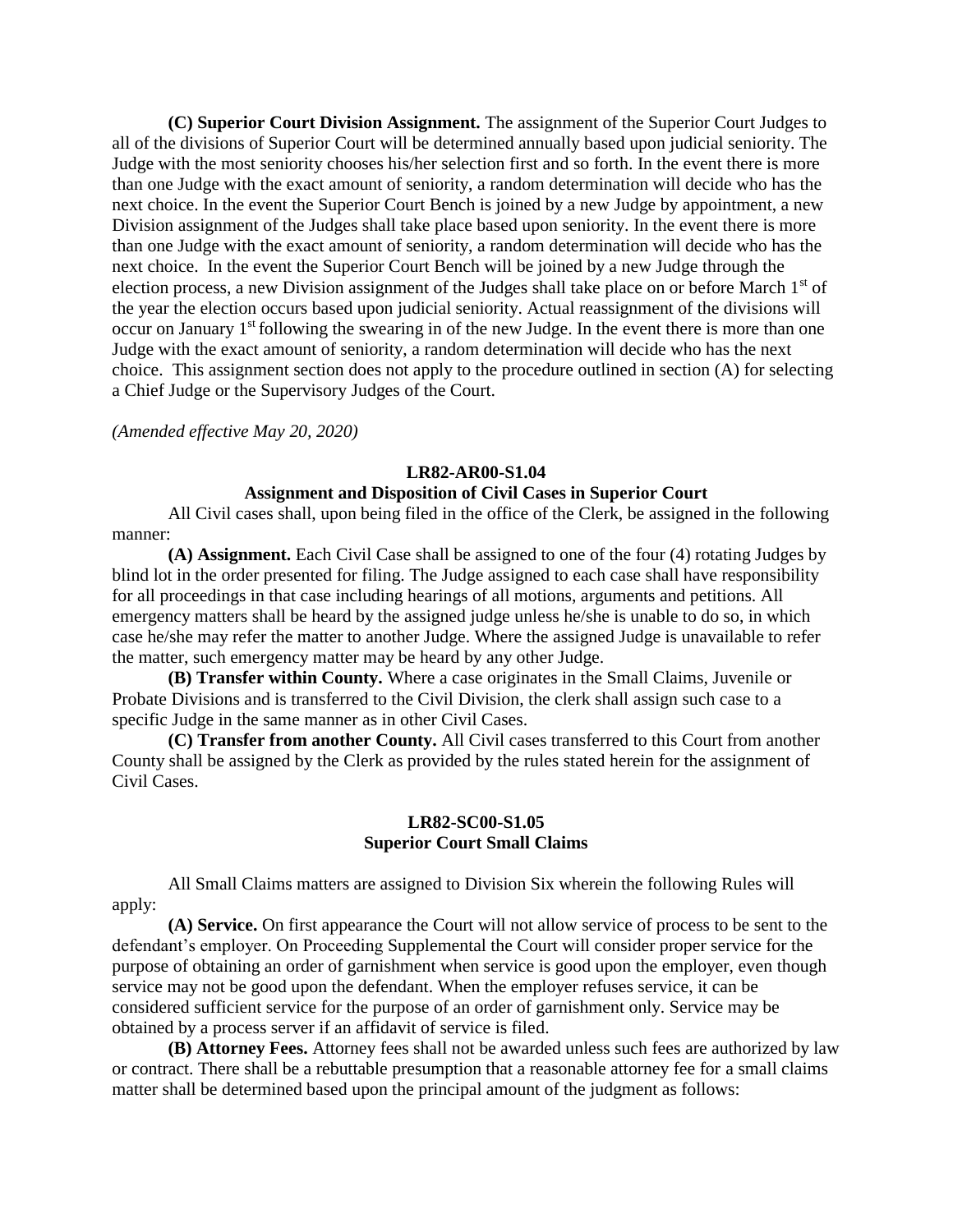| Principal Judgment Amount | <b>Presumed Attorney Fees</b> |
|---------------------------|-------------------------------|
| $$1,000.00$ or less       | \$250.00                      |
| \$1,000.01 to \$2,000.00  | \$450.00                      |
| \$2,000.01 to \$3,500.00  | \$800.00                      |
| \$3,500.01 to \$6,000.00  | \$1,200.00                    |
| \$6,000.01 or more        | \$1,500.00                    |

A party seeking attorney fees is not limited to the presumptive attorney fees set out above and may request attorney fees in excess of the presumptive amount by submitting an attorney fee affidavit which itemizes the services rendered, the actual time spent performing those services, and the hourly rate requested. A party who seeks a presumptive attorney fee award shall not be required to submit an attorney fee affidavit in support of the request unless the request is challenged by another party. If an attorney renders services in multiple cases at or near the same time, the attorney may not submit an affidavit where the same actual time spent is duplicated in multiple cases but must reasonably apportion the total time spent among the cases.

If a party challenges an award of attorney fees, the Court shall set a contested hearing on the issue. In determining the amount of attorney fees to be awarded, the Court shall consider the time reasonably and actually expended in the case at the time the request is heard or decided, the amount of the fee in relation to the principal amount of damages sought, the factors enumerated in Rule 1.5 of the Indiana Rules of Professional Conduct, and any other circumstance bearing on the reasonableness of the fee.

**(C) Claim for Insufficient Funds.** Upon filing of a claim for insufficient funds on bad checks where multiple statutory remedies are available, the claimant should elect which remedy is being requested and list the same on the statement of claim.

**(D) Proceedings Supplemental - Judgment Entry.** Parties must wait seven (7) days after obtaining a judgment before filing a Proceedings Supplemental, and the Judgment Entry must be filed with the Court prior to the Proceedings Supplemental being filed.

**(E) Proceedings Supplemental - Hearings.** Proceedings Supplemental hearings shall not be continued for progress after an order of garnishment or a personal order of garnishment has been obtained. A subsequent Motion for Proceedings Supplemental shall only be filed if the motion sets forth circumstances that have changed since the last hearing in regard to the defendant's financial status.

**(F) All Cases to Have Future Date.** No cases will be continued without date.

**(G) Claims for Rent and Damages.** All claims for rent and damages on leased property must be documented by a back rent and damages form and corroborating evidence. The back rent and damages form is available in the Small Claims Office, Room 220. The corroborating evidence shall include a copy of the written lease agreement, a ledger or other documentation showing all monthly charges and payments, and documentation to support the specific damages claimed. At its discretion, the Court may require additional corroborating evidence. If the Court determines that excessive late fees have been charged, the Court shall limit the possible recovery for late fees to ten percent (10%) of the monthly rent amount for each month the rent is not timely paid.

**(H) Non-Parties.** Non-parties may be subpoenaed for initial hearings only upon leave of court.

*(Amended effective June 21, 2021)*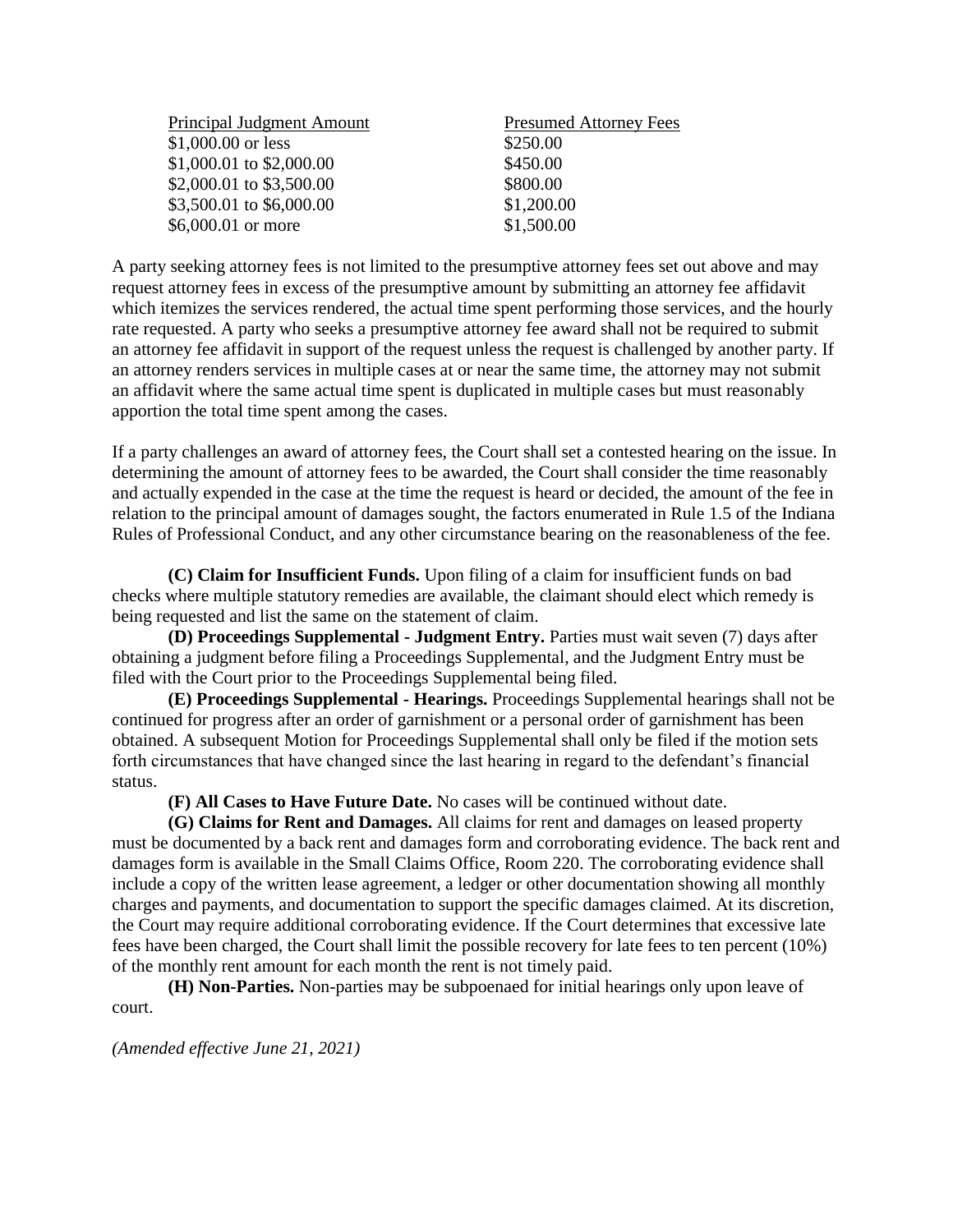# **LR82-TR63-S1.06 Superior Court Judges Pro Tempore**

All appointments of Superior Court Judges Pro Tempore shall be made by the Chief Judge or by the Judge assigned to the Division wherein the pro tem will sit.

#### **LR82-TR79-1.07**

#### **Special Judge Selection in Civil and Criminal Cases**

In the event a special judge is required under Trial Rule 79(H) in civil cases or under Criminal Rule 13 in criminal cases, the procedures set forth in the District 26 Rule on Special Judge Selection, as set forth below, shall be followed.

#### **District 26 Rule on Special Judge Selection TR 79(H), CR 13**

In any District 26 circuit or superior court: 1) upon entry of an order granting a change of judge or entry of an order of recusal or disqualification in all civil or juvenile proceedings, if the parties shall fail to timely file an agreement in writing to an eligible special judge, or the judge so selected by the parties declines acceptance of the appointment as special judge (all as provided by TR 79 (D)); or 2) upon entry of an order granting a change of judge or entry of an order of recusal or disqualification in all criminal cases (see CR 12, 13); in all such cases (civil, juvenile and criminal) the appointment of an eligible special judge shall be made pursuant to this District 26 Rule:

- 1. The case shall be randomly assigned to one of the other judges or full-time judicial officers in the county of origin by the same process in which the case was initially assigned. This process shall be continued until qualification of a special judge or until each judge or full-time judicial officer in the county in which the case originated has been disqualified or been excused from service by the Indiana Supreme Court. If all judges or full-time judicial officers in the county in which the case originated shall disqualify or be excused from service by the Indiana Supreme Court, the judge exercising jurisdiction pending selection of a special judge shall refer the case to the Administrator of the Vanderburgh Superior Court ("Administrator") for assignment of a special judge. The Administrator shall assign a civil case to a judge or full- time judicial officer eligible for such service pursuant to TR 79(J) and serving in a District 26 court outside the county in which the case originated, or are from a contiguous county outside District 26 and have agreed to serve as special judge in the court where the case is pending. The Administrator shall assign a criminal case to a judge or full-time judicial officer from contiguous counties and counties within District 26. The assignment shall be made as set forth in paragraph 2.
- 2. The Administrator shall maintain a current list of District 26 judges and full-time judicial officers eligible pursuant to TR 79(J) for appointment as special judge in civil cases, and a current list of judges and full-time judicial officers from contiguous counties and counties within District 26 for appointment as special judge in criminal cases ("Civil and Criminal Cases Special Judge Lists"). Upon referral of a case for assignment of a special judge, the Administrator shall immediately assign a judge or full-time judicial officer from either the civil or criminal Special Judge List seriatim and notify the court where the case is pending of the assignment.

The judicial officer exercising jurisdiction shall enter an order of appointment and notify the judicial officer so selected of the order of appointment. As required by TR 79 (H) or CR 13, the judicial officer appointed to serve under this paragraph 2 must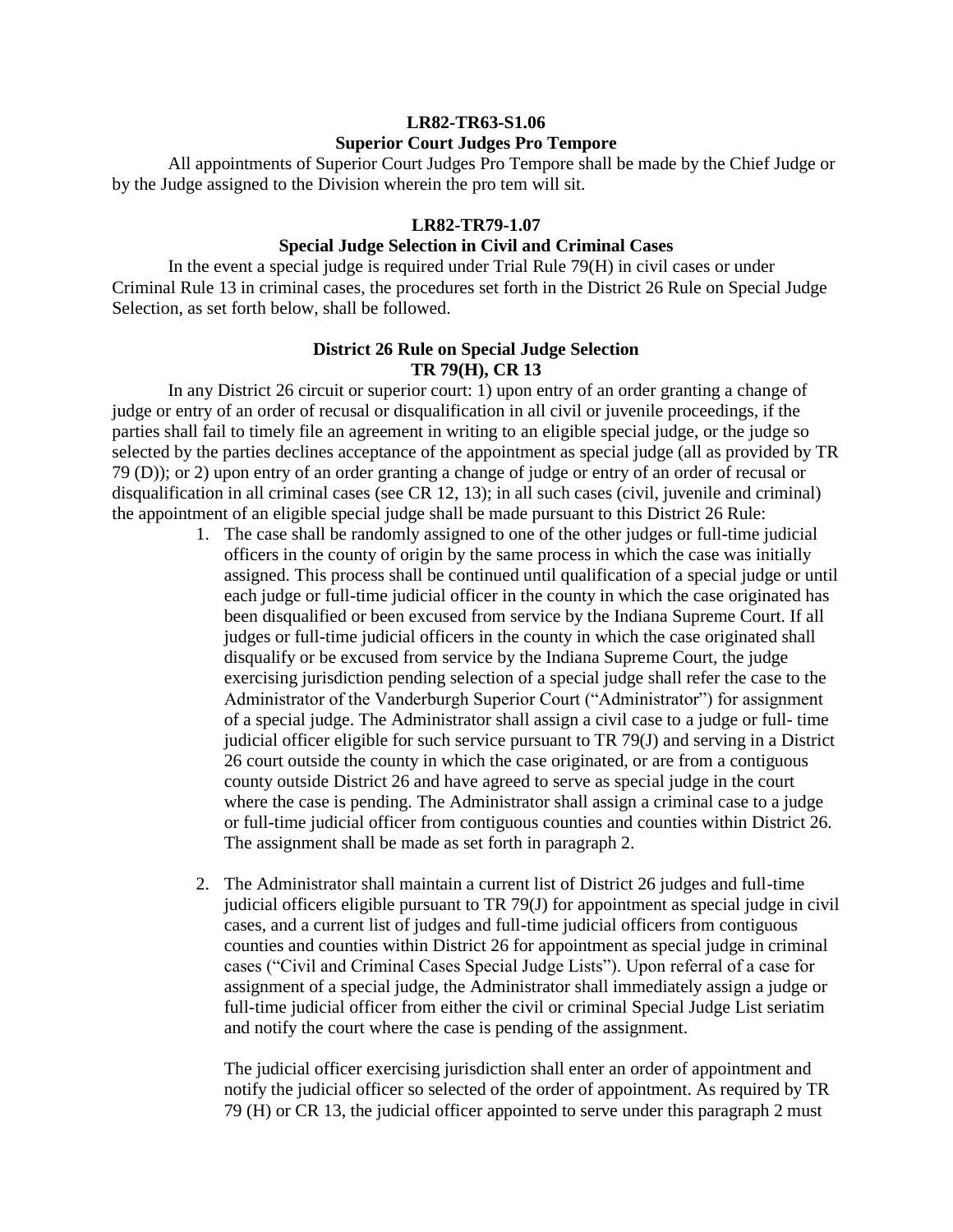accept jurisdiction in the case unless the appointed special judge is disqualified pursuant to the Code of Judicial Conduct, ineligible for service under TR 79 or CR 13, or excused from service by the Indiana Supreme Court. If the appointed judicial officer is disqualified, ineligible, or excused from service, the Administrator shall again assign from the Special Judge List seriatim. This process shall continue until jurisdiction vests in a special judge so selected. If no judicial officer in District 26 shall qualify, the case shall be referred to the Indiana Supreme Court for appointment of a special judge.

- 3. As provided by TR 79(H) or CR 13, the order of appointment made pursuant to this District 26 rule by the court in which the case is pending shall constitute acceptance. An oath or additional evidence of acceptance of jurisdiction is not required.
- 4. Any judicial officer assigned by the Administrator as special judge who is disqualified pursuant to the Code of Judicial Conduct, ineligible for service under TR 79(J), or excused from service by the Indiana Supreme Court, shall remain on the list in the same numeric place from which assigned. The first such judicial officer assigned who does not serve shall accordingly be the first assigned to the next case referred to the Administrator for assignment of a special judge. Unless unavoidable, all District 26 judges and full-time judicial officers eligible for service as a special judge pursuant to TR 79(J) shall serve as a special judge before the Administrator may twice assign the same person from the Special Judge List as a special judge.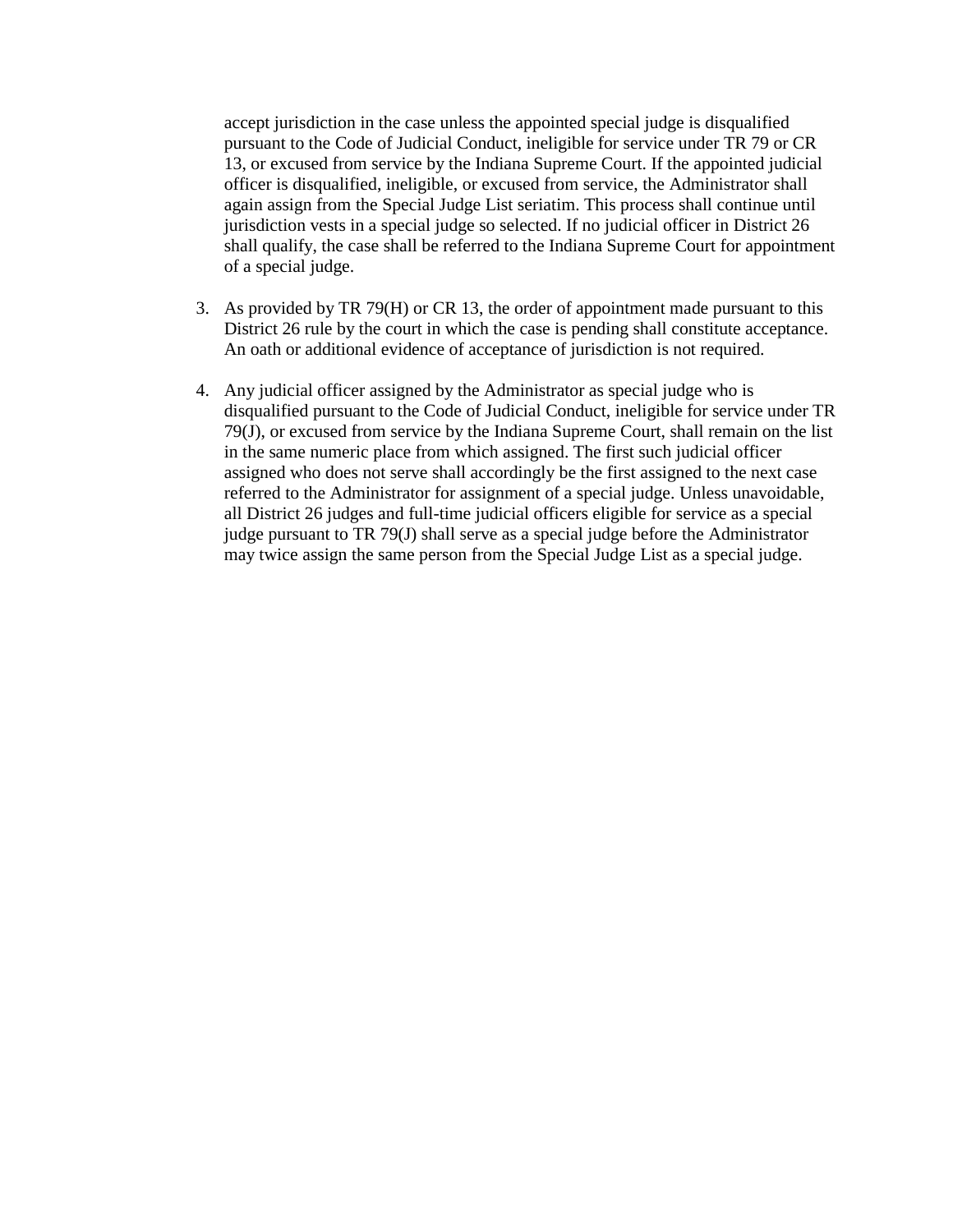## **LR82-AR11-1.08 Format of Filings**

Pleadings, motions and other papers shall be either legibly printed or typewritten on white opaque paper of at least sixteen (16) pound weight, eight and one-half (8 ½) inches wide and eleven (11) inches in length. All copies shall likewise be on white paper of sufficient strength and durability to resist normal wear and tear. If typewritten, the lines shall be double spaced, except for quotations, which shall be indented and single spaced. Script type shall not be used. Margins shall be at least 1 inch. Type face shall be 12 or larger in body, text, and footnotes.

## **LR82-TR00-1.09**

## **Filing of Pleadings, Motions and Other Papers**

All pleadings, motions and other papers shall be prepared in accordance with the provisions of the Indiana Rules of Trial Procedure. For the purpose of uniformity and convenience, the following requirements shall also be observed:

(1) All pleadings, subsequent to the original complaint, shall be filed in the office of the Judge to whom the case is assigned at any time during the office hours established by the Court. All orders submitted to the Court shall be in sufficient number and shall be accompanied by postage paid envelopes addressed to each party or counsel of record.

(2) All appearances by attorneys shall be filed in writing, together with proof of mailing or delivery thereof on counsel of record in compliance with Indiana Rules of Procedure.

(3) All filings shall be accompanied by a minute sheet which shall contain the number of the cause, the date, the suggested docket entry and a certificate of proof of service or copies. This minute sheet shall be signed by counsel or Pro Se Party, dated, stamped and filed with the Court. The Court may in its discretion, amend any such form of entry.

(4) All order book entries shall contain in their title the date for which said entry was made. A copy of all entries, which result from a hearing or trial, shall be submitted to the opposing counsel at least three (3) days before being presented to the Court.

(5) All pleadings filed and served upon opposing parties shall be clear and legible.

(6) No pleading other than a copy thereof shall be taken from the file. Any person taking any portion of the Court's files shall be deemed to be in contempt of Court. Upon request, the Clerk or Court shall (subject to Administrative Rule 9) furnish anyone with a copy of all or any part of such files upon payment of a reasonable charge therefore.

# **LR82-TR10-1.10**

#### **Form of Pleading**

**(A) Caption.** Every pleading shall contain a caption setting forth the name of the Court, the Division and Room Number, the title of the action and the file number.

**(B) Titles.** Titles on all pleadings shall delineate each topic included in the pleading, where a pleading contains an Answer, a Motion to Strike or Dismiss or a Jury Request each shall be set forth in the title.

#### **LR82-TR5-1.11**

#### **Verification of Service on Opposing Party**

In all cases where any pleading or other document is required to be served upon an opposing party, proof of such service shall be made either by:

(1) A certificate of service signed by counsel of record or pro se party which specifies by name and address all counsel or parties upon whom the pleading or document was served, or

(2) An acknowledgment of service signed by the party served or counsel of record.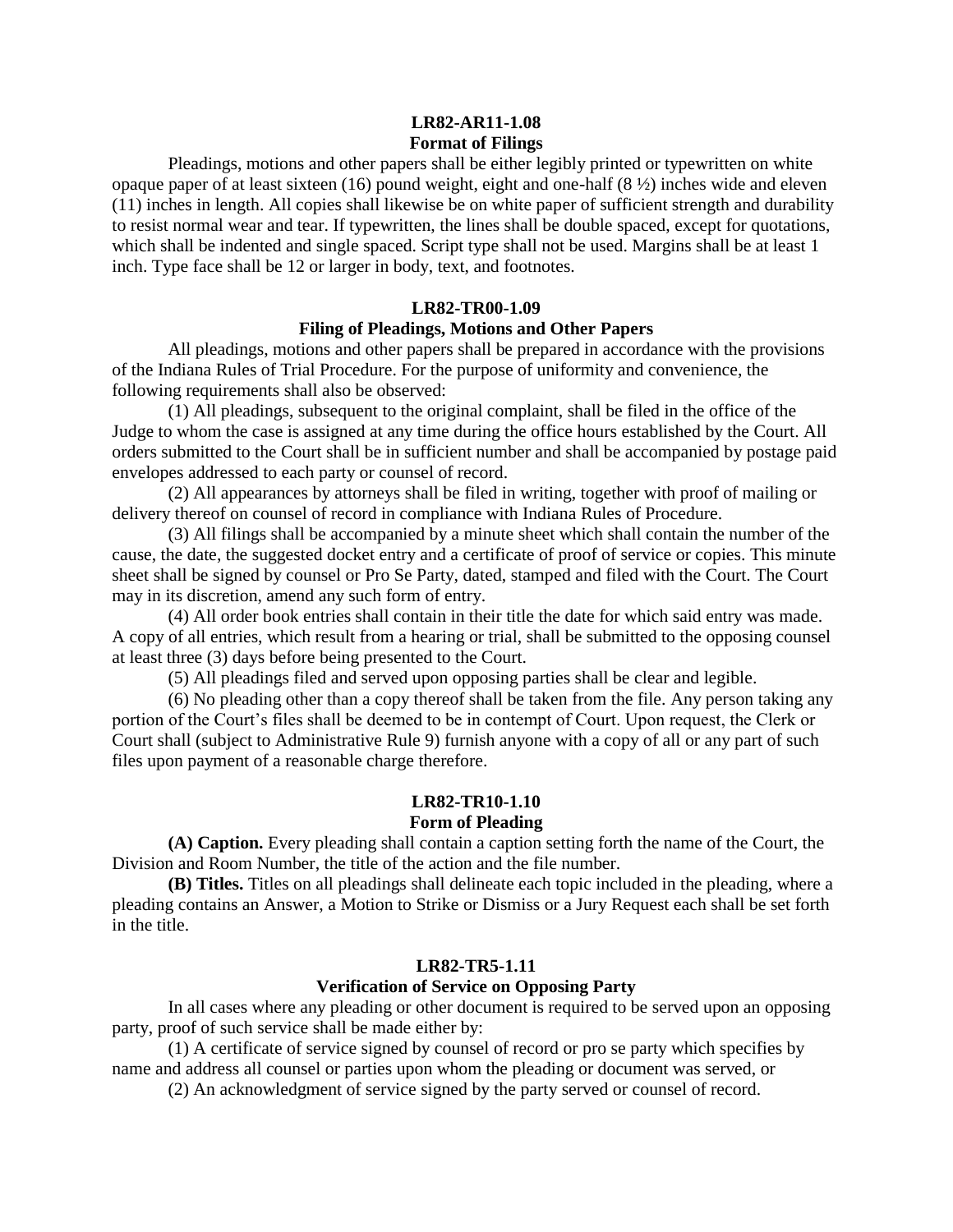# **LR82-TR5-1.12 Verification of Trial Rule 5 Pleadings**

All Court Records (pleadings or documents) filed by any party or their attorneys shall contain a verification certifying that the court records comply with the filing requirements of Trial Rule 5 (G) applicable to information excluded from the public record under Administrative Rule 9 (G). A certification in substantially the following language shall be sufficient:

I/We hereby certify that the foregoing or attached Court Record or document complies with the requirements of Trial Rule 5(G) with regard to information excluded from the public record under Administrative Rule 9(G).

(Signed by party or counsel of record)

# **LR82-TR6-1.13**

**\_\_\_\_\_\_\_\_\_\_\_\_\_\_\_\_\_\_\_\_\_\_\_\_\_\_\_\_\_\_\_\_\_\_\_\_\_\_\_\_\_\_\_\_\_\_\_\_\_\_\_\_\_\_\_\_\_\_\_\_\_\_\_\_\_\_\_\_\_\_\_\_\_\_\_\_\_\_\_\_\_**

#### **Extensions of Time**

**(A) Standard Time Limits Apply.** The time limits set out in these local rules, where allowable under the Indiana Rules of Trial Procedure, may be extended by order of the Court.

**(B) Extensions.** In all civil cases, each party required to respond to a complaint, counterclaim, or cross-claim, may obtain an automatic thirty (30) day extension of time to plead or otherwise respond to such claim by filing a Notice of Extension with the Court and serving a copy of the same upon all parties. Requests for additional extensions of time must be made by motion and hearing unless agreed to by the parties.

# **LR82-AR00-1.14**

#### **Attorney Promptness**

Attorneys are expected to be prompt in their attendance at matters assigned for hearing. Failure to appear promptly or to notify the Court of an inability to attend a hearing at the time and place indicated may result in imposition of sanctions allowable and deemed appropriate by the Court.

# **LR82-TR3.1-1.15**

#### **Attorney's Withdrawal**

**(A) Withdrawals Must Be in Writing.** All withdrawals of appearance of counsel shall be in writing and by leave of Court. Leave of Court shall be granted only upon the following circumstances:

(1) The filing of an appearance by new counsel for said client; or

(2) Upon notice and hearing of the Petition for Leave to Withdraw, which said notice of hearing shall be served on the client at least 10 days prior to the hearing on the Petition for Leave to Withdraw. The Notice to the client shall include a copy of the Petition for Leave to Withdraw. Notice to the client shall also inform the client that the client can obtain new counsel or the client can represent himself/herself, if permissible, and that the client is required to notify the Court within 30 days of the withdrawal of the client's decision. The Notice shall also include the name of the Judge assigned to the case and the address of the Court with information sufficient to advise the client that a failure to respond may result in the dismissal of the matter before the Court. Proof of service of the Notice shall be made by certified mail, return receipt, to be filed with the court on or before the date of the hearing.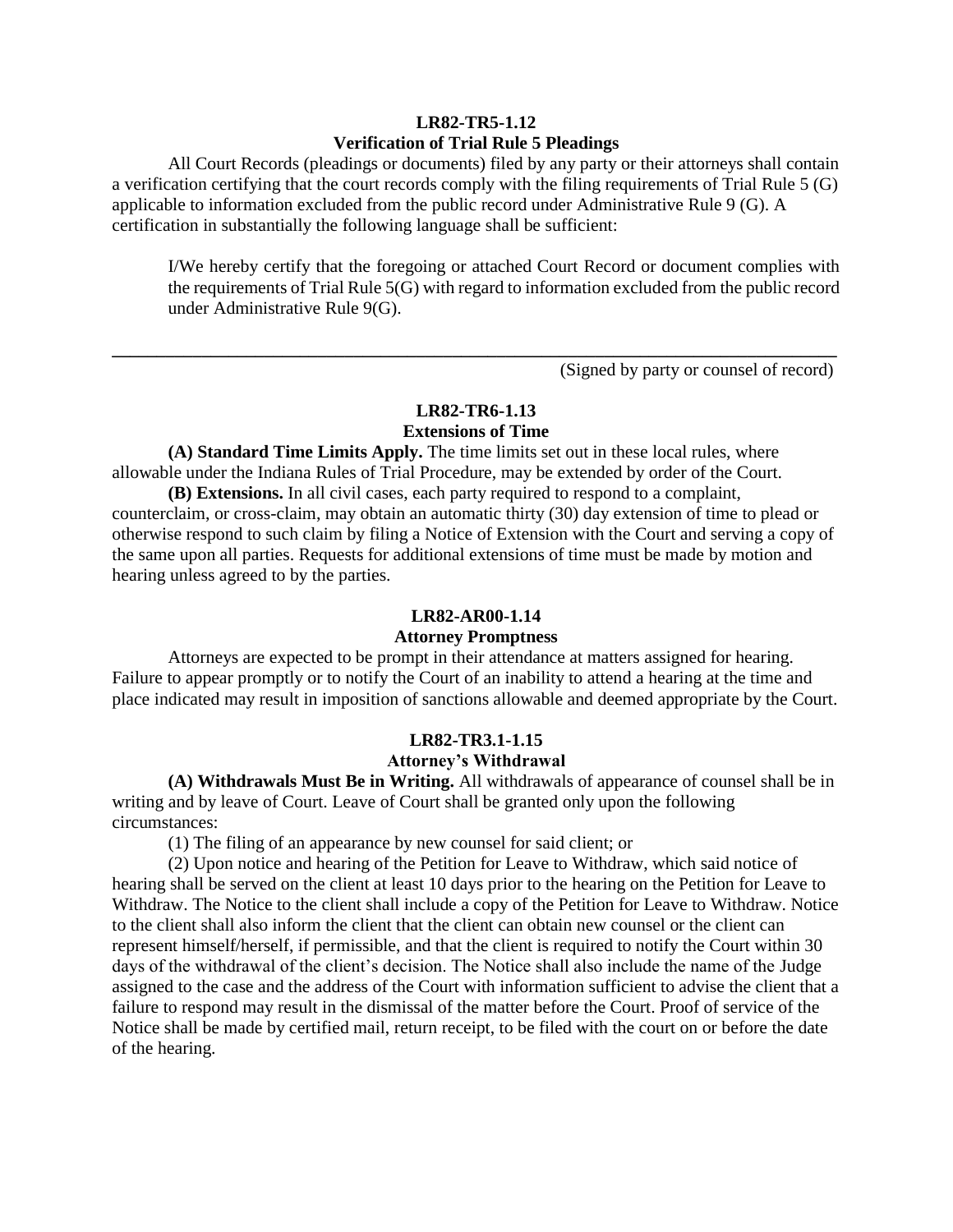**(B) Withdrawal Petition Requirements.** A Petition for Leave to Withdraw shall include the following:

(1) The last known address and telephone number of the client;

(2) The date the case is assigned for trial, if any;

(3) A statement of any current motions pending before the Court and

(4) A statement of the status of the case, including a verified statement that all entries have been filed.

### **LR82-TR12-1.16**

## **Motions and Petitions**

#### **(A)Briefs for Motions and Petitions**

(1) A Motion to Dismiss under Rule 12 of the Indiana Rules of Trial Procedure, for Summary Judgment, for judgment on a pleading, for more definite statement, or to strike, shall be accompanied by a separate Supporting Brief. The adverse party shall have thirty (30) days after service of the initial brief within which to serve and file an Answer Brief, and the moving party shall have fifteen (15) days after service of the Answer Brief within which to serve and file a Reply Brief. With respect to all other motions, the adverse party shall have fifteen (15) days after service thereof within which to serve and file a response thereto, and the moving party shall have seven (7) days after service of such response within which to serve and file a reply thereto. If multiple motions are within the same filing, said motions shall be separated by identity in the title.

(2) The provision of this rule requiring a separate Supporting Brief shall apply to every defense asserted pursuant to Rule 12 (b) of the Indiana Rules of Trial Procedure, whether asserted in the responsive pleading or by separate motion.

(3) Each party shall supply a proposed Order with the Brief or Reply.

#### **(B) Motions for Summary Judgment**

(1) Any Motion for Summary Judgment shall be filed no later than one hundred twenty (120) days before the trial date.

(2) In addition to a separate Supporting Brief, and a proposed Summary Judgment shall be submitted with any Motion for Summary Judgment.

#### **LR82-TR16-1.17 Scheduling Conference**

**(A) Scheduling Conference Meeting.** Upon the closing of the issues in civil cases, the Court may order or the parties may request a Scheduling Conference. At the Scheduling Conference, the Court shall establish deadlines and time limits to ensure the progress of the litigation and will enter a Scheduling Order similar to that contained in Appendix A. To the extent that the parties are in a position to discuss and/or apprise the Court of any of the situations set forth below they should do so.

(1) Whether there is a question of jurisdiction over the person or the subject matter of the action;

(2) Whether all parties, plaintiff or defendant, have been correctly designated;

(3) Whether there are any questions concerning the joinder of parties or claims;

(4) Whether a third party complaint or impleading petition is contemplated;

(5) Whether there is a question of appointment of a guardian ad litem, next friend, administrator, executor, receiver or trustee;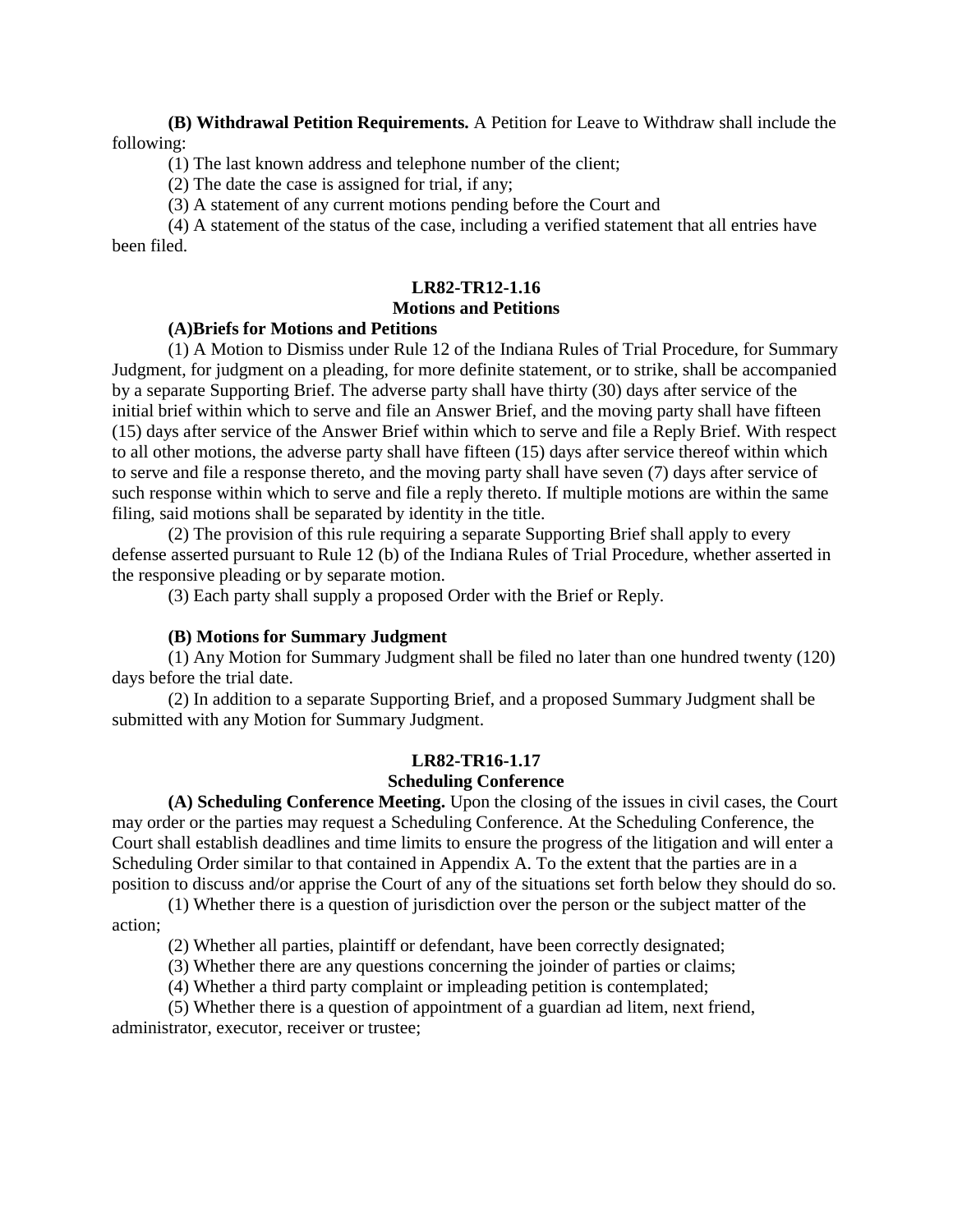(6) The time reasonably required for the completion of discovery;

(7) Whether there are pending motions;

(8) Whether a trial by jury has been timely demanded;

(9) Whether separation of claims, defenses, or issues would be desirable, and if so, whether discovery should be limited to the claims, defenses, or issues first to be tried;

(10) Whether related actions are pending or contemplated in any Court;

(11) The estimated time required for trial;

**(B) Items Included in Scheduling Order.** The Scheduling Order will include, among other things, a date certain for a Pre-Trial Conference. The dates contained in the Court's Scheduling Order may be amended by the Court on its own motion or at the request of one or more of the parties.

#### **LR82-TR16-1.18**

## **Pre-Trial Conference**

The normal Pre-Trial requirements are set forth in Rule 16 of the Indiana Rules of Civil Procedure. The counsel who will try the lawsuit shall attend the Pre-Trial Conference in person and be prepared to discuss the following:

(1) Whether the parties are prepared to proceed to trial;

(2) Whether mediation has occurred;

(3) Whether there are pending motions;

(4) The progress of each party in obtaining stipulations of fact and authenticity of exhibits;

(5) A statement as to whether the parties are willing to waive their jury request;

(6) Whether the Court may assist in the settlement of the case;

(7) Any significant evidentiary issues;

(8) Any other matters of which the Court should be advised.

#### **LR82-TR33-1.19 Interrogatories**

A party may, without leave of Court, serve upon another party up to thirty (30) interrogatories including sub-parts.

Any party desiring to serve additional interrogatories upon another party, shall first file a written motion with the Court, identifying the proposed additional interrogatories and setting forth the reasons demonstrating good cause for their use.

#### **LR82-TR16-1.20**

### **Trial Briefs and Motions in Limine**

Unless ordered otherwise at the scheduling conference, trial briefs and motions in limine may be furnished to the Court by the parties at least two (2) weeks prior to the Pre-Trial Conference. Copies of any such trial briefs and motions in limine shall be furnished to opposing counsel and served in the same manner as other pleadings. Opposing counsel, after having been so served, shall have seven (7) days to file any response and shall serve the other party in the same manner as other pleadings.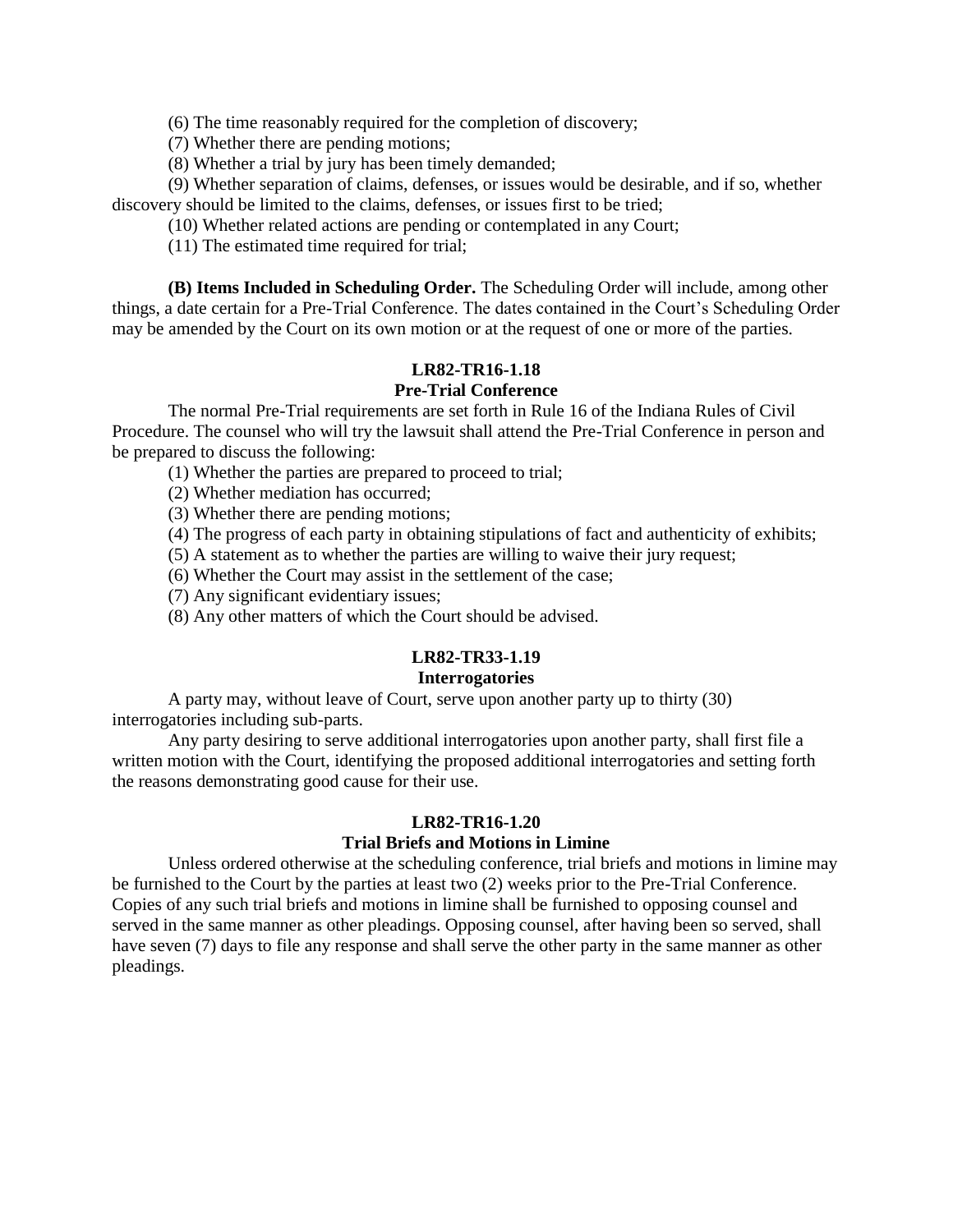#### **LR82-TR51-1.21 Instructions**

At the pre-trial conference, counsel for each party shall tender a proposed "issues" instruction (see Indiana Pattern Jury Instruction 1.03). They shall also be prepared to present and discuss any non-routine preliminary or final instructions. Other proposed preliminary or final instructions may be presented to the Court and shall be served upon opposing counsel on the first day of trial. Additional or amended final instructions may be presented upon a showing of good cause or in order to conform the instructions to the evidence at trial.

#### **LR82-TR55-1.22**

## **Default Judgments - Attorney's Fees**

Application for default judgment requesting an allowance of attorney's fees shall be accompanied by an affidavit executed by the attorney requesting the fee. The affidavit shall be in a form and substance to enable the Court to determine if attorney's fees are appropriate, and if so, the reasonable amount thereof. Said affidavit shall support the request by setting forth the authority for the Court to award attorney's fees (e.g. contract, statute, etc.) and the basis upon which the proposed fees are computed, such as the number of hours employed and the number of hours anticipated that will be employed pursuing satisfaction of judgment. In the absence of an affidavit there shall be no attorney's fees allowed.

#### **LR82-TR69-1.23**

### **Post-Judgment Proceeding**

**(A) Entry of Final Decree Required.** No post-judgment proceedings shall be instituted until there is a final decree or judgment entered of record with the Vanderburgh County Clerk's Office. The Court may waive this requirement where it is shown a party is being unduly harmed by its enforcement.

**(B) Waiting Period.** After Judgment is obtained and an entry is filed with the Court, parties may file Proceedings Supplemental. Parties must wait seven (7) days after obtaining a judgment before filing Proceedings Supplemental with the Court.

**(C) Hearings on Proceedings Supplemental.** Proceedings Supplemental hearings shall not be continued for progress after an order of garnishment or a personal order of garnishment has been obtained. A subsequent Motion for Proceedings Supplemental shall only be filed if the motion sets forth circumstances that have changed since the last hearing in regard to the defendant's financial status. No cases will be continued without date.

#### **LR82-TR69-1.24**

#### **Garnishment of Criminal Bonds**

In order for a garnishment order, lien, or assignment to be placed against a bond in a criminal case, a minute must be entered on the Chronological Case Summary for the criminal case, which minute must state the existence of a claim against the bond and setting a hearing in the criminal case to determine the priority of the claim.

If a valid claim is found to exist, it should be honored and paid after the payment of any fees or costs in the criminal matter, including but not limited to court costs, fines, attorney fee liens, restitution, retention charges, public defender fund reimbursements, community correction fees, probation user fees, treatment court fees and any other current or outstanding statutory or courtordered fees, if any of those are ordered by the court to be paid from the bond, but before payment to the person who posted the bond. Priority of claims should be given as chronologically entered in the Chronological Case Summary.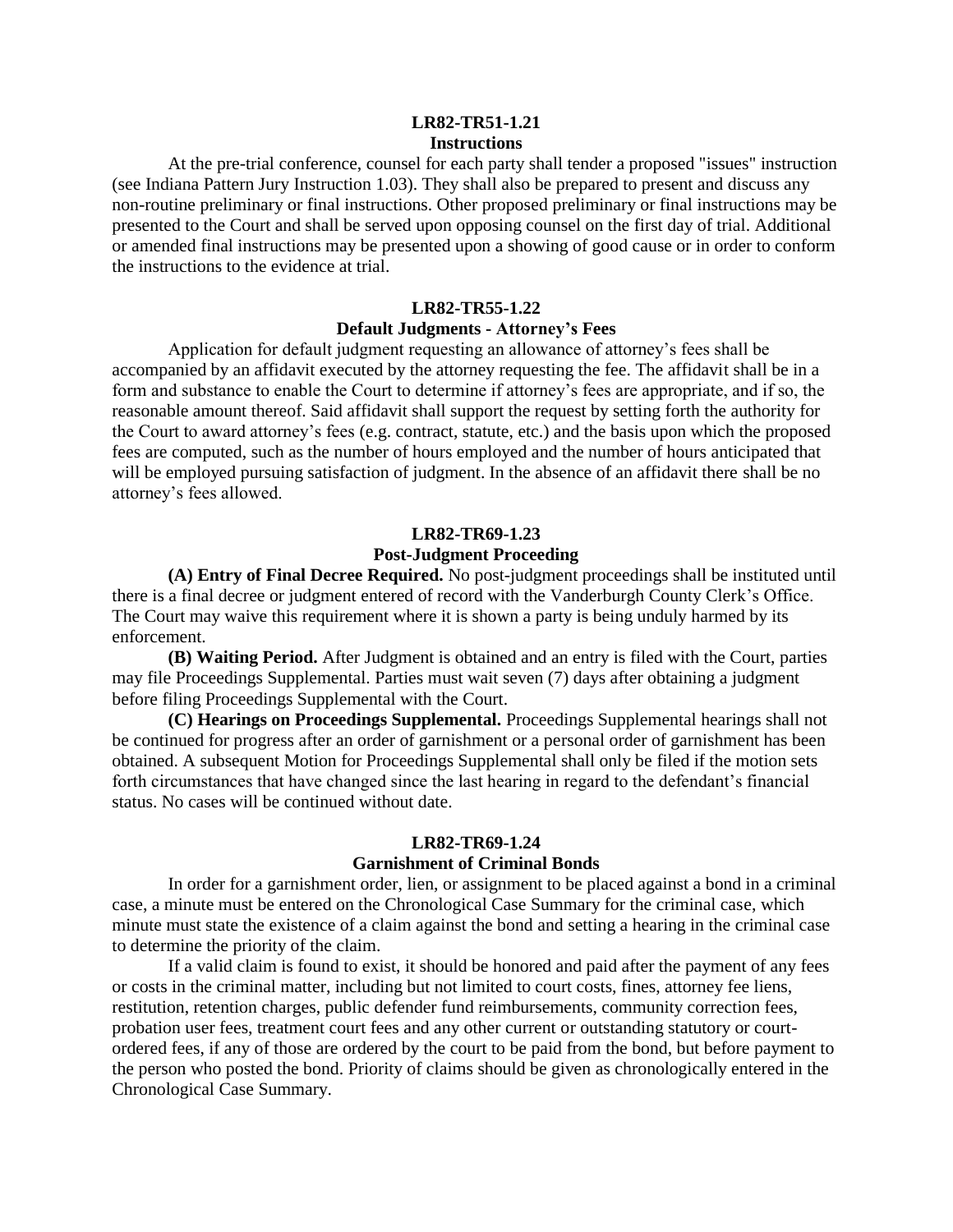# **LR82-TR73-1.25 Telephonic Conference**

Argument on substantive motions and attendance at final pre-trial conferences shall be held in person and not telephonically. However, for good cause shown, the Court, on its motion or at a party's request, may direct argument of any motion and attendance at any conference to be by telephone conference.

### **LR82-AR7-1.26**

## **Custody, Disposition and Withdrawal of Original Records and Exhibits**

**(A) Governed by Local Rules.** Except as provided for in Administrative Rule 7, the custody, distribution, and withdrawal of original records and exhibits shall be governed by this rule.

**(B) Court Reporter Maintains Custody.** After being marked for identification, models, diagrams, exhibits and materials offered or admitted into evidence in any cause pending or tried in this Court shall be placed in the custody of the Court Reporter, unless otherwise ordered by the Court, and shall not be withdrawn until after time for an appeal has run or the case is disposed of otherwise. Should an appeal be taken, such items shall not be withdrawn until the final mandate of the reviewing Court is filed in the office of the Clerk, and until the case is disposed of as to all issues unless otherwise ordered.

**(C) Retrieval.** Subject to provisions of subsection A, B and D hereof, unless otherwise ordered, all models, diagrams, documents, exhibits or material placed in custody of the Court shall be retrieved by the party offering them in evidence within ninety (90) days after the case is decided. In cases in which an appeal is taken, said items shall be removed within thirty (30) days after the case is disposed of as to all issues, unless otherwise ordered. At such time of removal, a detailed receipt shall be provided by the party retrieving the evidence and filed in the cause. No motion or order is required as a prerequisite to the removal of an exhibit pursuant to this subpart.

**(D) Disposal of Unretrieved Items.** If the parties or their attorneys shall neglect to remove models, diagrams, exhibits or material within sixty (60) days of when the case is disposed of, the Court may direct disposition of the same.

**(E) Contraband.** Contraband exhibits, such as controlled substances, money and weapons shall be released to the investigative agency at the conclusion of the trial and not placed in the custody of the Court Reporter. A receipt shall be issued and a photograph substituted when such contraband exhibits are released.

**(F) Withdrawal.** Except as otherwise herein provided, with respect to the dispositions of models and exhibits, no person shall withdraw any original paper, pleading, record, model or exhibit from the custody of the Clerk or other office of the Court having custody thereof except by order of the appropriate Judge.

# **LR82-AR9-1.27**

#### **Access to Court Records**

**(A) Information Excluded from Public Access.** The following information is excluded from public access and is confidential:

(1) Information that is excluded from public access pursuant to Federal Law,

(2) Information that is excluded from public access pursuant to Indiana Statute or Court Rule,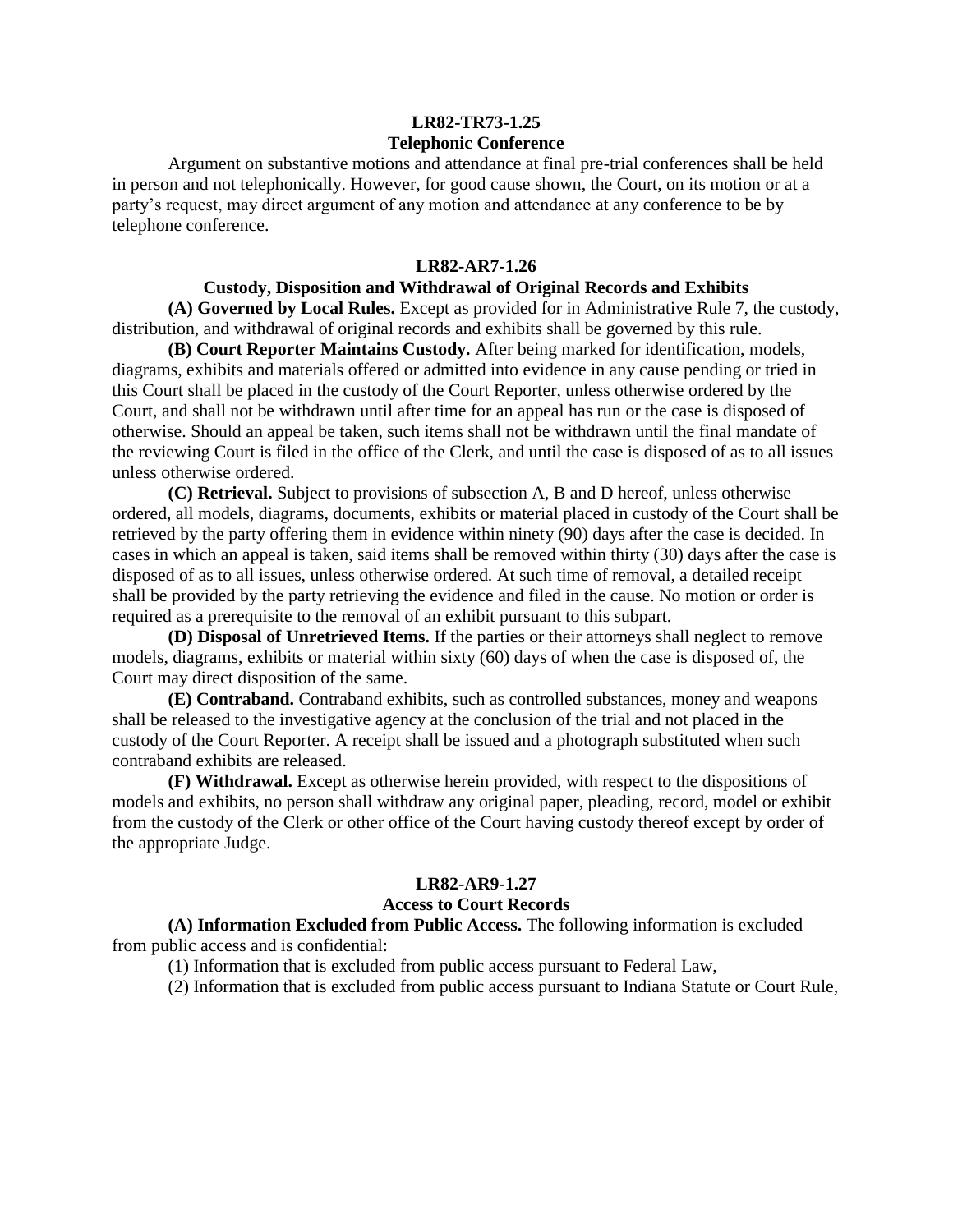(3) All personal notes, email and deliberative material of judges, jurors and court staff, judicial agencies, and information recorded in personal data assistants (PDA's) or organizers and personal calendars,

(4) Diaries, journals or other personal notes serving as the functional equivalent of a diary or journal, pursuant to Ind. Code 5-14-3-4(b)(7),

(5) Advisory or deliberative material created, collected or exchanged by, between or among Judges, including journals or minutes of Judge's Meetings, and

(6) Information excluded from public access by specific court order.

**(B) Access to Information Excluded From Public.** Access to information which is excluded from public access and is confidential may not be accessed without the prior written authorization of the Judge supervising that office or department which created or archived that information. In some instances, access will require authorization from all Judges of Vanderburgh County.

# **LR82-AR15-1.28**

# **Court Reporters**

**(A) Definitions.** The following definitions shall apply under this Local Rule:

(1) A Court Reporter is a person who is specifically designated by a court to perform the official court reporting services for the court including preparing a transcript of the record.

(2) Equipment means all physical items owned by the court or other governmental entity and used by a court reporter in performing court reporting services. Equipment shall include, but not be limited to, telephones, computer hardware, software programs, disks, tapes and any other device used for recording, storing and transcribing electronic data.

(3) Work space means that portion of the court's facilities dedicated to each court reporter, including but not limited to actual space in the courtroom and any designated office space.

(4) Page means the page unit of transcript which results when a recording is transcribed in the form required by Indiana Rule of Appellate Procedure 7.2.

(5) Recording means the electronic, mechanical, stenographic or other recording made as required by Indiana Trial Procedure 74.

(6) Regular hours worked means those hours which the court is regularly scheduled to work during any given work week. Depending on the particular court, these hours may vary from court to court within the county but remain the same for each week.

(7) Gap hours worked means those hours worked that are in excess of the regular hours worked but not in excess of forty (40) hours per work week.

(8) Overtime hours worked means those hours worked in excess of forty (40) hours per work week.

(9) Work week means a seven (7) consecutive day week that consistently begins and ends on the same day throughout the year; i.e. Sunday through Saturday, Wednesday through Tuesday, Friday through Thursday.

(10) Court means the particular court for which the court reporter performs services. Court may also mean all of the courts in Vanderburgh County.

(11) County indigent transcript means a transcript that is paid for from county funds and is for the use on behalf of a litigant who has been declared indigent by a court.

(12) State indigent transcript means a transcript that is paid for from state funds and is for the use on behalf of litigant who has been declared indigent by a court.

(13) Private transcript means a transcript, including but not limited to a deposition transcript that is paid for by a private party.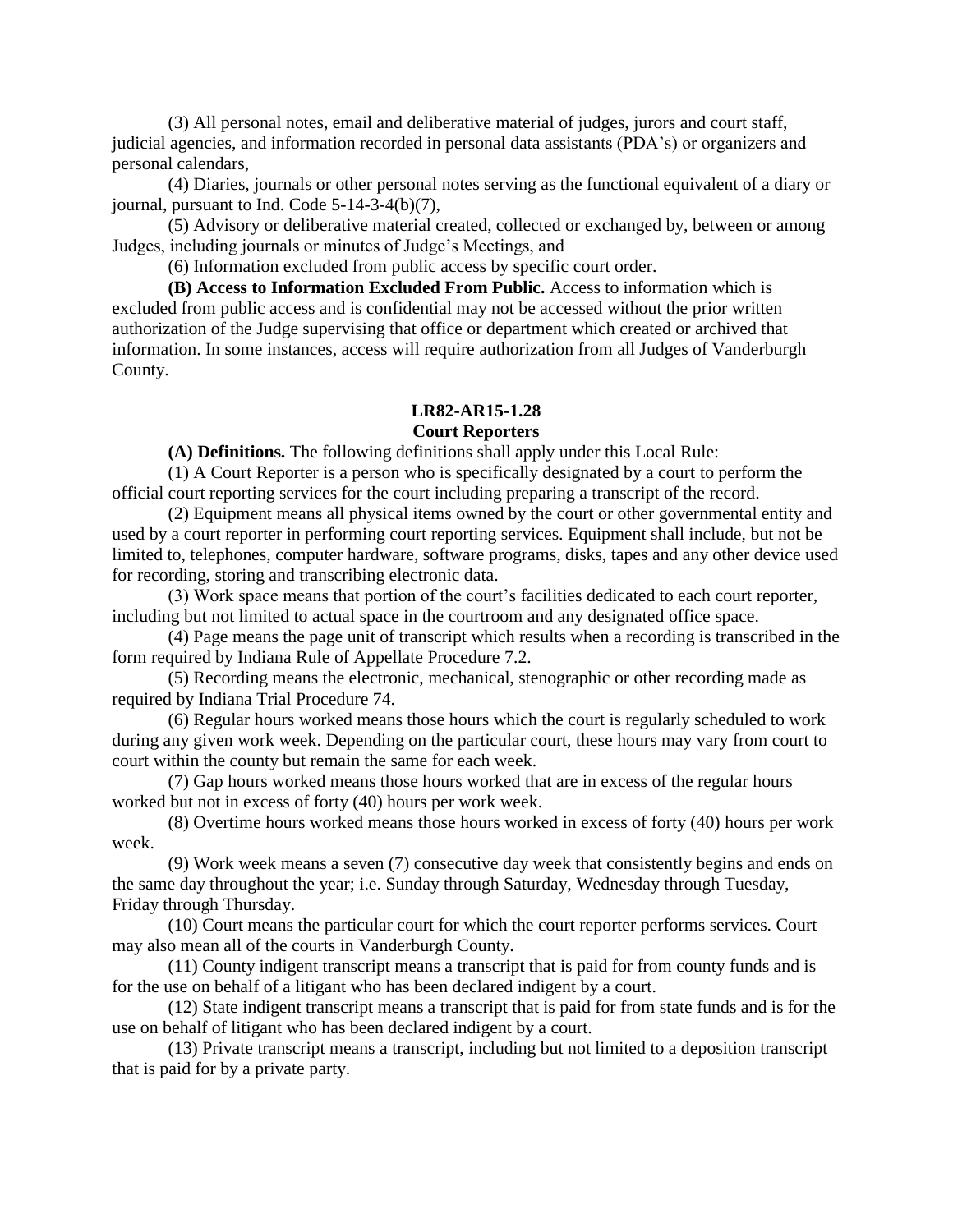#### **(B) Salaries and per page fees.**

(1) Court reporters shall be paid an annual salary for time spent working under the control, direction and direct supervision of their supervising court during any regular work hours, gap hours, or overtime hours. The supervising court shall enter into a written agreement with the court reporters which outlines the manner in which the court reporter is to be compensated for gap and overtime hours; i.e. monetary compensation or compensatory time off regular work hours.

(2) The maximum per page fee a court reporter may charge for the preparation of a county indigent transcript shall be Four Dollars and Twenty-five Cents (\$4.25) for appellate transcripts and Three Dollars and Seventy-five Cents (\$3.75) for all other transcripts. The Court Reporter shall, after approval by the Court, submit a claim directly to the county for the preparation of any county indigent transcripts. All transcripts will be subject to a minimum fee of Thirty-five Dollars (\$35.00).

(3) The maximum per page fee a court reporter may charge for the preparation of a state indigent transcript shall be Four Dollars and Twenty-five Cents (\$4.25) for appellate transcripts and Three Dollars and Seventy-five Cents (\$3.75) for all other transcripts. All transcripts will be subject to a minimum fee of Thirty-five Dollars (\$35.00).

(4) The maximum per page fee a court reporter may charge for the preparation of a private transcript shall be Four Dollars and Twenty-five Cents (\$4.25) for appellate transcripts and Three Dollars and Seventy-five Cents (\$3.75) for all other transcripts. All transcripts will be subject to a minimum fee of Thirty-five Dollars (\$35.00).

(5) The maximum per page fee a court reporter may charge for the preparation of copies of a transcript shall be One Dollar and Fifty Cents (\$1.50).

(6) An additional labor charge of Twenty Dollars (\$20.00) per hour may be charged for the time spent binding the transcript and exhibit binders which reflect an approximate average of the annual Court Reporters' salaries in Vanderburgh County.

(7) An additional \$1.50 per page fee may be charged for the preparation of an expedited transcript (one which is to be completed within 10 calendar days).

(8) Each court reporter shall report, at least on annual basis all transcripts to the Indiana Supreme Court Division of State of Court Administration. The reporting shall be made on forms prescribed by the Division of State of Court Administration.

#### **(C) Private Practice**

(1) If a court reporter elects to engage in private practice through the recording of a deposition and/or preparing of a deposition transcript, the court reporter desires to utilize the court's equipment, work space and supplies, and the court agrees to the use of the court equipment for such purpose, the court and the court reporter shall enter into a written agreement which must, at a minimum, designate the following:

(a) The reasonable market rate for the use of equipment, work space and supplies,

(b) The method by which records are to be kept for the use of equipment, work space and supplies, and

(c) The method by which the court reporter is to reimburse the court for the use of the equipment, work space and supplies.

(2) If a court reporter elects to engage in private practice through the recording of a deposition and/or preparing of a deposition transcript, all such private practice work shall be conducted outside of regular working hours.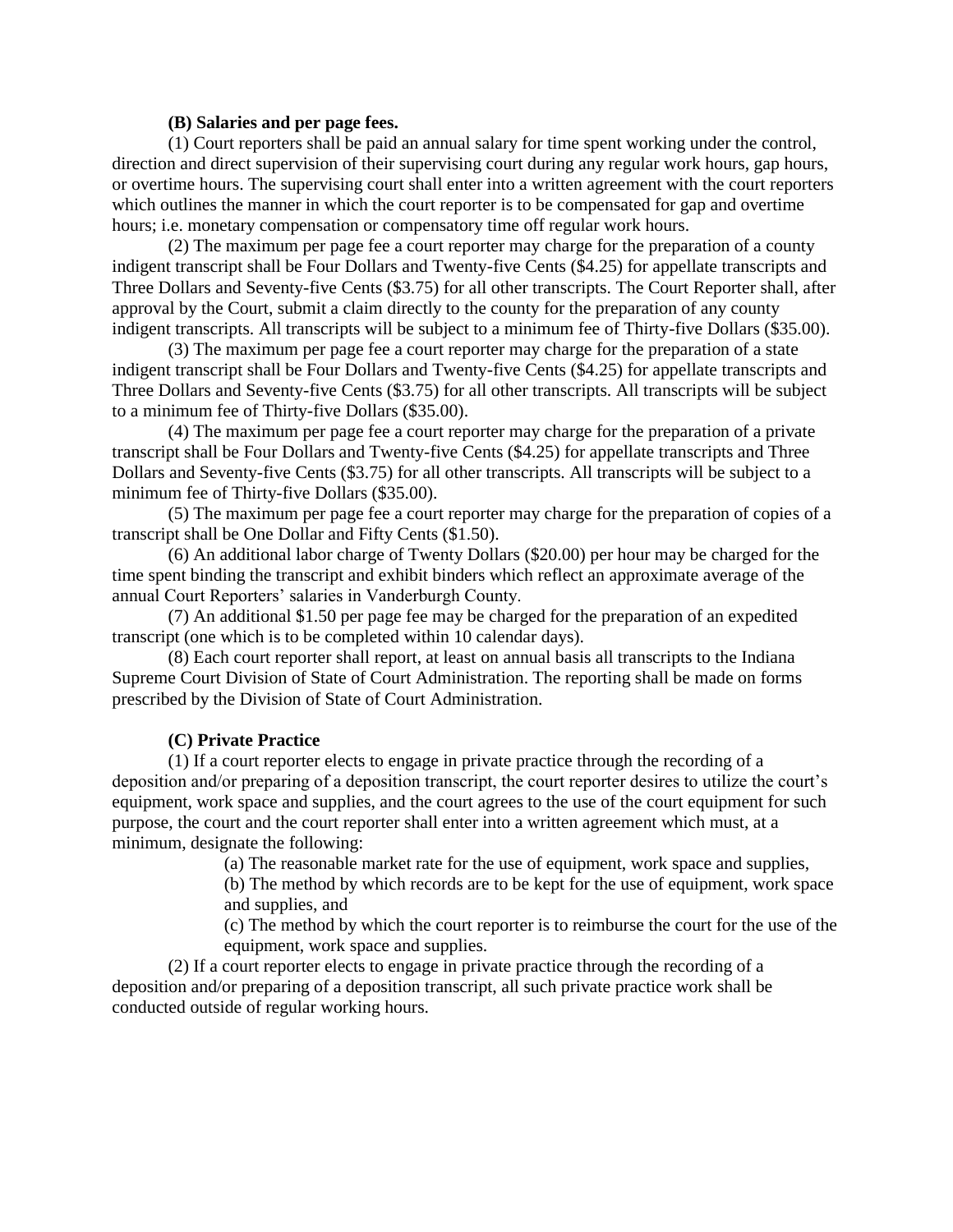# **LR82-AR00-1.29 Conduct, Dress, and Courthouse Policies**

**127.A. Professional Conduct.** It is intended that the business of the Courts of the 1st Judicial Circuit will be conducted by the Judges in an atmosphere that is safe and secure, with a decorum that is appropriate to the fair and just resolution of the legal conflicts the Court is called upon to decide.

**127.B. Behavior in the Courthouse.** While in the courthouse within Vanderburgh County, the following behavior is required:

- (1) All persons within the courthouse shall refrain from loud, vulgar, disruptive, or abusive behavior;
- (2) Lawyers, litigants, and spectators shall refrain from unnecessary conversation in the courtroom that would disturb the proceedings. Any necessary conversation in the courthouse or in the courtroom shall be conducted at a sufficiently low voice level as not to interfere with the conduct of trials, hearings, or other proceedings before the court;
- (3) Lawyers, litigants, and spectators shall not enter the courtroom with food or beverages without prior approval of the Court;
- (4) Lawyers, litigants, or any other person within the courthouse shall not smoke or chew tobacco while in the courthouse. Chewing gum is not permitted in the courtrooms.

**127.C. Appearance and Dress.** Every person who enters a courtroom in Vanderburgh County should be appropriately dressed. Lawyers should appear for court proceedings in professional attire. Litigants, witnesses, and spectators to court proceedings should appear in appropriate attire.

**127.D Prohibited Items.** To ensure compliance with state law and to promote public safety, the following rules apply to the presence or use of specific items in and around the courthouse within Vanderburgh County:

**127.D.1. Weapons** No person may possess firearms, knives, or other deadly weapons while in or around the courthouse within Vanderburgh County without the prior written authorization of the Judge of the Circuit Court or the Chief Judge of the Superior Court. However, a law enforcement officer who is not a litigant in a pending matter and who is appearing as a witness or for other official purposes, may retain possession of his or her issued firearm while in the courthouse, so long as he or she advises and receives the permission of the supervisor of the courthouse security staff upon entering the courthouse.

# **127.D.2 Cameras, Telephones, and Other Items**

(1) To avoid disruption during court proceedings, the following items are prohibited in the courtrooms, unless explicitly permitted by the presiding judge: cameras, video cameras, or any devices capable of audio and/or video recording, that are not listed in paragraph (2) of this section.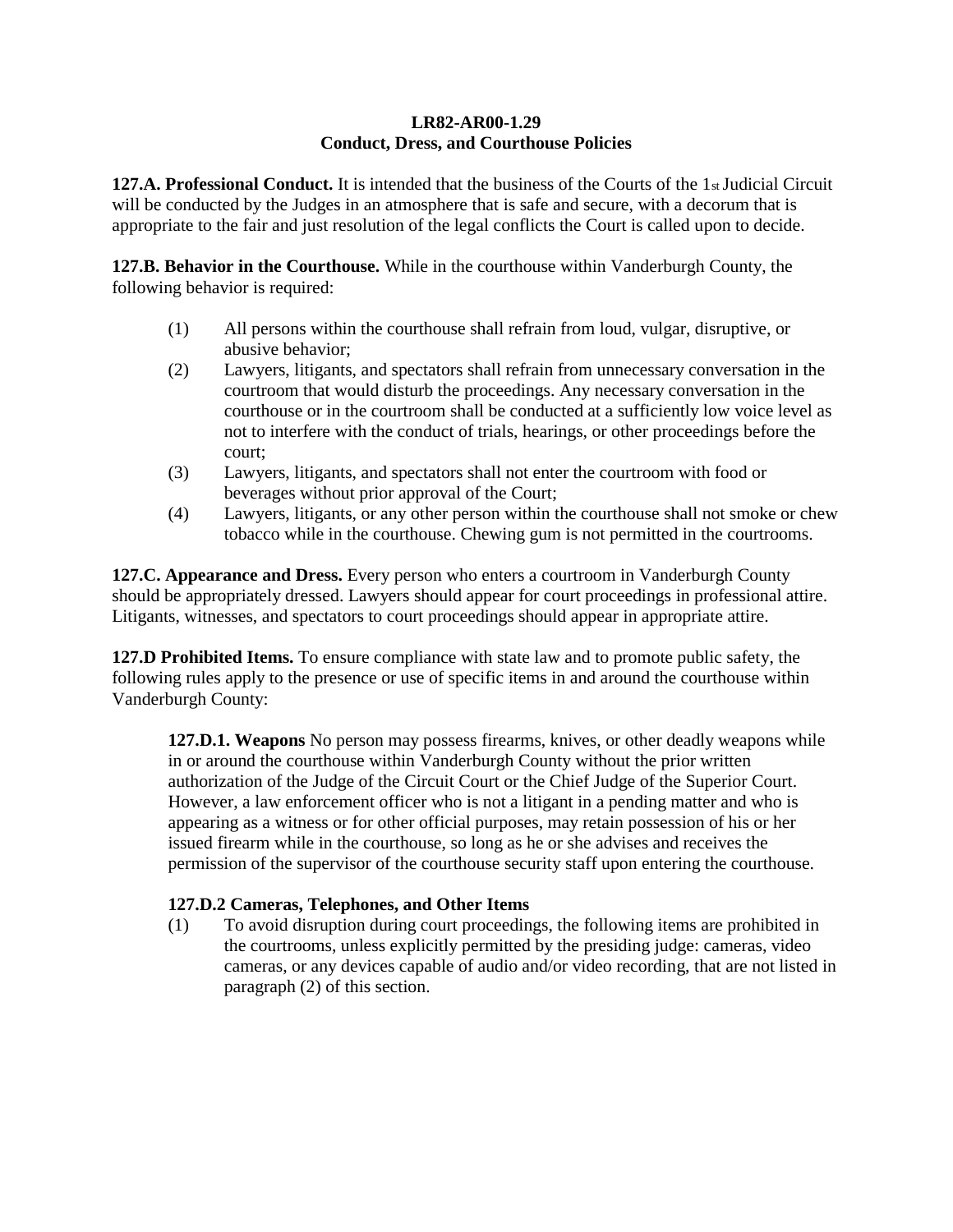- (2) Personal Digital Assistants, electronic books, laptops, tablets, cellular telephones, beepers, or similar electronic devices capable of making an audible noise are permitted so long as they are disabled or switched to vibrate mode prior to entering a courtroom, and so long as they are not used to take audio and/or video recordings of court proceedings.
- (3) Any other item(s) the Presiding Judge deems disruptive to the court proceedings are prohibited.

**127.E Enforcement.** The Sheriff of Vanderburgh County (hereinafter "Sheriff") and his appointed deputies have been authorized to monitor and enforce compliance with these Rules. Any person violating the rules regarding weapons, cameras, cellular telephones, or other electronic devices shall be subject to immediate confiscation of the same and/or a fine of up to and including \$1,500.00.

**127.F. Consent to Search.** All persons entering the courthouse within Vanderburgh County, except those previously exempted by the Judges thereof, are required to pass through a magnetometer/x-ray screening point and to comply with all reasonable requests of courthouse security personnel. The Sheriff, law enforcement officers, or court security personnel may detain any person who they have reason to believe possesses any weapon or other prohibited item in violation of this Rule for a period of time sufficient to obtain name, address, date of birth, social security number, and/or to seize any weapon or other prohibited item and to take any other action authorized by law.

*(Adopted July 1, 2015)*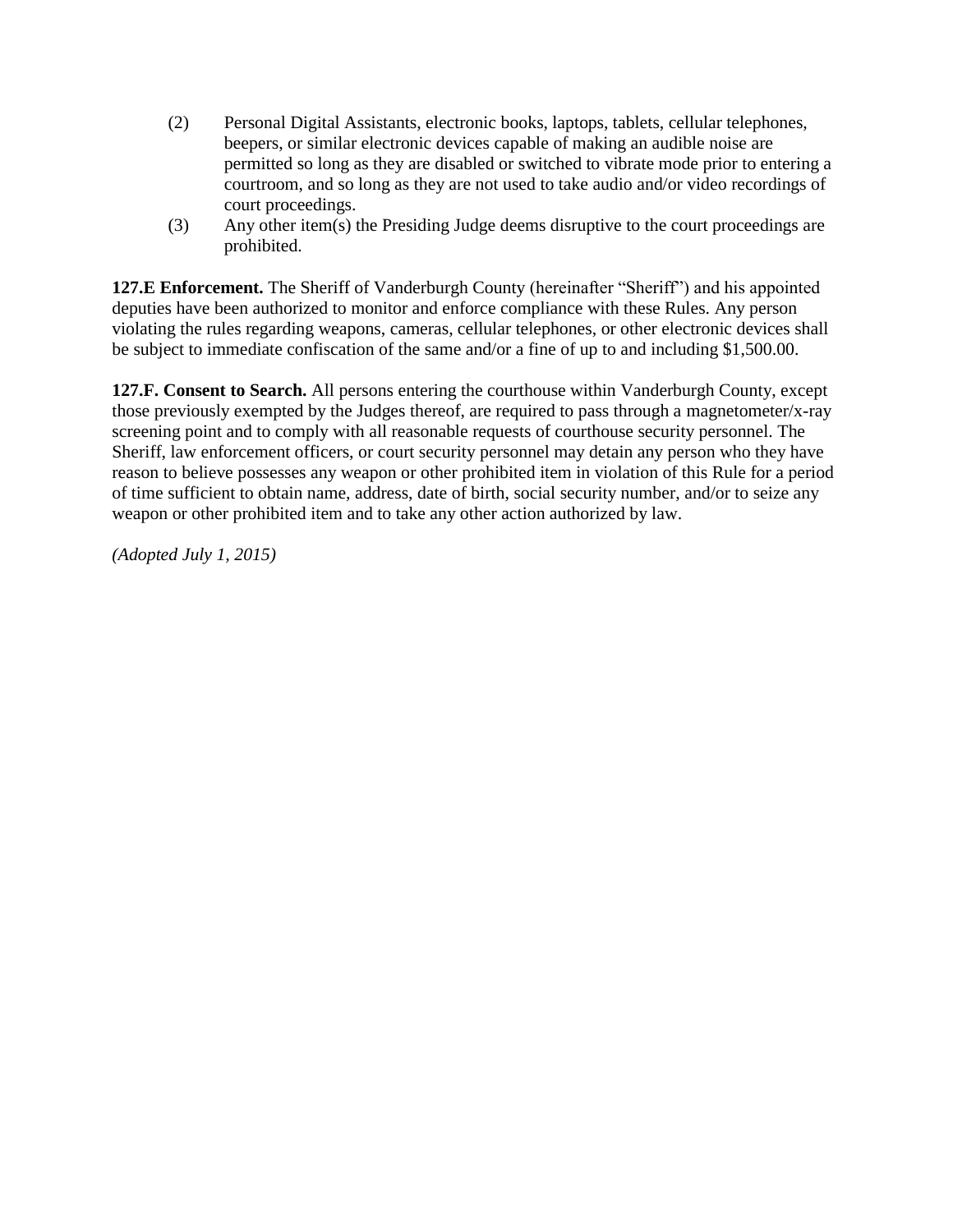## **APPENDIX A SCHEDULING CONFERENCE ORDER**

The parties, by their respective attorneys, reviewed the issues of the cause with the Court at a scheduling conference, and it appearing that the above litigation is at issue, the Court enters the following Order.

1.\_\_\_\_\_\_shall be the date by which all parties shall have completed discovery of the issues in this cause or shall have filed their Motion to Compel Discovery.

shall be the date when plaintiff shall have filed with the Court, and served upon opposing counsel, the specific acts of alleged negligence and/or other specific acts of breach or otherwise that the plaintiff intends to produce evidence upon at the trial.

3.\_\_\_\_\_\_ shall be the date by when the plaintiff shall file with the Court and serve on opposing counsel a list of plaintiff's prospective witnesses and exhibits together with an itemization of damages the plaintiff intends to produce evidence upon at the time of trial.

4.\_\_\_\_\_\_shall be the date by when the defendant shall file with the Court and serve upon opposing counsel the specific acts constituting defenses alleged by the defendant that the defendant intends to produce evidence upon at the time of trial.

5.\_\_\_\_\_\_ shall be the date by when the defendant shall file with the Court and serve upon opposing counsel a list of defendant's prospective witnesses and exhibits together with an itemization of damages, if any, upon any Counterclaim which the defendant intends to produce evidence upon at the time of trial.

6.\_\_\_\_\_\_shall be the date by when the plaintiff supplements or amends any data furnished as required above.

7.\_\_\_\_\_\_ shall be the date when any party may file a Motion for Summary Judgment upon pleadings and issues for trial.

8. Shall be the date when each party shall notify the Court that a settlement of issues is not successful and the trial date is confirmed.

9.\_\_\_\_\_\_ shall be the date when any party is to update their itemization of damages they intend to present evidence upon at the time of trial and for the filing of any Motions in Limine.

10.\_\_\_\_\_ shall be the date by when each party shall submit to the Courts its Proposed Preliminary, if any, and its Final Instructions for the Jury.

11. Shall be the date on which this cause shall be submitted to trial by jury or by Court.

12. Shall be the alternate date which this cause may be tried by jury.

13.\_\_\_\_\_ shall be the date on which the counsel for the parties attend a conference of attorneys as contemplated by Indiana Rules of Trial Procedure.

14. Shall be the date on which the Court will hold its Pre-Trial conference pursuant to Trial Rule 16 of the Indiana Rules of Trial Procedure.

15.\_\_\_\_\_ shall be the date to give Statement of Facts to Court.

# **APPENDIX B SCHEDULE OF ASSIGNMENT**

For the current Schedule of Assignment please visit: [www.evansvillegov.org/county/department/index.php?structureid=269](http://www.evansvillegov.org/county/department/index.php?structureid=269)

*(Amended effective March 10, 2020)*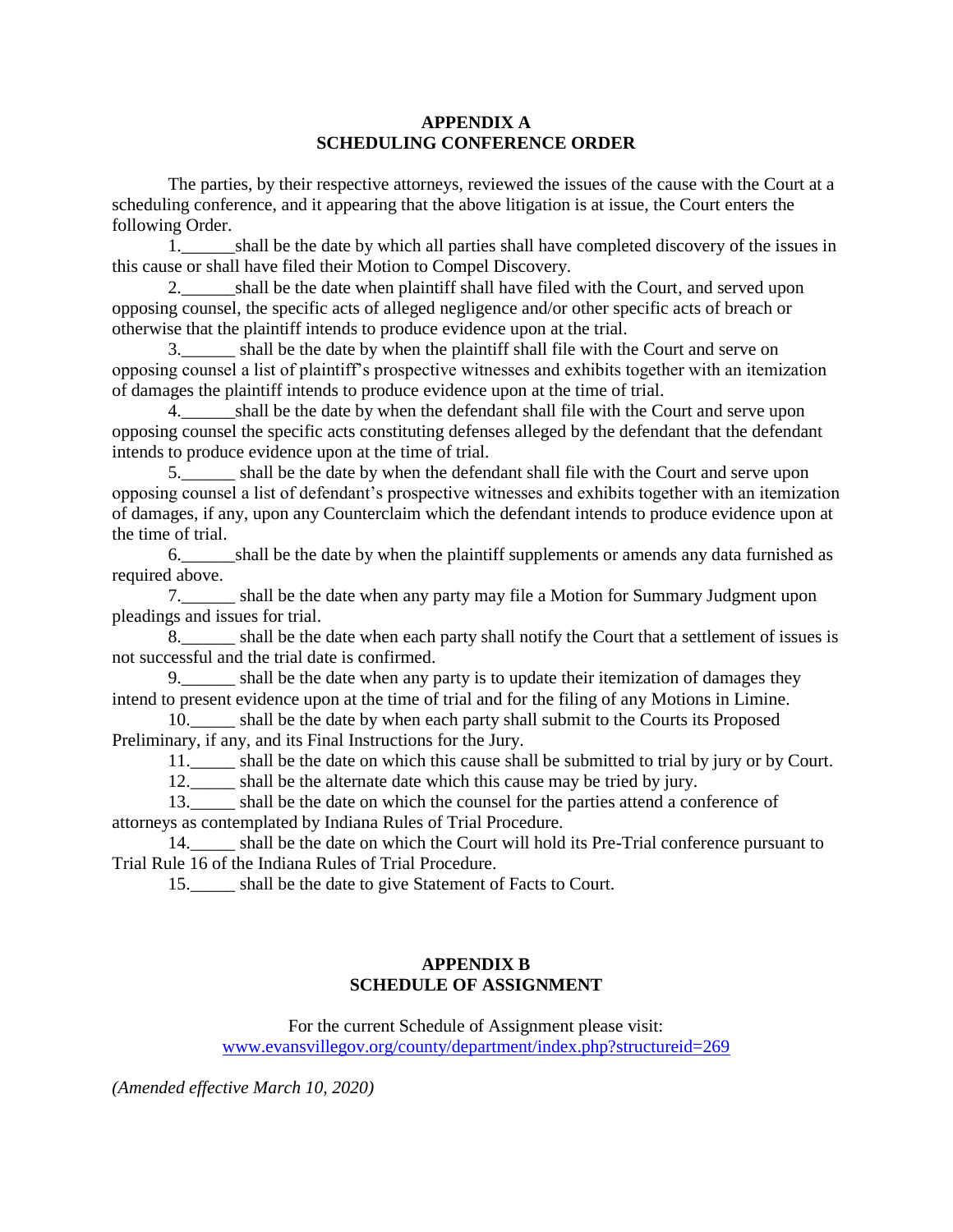#### **FAMILY COURT RULES**

## **LR-82-FL-00-4.01 Scope, Title and Effective Date**

**A. Scope.** These rules are adopted pursuant to the authority of T.R. 81 of the Indiana Rules of Trial Procedure, and are intended to supplement those rules. These rules shall govern the practice and procedure in all domestic relations and juvenile paternity cases in the Vanderburgh Superior Courts. **B. Title.** These rules will be known as the "Vanderburgh Superior Family Rules." **C. Effective Date.** The effective date of these rules is August 1, 2016.

#### **LR-82-FL-00-4.02 Notice**

In all relevant family law matters, the moving party shall give notice of the time and place of a hearing or of a trial, by order to appear or notice of hearing, served upon the adverse party at least five (5) business days prior to the hearing or trial and file a copy of the notice with the Court.

#### **LR-82-FL-00-4.03 Pauper Affidavits**

If a pauper affidavit is filed in lieu of Court costs, the attorney representing the party seeking pauper status shall attest on the affidavit that the attorney has made sufficient inquiry and that the attorney is of the opinion that the party requesting pauper status does qualify. In each case where a pauper affidavit has been filed and granted, the parties shall address the payment of costs in the provisional order. In a dissolution matter where one of the parties has the means to pay Court costs, the Court may require the non-pauper party to pay costs within sixty (60) days of the filing date or prior to the final hearing, whichever occurs earlier.

#### **LR-82-FL-00-4.04 Scheduling**

**A. Initial Hearing.** All domestic relations matters to be heard shall be initially set by the Clerk's Office for 8:00 A.M. Monday through Friday. All juvenile paternity matters to be heard shall be initially set by the Clerk's Office for 9:30 A.M. Monday through Friday. All attorneys of record shall contact any other attorney of record prior to setting any matter for hearing to endeavor to set the matter on an agreeable date. If a matter is set for an initial meeting, the parties and counsel are required to attend unless excused by agreement of all counsel of record. No attorney may unilaterally excuse his/her client from the initial meeting. At that meeting, the parties and counsel shall discuss in good faith a resolution of the issues. If an agreement cannot be reached, however, a contested hearing shall be scheduled. The Court Administrator, a Magistrate or a Judge will hear uncontested domestic relations matters beginning at 8:00 A.M. until 9:30 A.M. in court room 126B. The Court Administrator, a Magistrate or a Judge will hear uncontested juvenile paternity matters beginning at 9:30 A.M. until 11:30 A.M. in court room 126B. Contested issues shall not be heard by the Court at the initial hearing.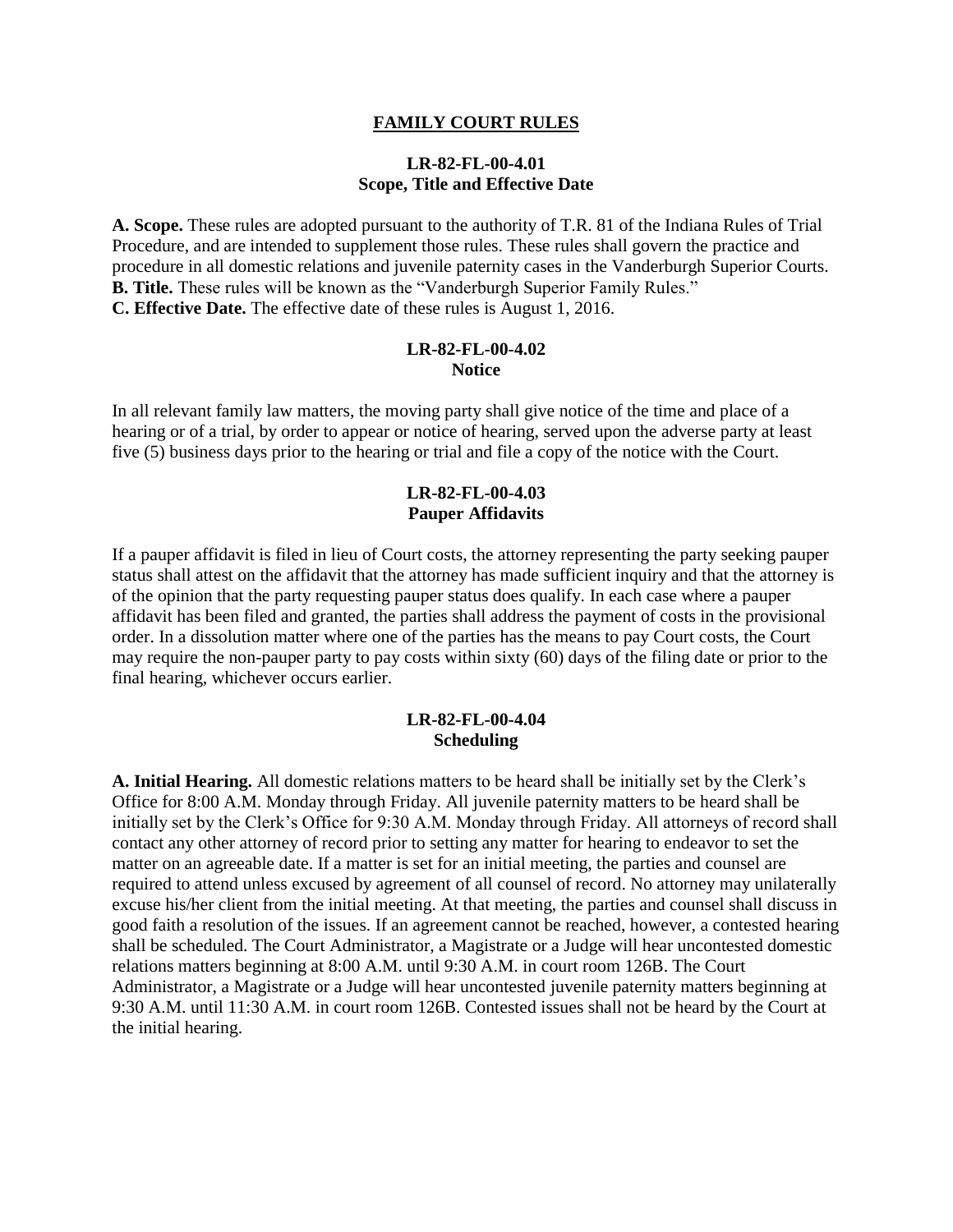**B**. **Contested Hearings.** Contested hearings for domestic relations and juvenile paternity cases no longer than half (1/2) a day will be scheduled Mondays through Thursdays beginning at 9:00 A.M. or 1:30 P.M. before one (1) of two (2) scheduled Family Court Judges assigned to the Family Court in that particular month (See Appendix C) or 1:30 P.M. before a Magistrate and may only be set on the Family Court calendar with the consent of the Court Administrator, Magistrate or Family Court Judge, and only after the matter has been set for either an initial hearing set forth in paragraph A above or the parties each verify that they have met and consulted in a good faith effort to reach a settlement. The parties shall verify the settlement conference, either in person on the record, or by a verified statement filed with the Court signed by the party, personally. Verification of Settlement Conference forms can be obtained from the office of any hearing officer exercising jurisdiction in Family Court. (See Appendix A) The requirement for a settlement meeting may be waived or modified for good cause shown by the judicial officer scheduled to hear the matter. Additionally, summary hearings can be scheduled for Friday mornings between 8:30 A.M. and 11:30 A.M., and 1:00 P.M. and 2:30 P. M. as set forth in Subpart "E" of this Rule and in Rule 4.05. Contested hearing for domestic relations and juvenile paternity cases lasting more than a half (1/2/) day will be scheduled Mondays through Thursdays beginning at 9:00 A.M. before one (1) of the two (2) scheduled Family Court Judges. No contested hearing reserving more than a half (1/2) day shall be set unless the parties either have mediated the matter or have entered into a mediation agreement that provides that the matter must be mediated at least thirty (30) days prior to any trial setting. The mediator shall submit his/her report to the Court within five (5) days of the scheduled mediation. The Court, in its discretion, may order parties to mediate their matter regardless of the time reserved for a contested hearing or trial. This mediation requirement may only be waived by the Family Court Judge or Magistrate scheduled to hear the matter and the waiver shall be documented in the Chronological Case Summary.

**C. Second Settings.** Parties may schedule a contested hearing as a second setting in the same manner as described in section B above. After the matter is scheduled as a second setting in open Court, counsel and/or the party/parties if proceeding pro se, shall immediately appear in the chambers of the Family Court Judge assigned to hear the matter to schedule a pre-trial for the second setting matter on that particular Family Court Judge's calendar.

**D. Reporting to Hearing.** Parties and their attorneys are ordered to report to the Court no later than thirty (30) minutes prior to the time of a contested matter and shall be present at the time set for the hearing. Failure to so comply may subject any noncomplying party and/or attorney to Court sanctions. After presiding over an evidentiary hearing, the Family Court Judge shall retain jurisdiction of the matter for future proceedings. Once a Family Court Judge retains jurisdiction, the parties may also utilize Magistrates for contested hearings with the prior approval of the Judge retaining jurisdiction, or may utilize summary hearings for future proceedings, however said Magistrate's rulings shall be subject to the approval of the Family Court Judge who retained jurisdiction in the matter. Upon agreement of all parties, a Magistrate may retain jurisdiction of the matter.

**E. Reporting of Settlements.** When the parties have settled any matter which has been set for contested hearing, the parties shall immediately inform the Court that the matter has been settled so that the Court may make that time available to other parties, if possible.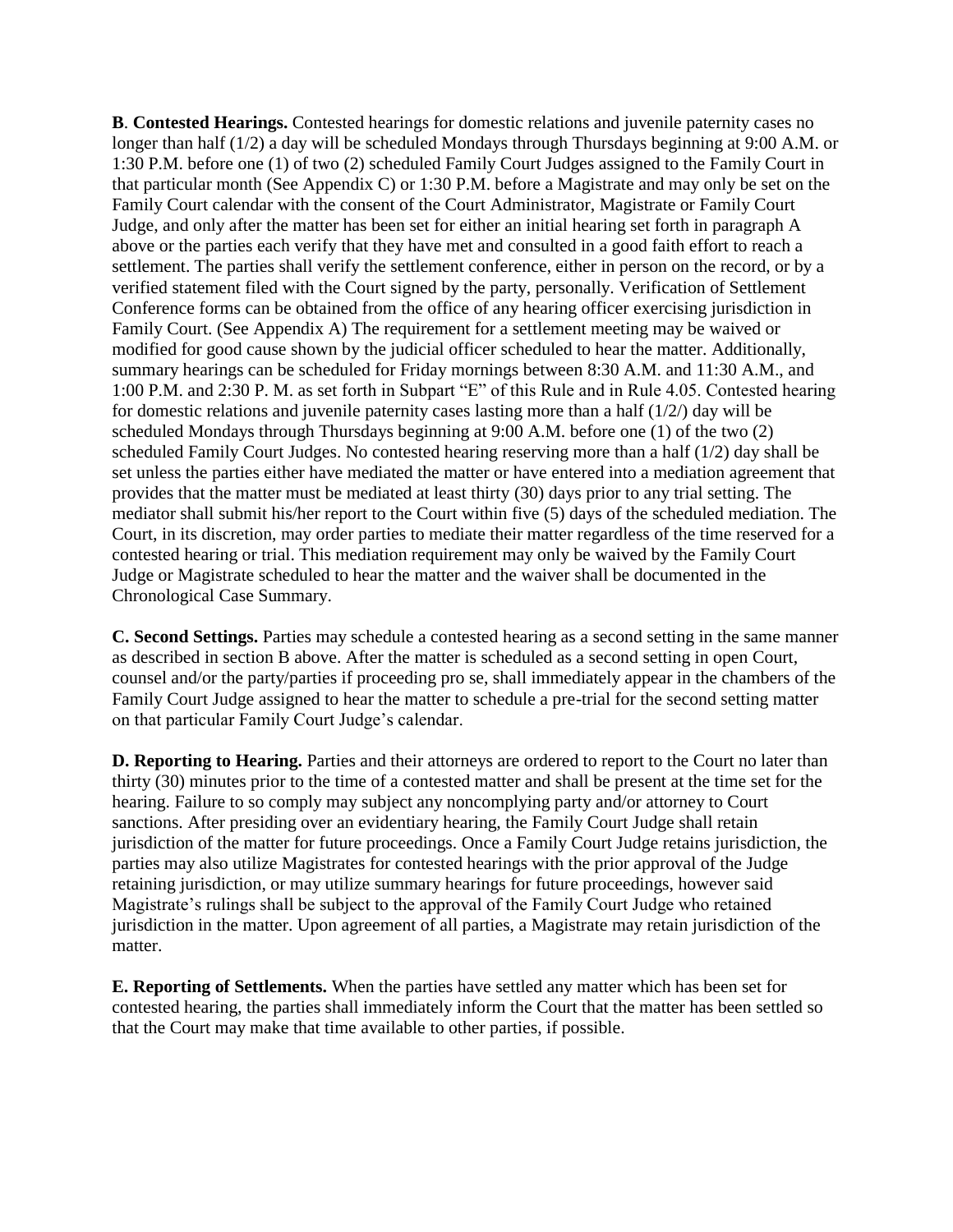**F. Docket Priority.** Emergency matters involving imminent threats to the health and welfare of a party, children, or the preservation of assets will be given docket priority.

1. Contested hearing times for Fridays on the Magistrate's or Judge's calendars shall be reserved for emergency matters, and provisional hearings. A Friday contested hearing will only be scheduled with the prior consent of the Judicial Officer who shall hear the matter.

2. Emergency matters and provisional hearings may also be heard in Summary fashion before the Magistrate scheduled to hear Friday Summary Hearings. These Summary Hearings shall be set in one-half (1/2) hour increments beginning at 8:30 A.M. until 11:30 A.M., and beginning at 1:00 P.M. and ending at 2:30 P.M. A one-half (1/2) hour summary hearing may be scheduled by the parties in the same manner as other hearings are set. If more than one-half (1/2) hour is needed, permission must be obtained by the judicial officer scheduled to hear the matter before scheduling same, but in no event shall a summary hearing be scheduled for more than one (1) hour.

## **LR-82-FL-00-4.05 Summary Hearings**

- **A. Purpose.** By agreement of the parties all issues and evidence relevant to a domestic relations case may be presented in summary fashion. This method allows parties' access to the Court relatively quickly and with less expense. While summary hearings are not appropriate for all cases, it is believed these hearings will reduce the time most cases have to wait to be heard.
- **B. Scheduling of Summary Hearings.** Summary hearings shall be heard in increments of one half (1/2) hour every Friday morning before a Magistrate beginning at 8:30 A.M. to 11:30 A.M., and from 1:00 P.M. and to 2:30 P.M. A summary hearing may be scheduled by the parties in the same manner as other hearings are set.
- **C. Agreement of Parties.** All parties of record must agree to set the hearing in a summary fashion and must agree to the method of conducting the same. Testimony and evidence shall be presented in a summary fashion or by such other method agreeable to the parties. At a summary hearing, each party shall be allocated equal presentation time. Time limits at summary hearings will be strictly enforced.
- **D.** Exhibits. Any exhibits to be presented at a summary hearing shall have been exchanged prior to that hearing and stipulated to in terms of admissibility. Child support guideline worksheets shall be completed and signed by the submitting party.
- **E.** Statement of Issues. The Court may exercise discretion at a summary hearing in approving the method of conducting the hearing and approving the means of presenting evidence and testimony. At a summary hearing, the parties will submit to the Court, preferably in writing, or in opening statements, the issues before the Court.

# **LR-82-TR-65-4.06 Orders without Notice**

All requests for orders without notice must comply with Ind. Trial Rule 65 and be set with the Court in accordance with local rule 4.04(F) above.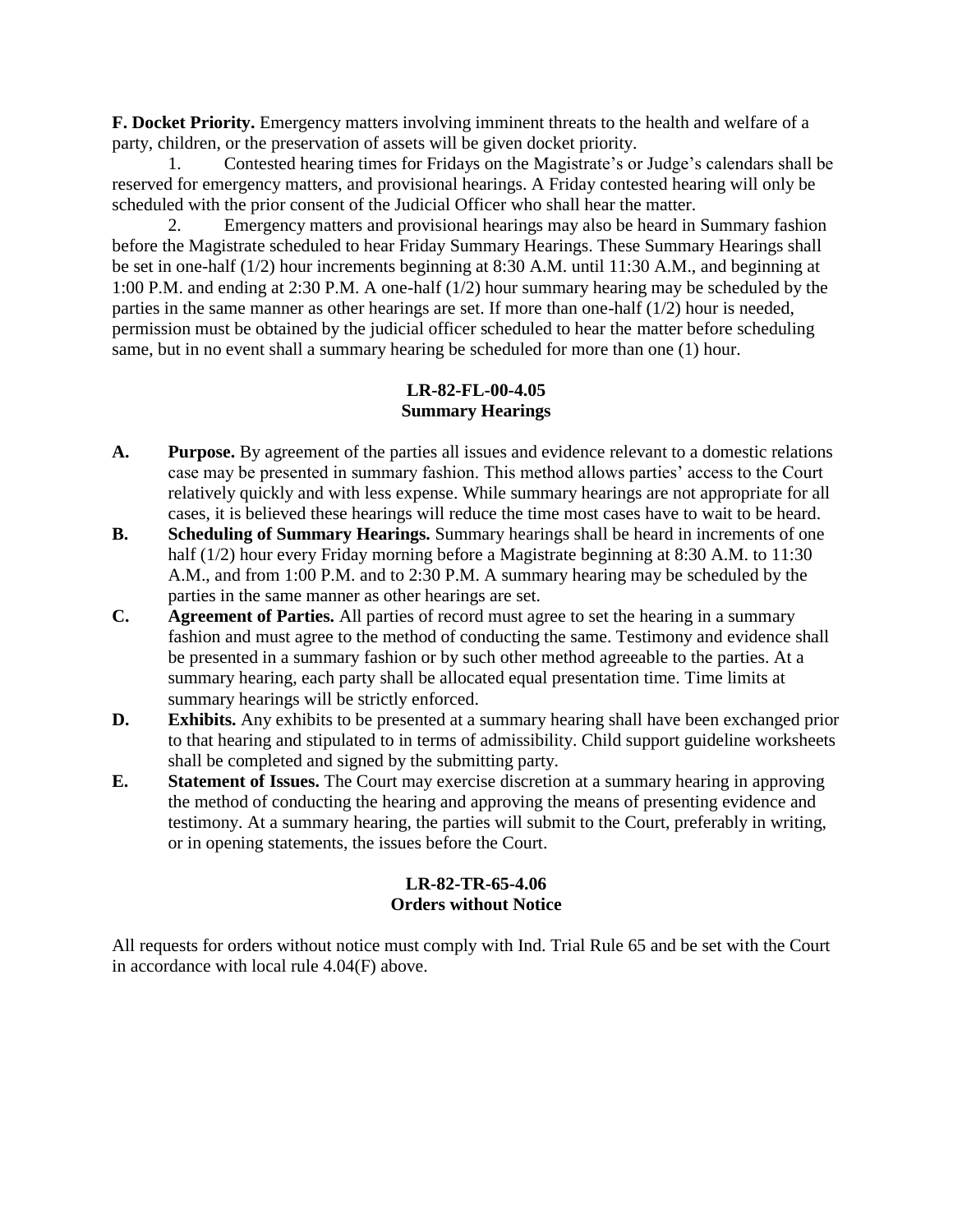# **LR-82-FL-00-4.07 Agreed Matters**

**A. Written Settlement.** No agreed matter shall be submitted unless accompanied with a signed agreement stating "Agreed as to Form and Substance," and other appropriate documents, such as a decree, duly executed Indiana Child Support Guidelines Worksheet, a Wage-Withholding Order, or a Qualified Domestic Relations Order. However, if the parties reach a settlement "on the Courthouse steps," then the parties shall recite the entire agreement for the record, and enter the appropriate order upon preparation and filing by counsel within thirty (30) days of reciting said agreement. The Order documenting the agreement recited in open Court shall be filed in the chambers of one (1) of the two (2) Family Court Judges assigned to Family Court during the particular month that the agreement was recited in open Court. (See Appendix C).

**B. Modifying Custody.** No change of custody agreement will be approved by the Court unless the party relinquishing custody either appears in open Court or fails to appear after proper notice of an uncontested Court setting.

# **LR-82-TR-58-4.08 Preparation of Orders**

- **A. Exchange.** It shall be the duty of the parties' attorneys to prepare decrees and other orders as directed by the Court. The attorney so directed shall first submit them to all other attorneys of record, to enable them to challenge any provision thereof, before submission to the Court for entry.
- **B.** Additions. If a party is withholding approval as to form or is making additions not addressed by the Court, the matter may be set for conference before the judicial officer having jurisdiction concerning the same. The party setting the conference shall provide to the Court and to the opposing party a proposed order with the notice of the scheduled conference. The Court may enter sanctions against a party who has unreasonably withheld approval or attempted to make additions not addressed by the Court.
- **C. Signatures.** The signature line for each counsel or pro se litigant on orders arising from contested matters shall indicate "Approved As to Form Only". Such signature indicates that the order correctly reflects the Court's ruling. It does not necessarily signify that the signing party or attorney agrees with that ruling.

# **LR-82-FL-00-4.09 Standing Order for Parental Education Workshop**

The Judges of the Vanderburgh Superior Courts find that it is in the best interests of society, of children and of the Courts to encourage cooperation and mediation between separating and divorcing parents. We further find that a mandatory parental education workshop will:

Aid the children of divorcing parents;

Aid the parents in post separation parenting;

Encourage agreements between litigating parents in the best interest of their children; and Conserve the court time by reducing repetitive petitions over child custody, parenting time and support.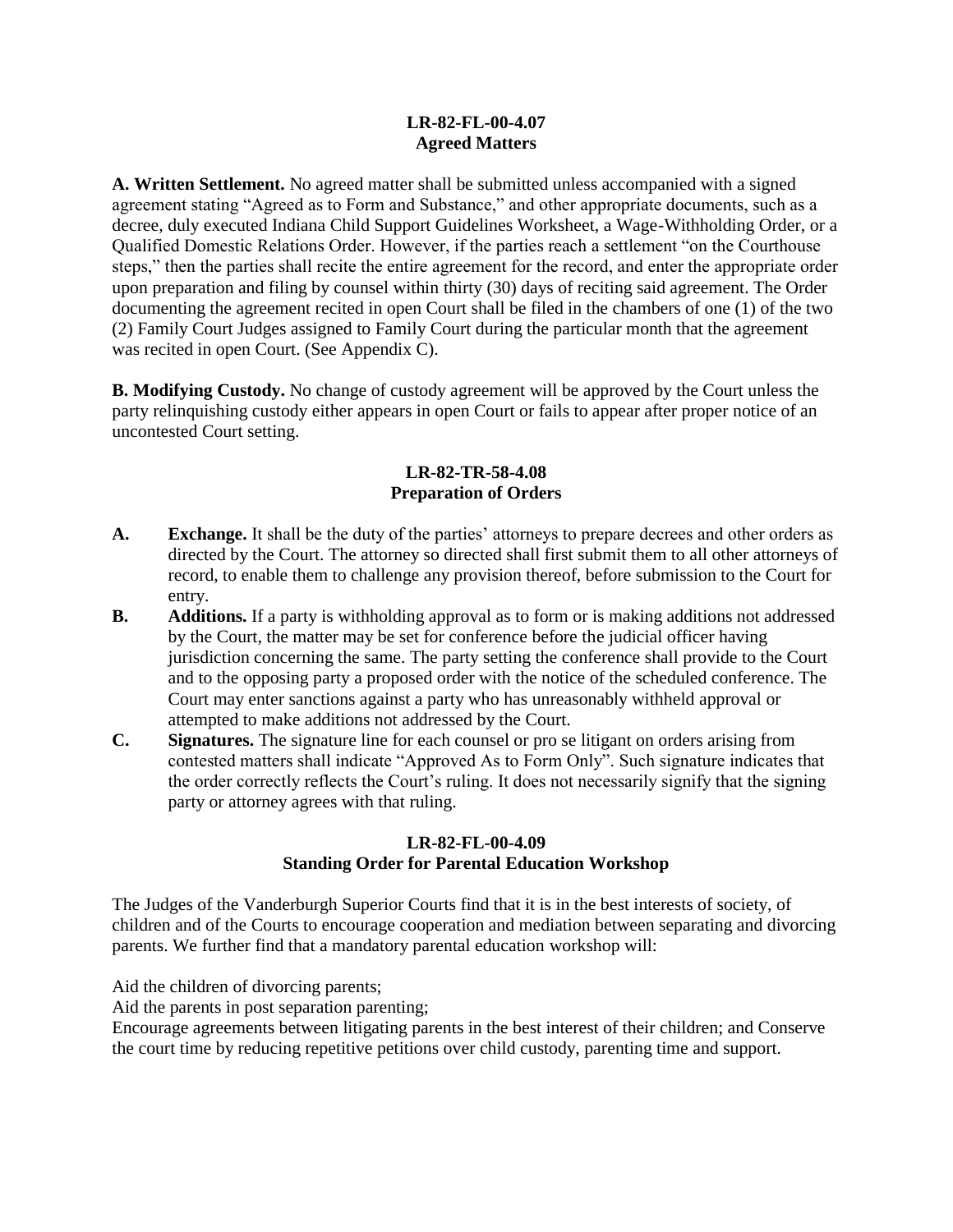Therefore the Judge orders both parties to any dissolution of marriage or separation action filed in the Vanderburgh Superior Courts to attend a parental education program if the parties have a minor child or children less than the age of 17 years, 6 months at the date of filing.

The parties are responsible for paying the cost of attending the program. All or a portion of the attendance fee may be waived upon the showing of indigence.

The Lampion Center is an approved provider of a parental education program for the Vanderburgh Superior Courts. The Lampion Center's program brochures shall be provided by the Clerk of the Court to petitioners and served with the summons upon each respondent by Sheriff (See Appendix B). Other program providers are subject to approval by the Court.

The Court may waive attendance upon a showing that a party has completed a similar program, has been in individual counseling, or for other good cause in an individual case.

The workshop provider will furnish each participant and the Court with a certificate of completion of the program.

If a party fails to complete the program within seventy (70) days of service on the respondent, the Court will take appropriate action, which action may include punishment for contempt of Court.

#### **LR-82-FL-00-4.10 Child Support Guidelines**

**A. Worksheet Required.** In all proceedings involving child support, each party shall file with any settlement, or submit to the Court at any hearing or trial, duly executed Indiana Child Support Guidelines worksheets – one or more depending upon the facts.

**B. Support Settlement Agreements.** If an agreement concerning support provides any deviation from the Guidelines, the parties shall present to the Court a written explanation.

**C. Income Withholding Order Required.** In all proceedings involving child support, an Income Withholding Order shall be submitted with any Settlement Agreement, Final Decree, or support order in a paternity matter pursuant to Ind. Code § 31-16-15-0.5.

# **LR-82-FL-00-4.11 Hearings**

Hearings will be limited to the time scheduled on the calendar and it shall be the responsibility of the parties to ensure adequate time for completion of a hearing. Should the parties be unable to complete the presentation within that time, the matter will be continued and reset on the calendar in the usual manner.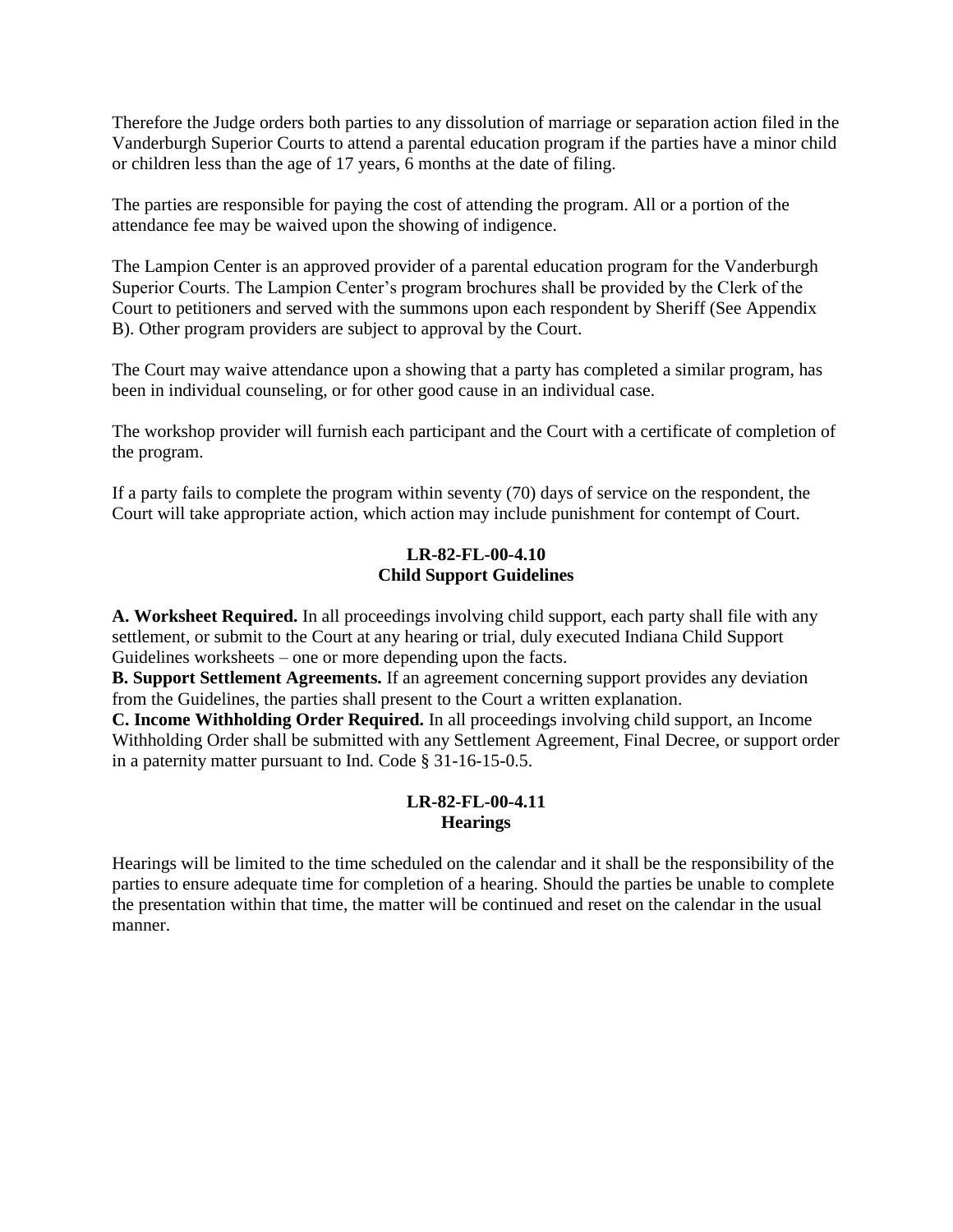## **LR-82-TR-53.2-4.12 Continuances**

Motions for Continuances of a final hearing, unless made during trial, shall be in writing, shall state with particularity the grounds, and shall be verified, with copies of such request served upon opposing counsel. Unless such Motion is accompanied by a stipulation signed by both counsels, the Motion must be scheduled on the calendar by the moving party for argument before a ruling is made. Interlocutory or post decree matters may be continued by the petitioning party, without argument or stipulation, only on the condition that no attorney has appeared of record for the nonmoving party.

## **LR-82-FL-00-4.13 Support Arrearage**

In all information for contempt based upon nonpayment of support, where a party was ordered to make payments through the Clerk's Office, the party claiming an arrearage shall support the testimony on that issue by filing with the Court a current support printout from the Clerk's Office at the time of the hearing.

## **LR-82-FL-00-4.14 Attorney Fees**

**A. Preliminary Attorney Fees.** Attorney fees may be awarded based on evidence presented by affidavit or oral testimony at a preliminary hearing. Affidavits shall be admissible subject to cross examination. The following factors will be considered:

1. The number and complexity of the issues. (e.g., custody dispute, complex asset evaluation).

2. The nature and extent of discovery.

3. The time reasonably necessary for the preparation for or the conduct of contested *pendente lite* matters or final hearings.

4. Other matters requiring substantial expenditure of attorney's time.

5. The attorney's hourly rate.

6. The amount counsel has received from all sources.

**B. Preliminary Appraisal and Accountant Fees.** Appraisal or accounting fees may be awarded based on evidence presented by affidavit or oral testimony at a preliminary hearing. The following factors will be considered:

1. An itemized list of property to be appraised or valued (e.g., Defined Benefit Pension, Business Real Estate, Furnishings, Vehicles, etc.).

2. An estimate of the cost of the appraisals and the basis therefore.

3. The amount of a retainer required and the reason an expert is necessary.

**C. Contempt Citation Attorney Fees.** An attorney may submit an affidavit, or oral testimony, along with an itemized statement of his or her requested fee. Affidavits shall be admissible into evidence by the Court.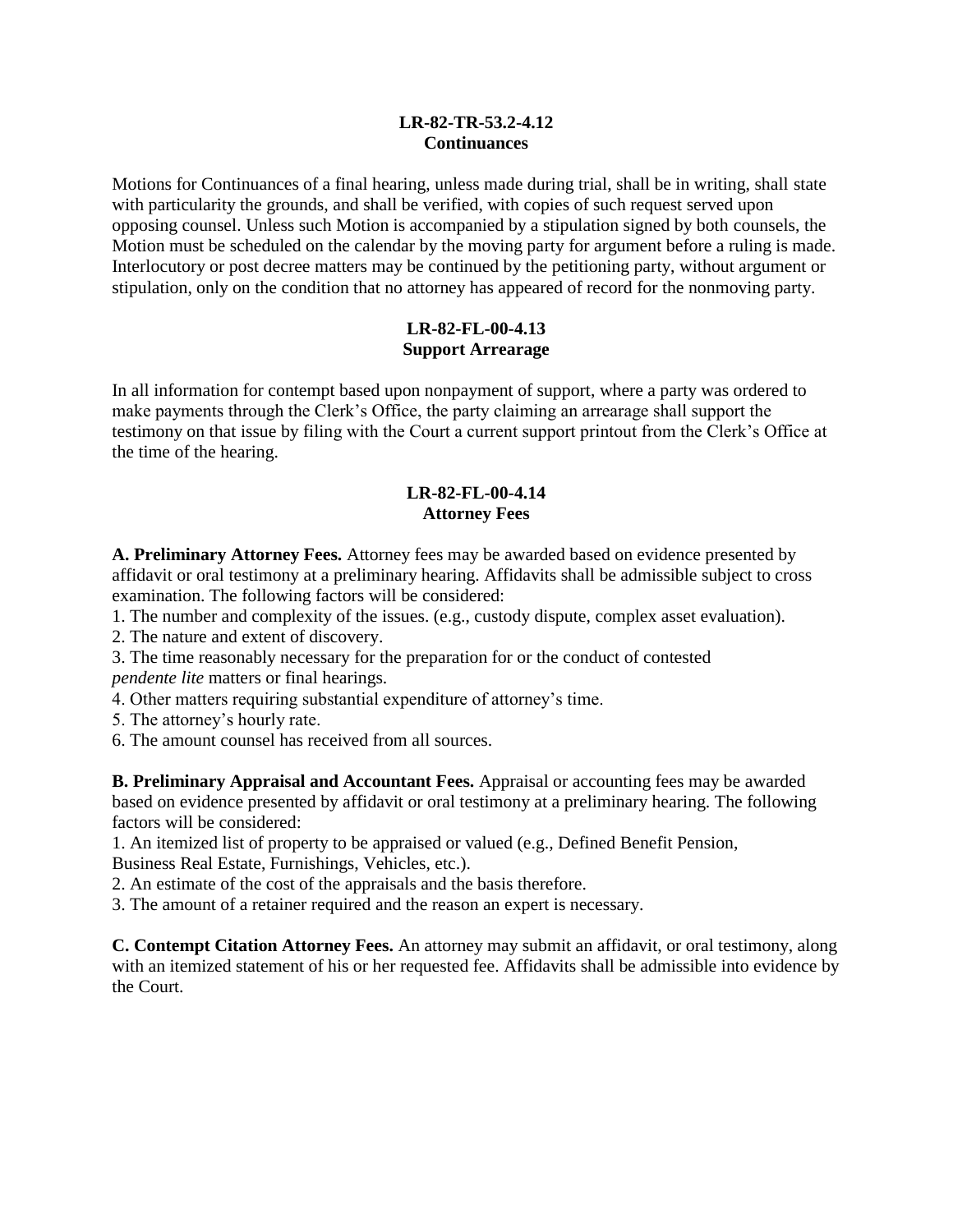# **LR-82-FL-00-4.15 Appellate Records**

When an appeal is initiated by the filing of a Notice of Appeal pursuant to Ind. Appellate Rule 9 and a transcript of all or any part of the evidence is sought for the record on appeal, the counsel filing the Notice of Appeal shall contemporaneously serve a copy of the Notice of Appeal to the Court Reporter expected to prepare the transcript of the evidence, pursuant to Ind. Appellate Rule 24, and shall arrange to pay the Reporter for the preparation of the transcript as dictated by Ind. Appellate Rule 9(H).

## **LR-82-FL-00-4.16 Termination of Representation**

**A. Termination of Representation.** Upon the entry of a Final Decree of Dissolution of Marriage, Legal Separation, Paternity, or an Order of modification of any custody, parenting time and/or child support, the representative capacity of all attorneys appearing on behalf of any party shall be deemed terminated:

1. After the filing of all entries due during the period of time the attorney provided representation; And upon:

2. An Order of withdrawal granted by the Court; or

3. The expirations of time within an appeal of such Order may be preserved or perfected pursuant to the Indiana Rules of Trial Procedure and/or the Indiana Rules of Appellate Procedure; or 4. The conclusion of any appeal of such Order commenced pursuant to the Indiana Rules of Trial

Procedure and/or the Indiana Rules of Appellate Procedure.

**B. Post Dissolution Service.** The service of any post dissolution pleadings upon any party not represented by counsel pursuant to paragraph A above, shall be made upon that person pursuant to the Indiana Rules of Trial Procedure.

**C. Professional Courtesy.** Any copy served upon original counsel will be deemed to be a matter of professional courtesy only.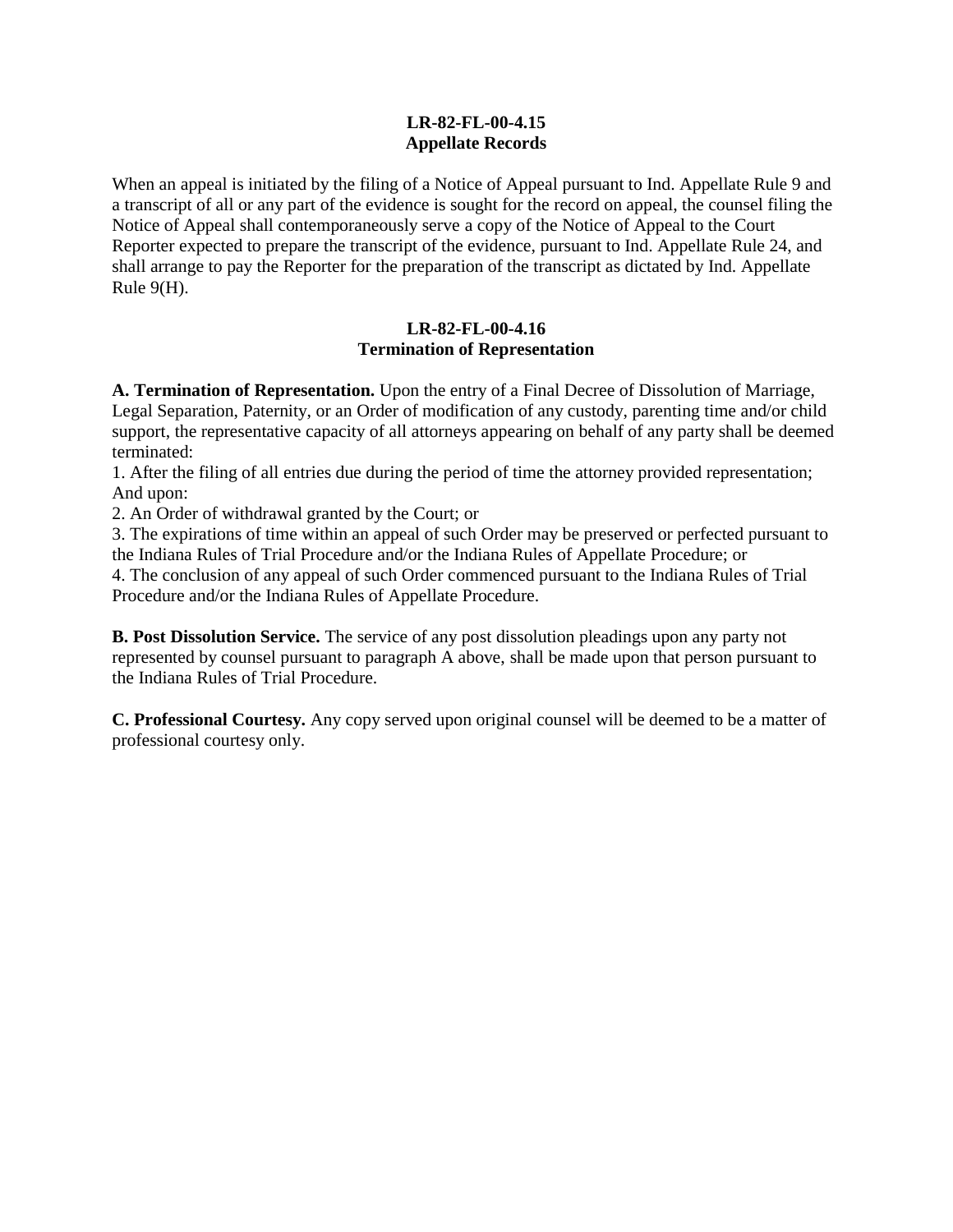| <b>APPENDIX A</b>                 |                            |
|-----------------------------------|----------------------------|
| <b>STATE OF INDIANA</b>           |                            |
|                                   | $)$ SS:                    |
| <b>COUNTY OF VANDERBURGH</b>      |                            |
| IN THE VANDERBURGH SUPERIOR COURT |                            |
| IN RE THE MARRIAGE OF:            |                            |
|                                   |                            |
| ۰                                 |                            |
| Petitioner,                       |                            |
|                                   |                            |
| And                               | ) CAUSE NO. 82D04 --DR/JP- |
|                                   |                            |
|                                   |                            |
| Respondent,                       |                            |

# **VERIFICATION OF SETTLEMENT CONFERENCE FORM**

Comes now the Petitioner/Respondent, in person, and by counsel/*pro se,* and hereby verifies and states to the Court that the parties in this case have met and consulted with each other in a good faith effort to reach a settlement in this matter.

Furthermore, Petitioner/Respondent verifies and states that the parties were unable to reach an agreement in this matter and requests that the Court schedule the above matter for a contested hearing on the Family Court calendar.

I hereby affirm under the penalties of perjury that the above representations are true and correct to the best of my knowledge, information and belief.

\_\_\_\_\_\_\_\_\_\_\_\_\_\_\_\_\_\_\_\_\_\_\_\_\_\_\_\_\_\_\_\_\_\_\_\_\_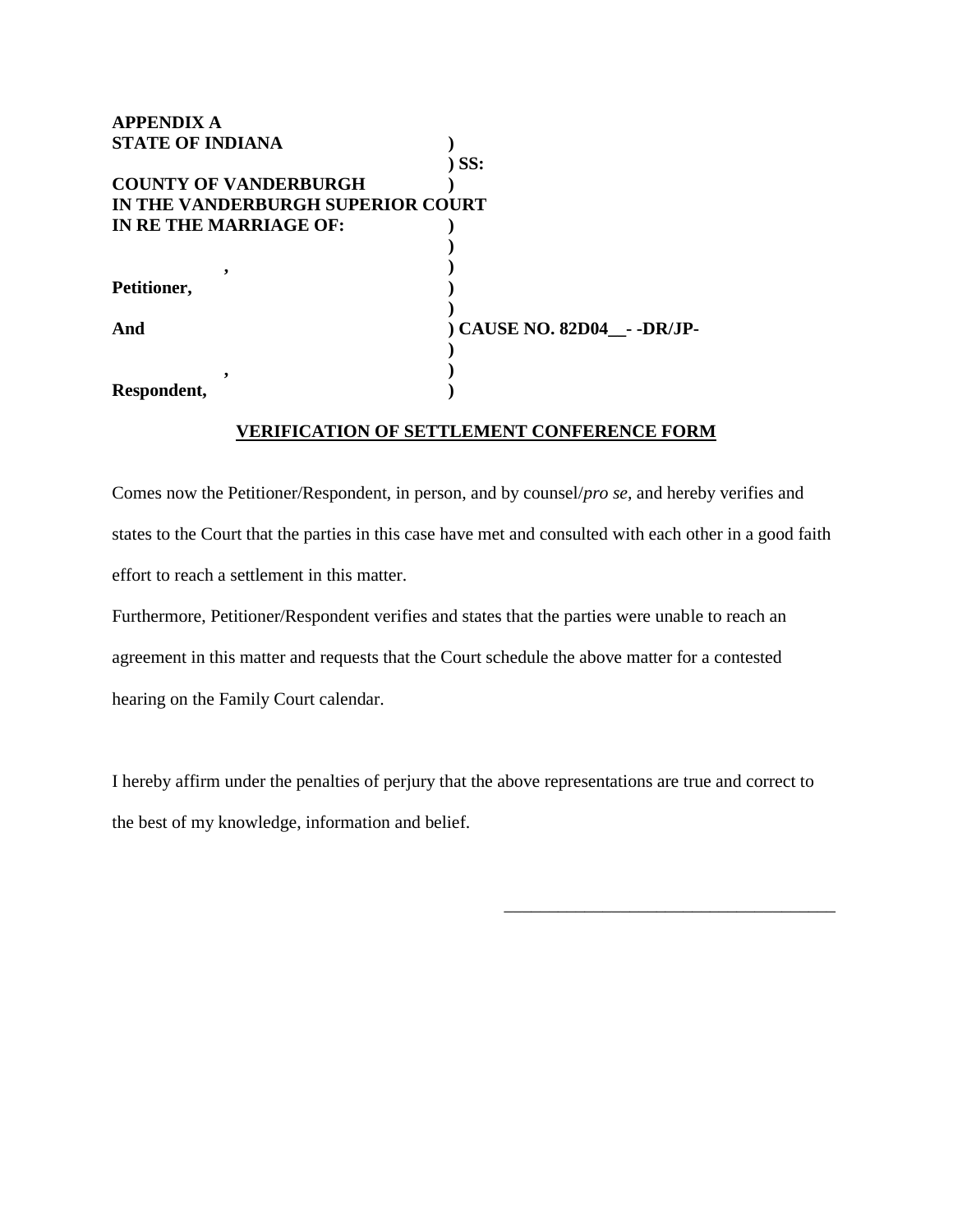# **APPENDIX B**

# LAMPION CENTER *Counseling for Individuals & Families*

### "TRANSPARENTING PROGRAM" **SEMINAR FOR DIVORCING PARENTS**

*Divorce is a very stressful experience for parents and children. This four (4) hour educational program focuses on ways to help your children cope with your divorce. ATTENDANCE IS REQUIRED by Order of the Courts of Vanderburgh County. The seminars are presented by qualified professionals at Lampion Center (formerly Family & Children's Service), a United Way Agency.* 

#### **REGISTRATION:**

Arrangements are to be made directly with Lampion Center. To register, call the agency at (812) 471-1776 and ask to register for the TransParenting program. Your cause number from the divorce papers is required upon registration. You will also be asked to provide your name, phone number, and information about any restraining orders you may have pending with your spouse/former spouse.

#### **PAYMENT:**

The cost of the seminar is (forty-five dollars) \$45.00 per parent payable by cash, check, or money order to Lampion Center. Payment is requested upon arrival. This fee may only be waived by way of Pauper's Orders, Legal Aid referrals, and for persons receiving TANF. Documentation for any of these situations must be provided upon arrival.

#### **TIME:**

*Morning Program:* Generally scheduled the 1st Thursday of every month from 8:30 a.m. to 12:30 a.m. *Evening Program:* Generally scheduled the 2nd and 3rd Tuesday of every month from 6:00 p.m. to 8:00 p.m. (Must attend *both* evening sessions to complete)

Sign-in begins one-half (1/2) hour prior to class. **No one will be allowed in late.** For holidays and other reasons, the above schedule may vary. Please verify dates of classes upon registration.

#### **LOCATION:**

Lampion Center (formerly Family & Children's Service, Inc.) 655 S. Hebron Avenue Evansville, IN 47714 (One block west of Green River Road on Hebron between Lincoln and Bellemeade Avenue)

#### **QUESTIONS:**

Call (812) 471-1776 and ask about the Seminar for Divorcing Parents.

**PLEASE NOTE:** No child care is provided. Please make other arrangements for the care of your children.

> 655 South Hebron Avenue Evansville, Indiana 47714 Phone 812-471-1776 Fax 812-469-2000 [www.lampioncenter.com](http://www.lampioncenter.com/) *A United Way Agency*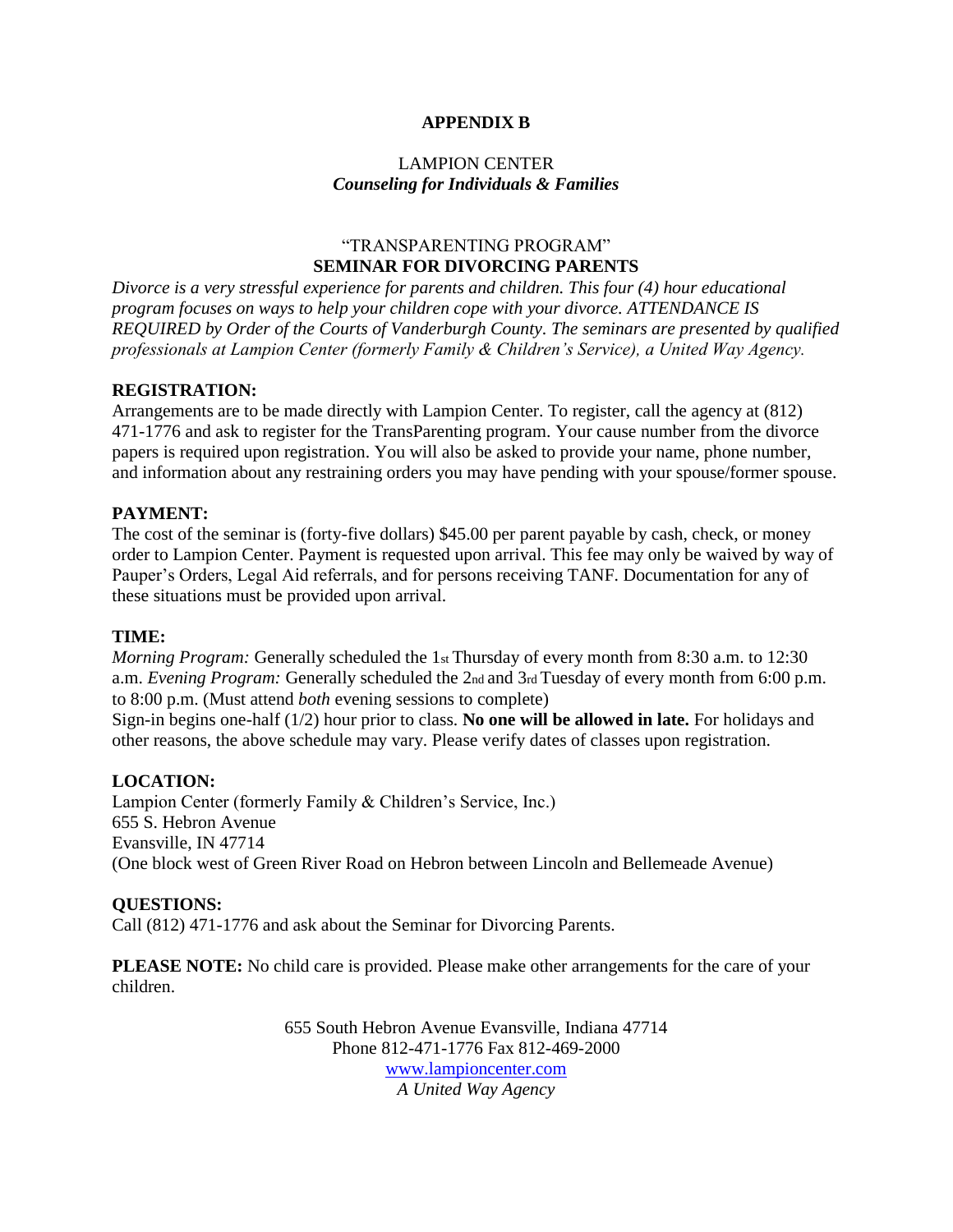# **APPENDIX C**

For the current Schedule of Assignment please visit: [www.evansvillegov.org/county/department/index.php?structureid=269](http://www.evansvillegov.org/county/department/index.php?structureid=269)

## **APPENDIX D**

For the current Schedule of Assignment please visit: [www.evansvillegov.org/county/department/index.php?structureid=269](http://www.evansvillegov.org/county/department/index.php?structureid=269)

*(Amended effective March 10, 2020)*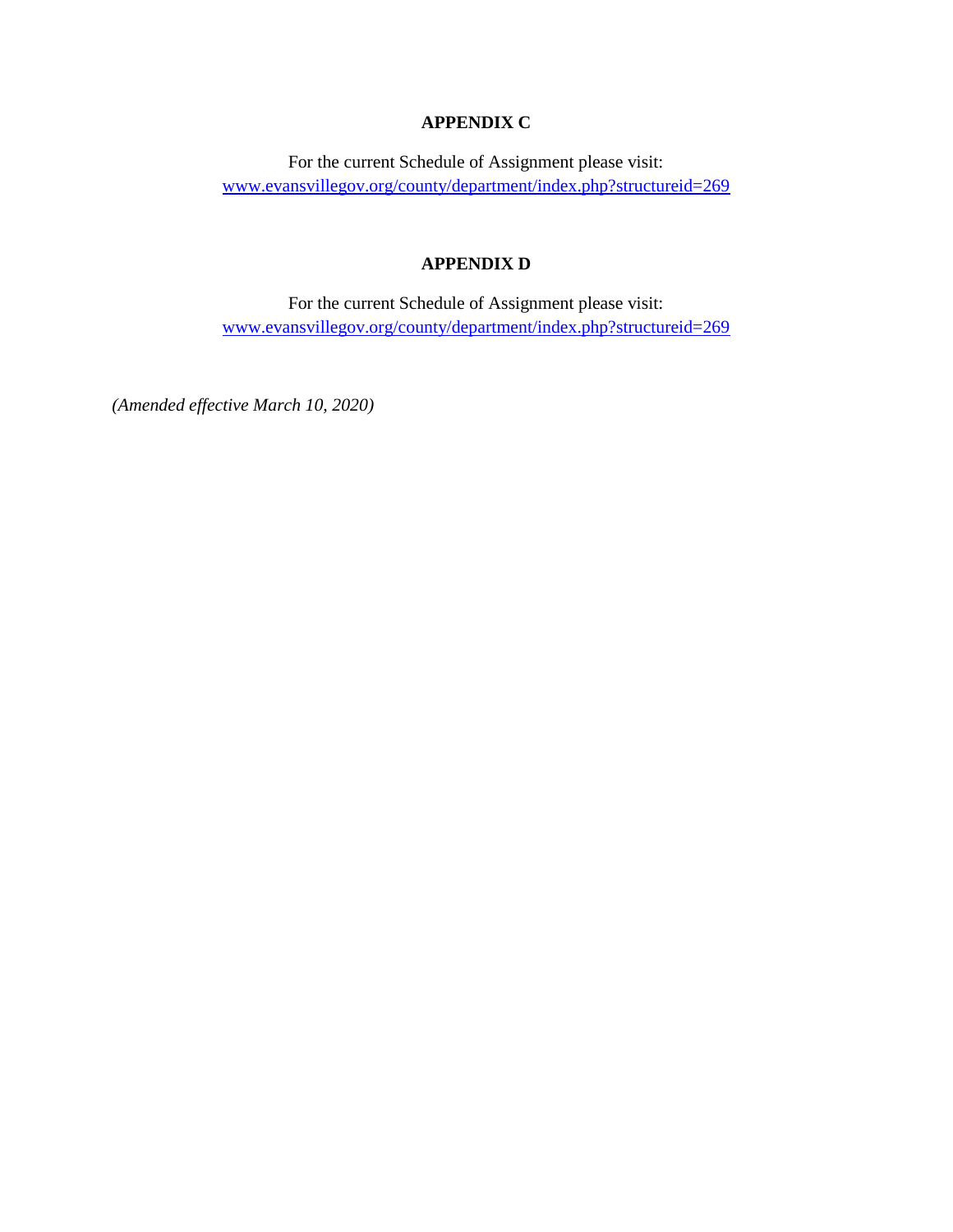# **LOCAL PROBATE RULE LR82-PR-1 NOTICE**

1.1 Whenever notice is required to be given to interested persons pursuant to I.C. 29-1-1-11 through I. C. 29-1-1-18, it shall be the duty of the attorney for the person invoking the jurisdiction of the Court to prepare and give the required notice, and to provide the Court with proof thereof. 1.2 Copies of pleadings shall be served with the notice of hearing thereon.

# **LOCAL PROBATE RULE LR82-PR-2 FILING OF PLEADINGS**

2.1 When pleadings are filed by mail or left with the Court for filing, a self-addressed, stamped envelope shall be included for return of documents to the attorney.

2.2 All pleadings invoking the jurisdiction of the Court in probate matters and all proceedings thereafter shall be filed in the offices of the Probate Division of the Vanderburgh Superior Court.

2.3 Unless specifically authorized by the court, until approved by the Vanderburgh Superior court pursuant to Indiana Trial Rule 5(E) (2) and Administrative Rule 12, no pleadings will be accepted as filed by facsimile, email, or other electronic transmission.

2.4 All attorneys are required to prepare orders for all proceedings except when expressly directed otherwise by the Court.

2.5 Every pleading filed by or on behalf of a fiduciary in an Estate or Guardianship proceeding, including but not limited to Inventories, Petitions, and Accountings, shall be signed and verified by the fiduciary. Status Reports may be signed by the attorney for the estate with the representation that the fiduciary has been provided a copy of the Status Report.

2.6 All pleadings filed shall contain the attorney's name, address, telephone number and registration number.

2.7 The initial Petition to open an Estate or Guardianship shall contain the name, address, year of birth and telephone number of the Personal Representative or Guardian. In the event of a change in address, the individual Personal Representative or Guardian shall immediately advise the court of the new address.

2.8 The Instructions to the Personal Representative or Guardian, executed by the fiduciary, must be filed with the court at the time letters are ordered issued in the proceeding. (See attached Instruction forms.)

# **LOCAL PROBATE RULE LR82-P-3 ATTENDANCE OF PROPOSED FIDUCIARIES**

3.1 Unless waived by the court, all proposed personal representatives and guardians who are residents of Indiana shall appear before the Vanderburgh County Clerk to qualify.

3.2 Unless waived by the court, non-resident personal representatives and guardians shall appear in person before a County Clerk to take their oath.

3.3 Such personal representative or guardian is under a continuing order of the Court to personally advise the Court and the attorney of record in writing as to any change of required information.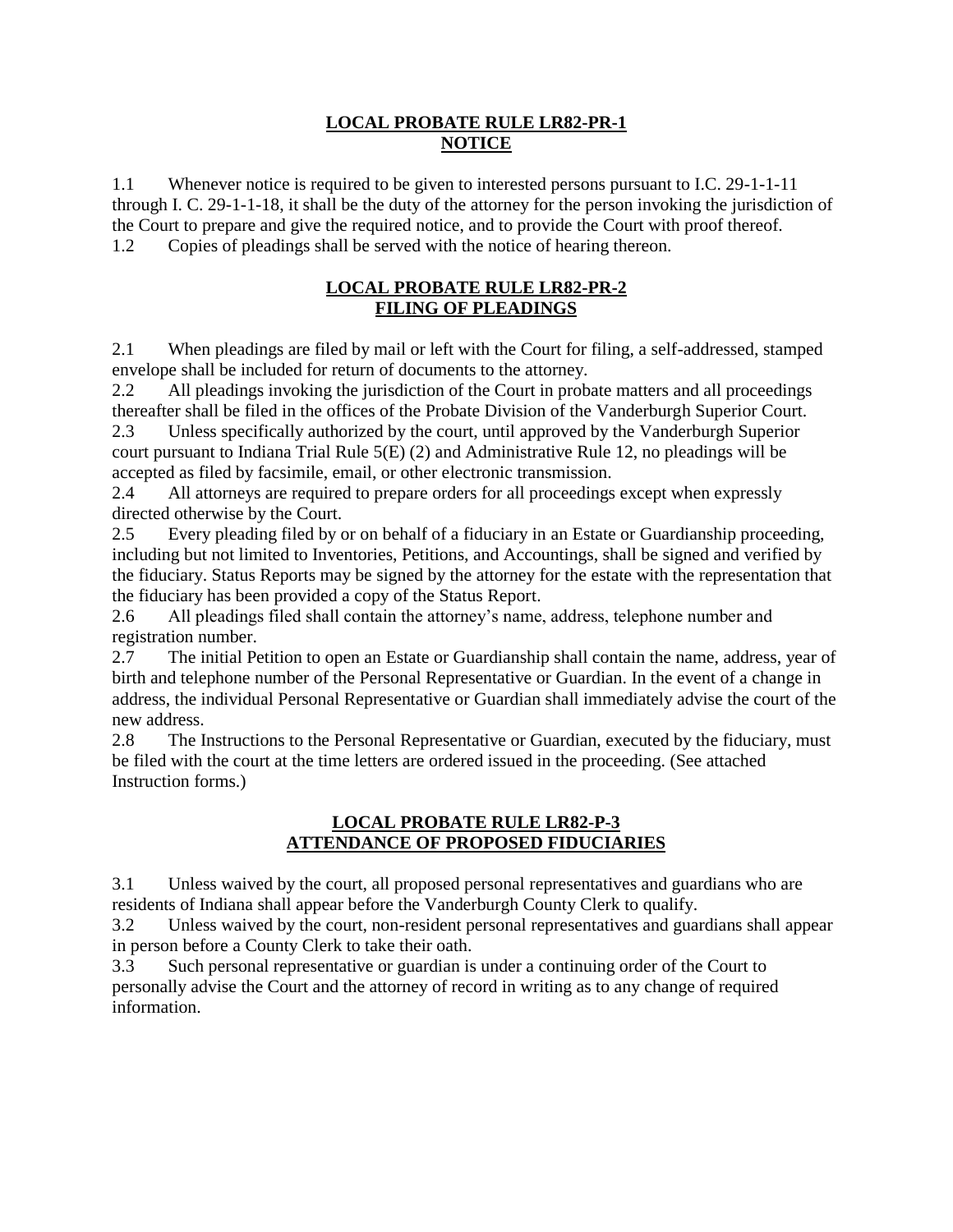## **LOCAL PROBATE RULE LR82-PR-4 REPRESENTATION OF FIDUCIARIES BY COUNSEL**

4.1 No personal representative or guardian of an estate may proceed without counsel without Court approval.

# **LOCAL PROBATE RULE LR82-PR-5 BOND**

5.1 In every estate, the Court shall apply the provisions of I.C. 29-1-11 for fixing or waiving bond of the Indiana resident individual to serve as a personal representative, and shall apply the provisions of I.C. 29-1-10-1(d) to qualification of a non-resident individual to serve as a personal representative.

5.2 In every guardianship, the Court shall apply the provisions of I.C. 29-3-7-1 and 2 for establishing bond.

5.3 In the event the Court imposes restrictions upon access to property without a court order in a guardianship pursuant to I.C. 29-3-7-1 (c) (2), or access to property in an estate without a court order pursuant to I.C. 29-1-11-2, the fiduciary shall thereafter file with the Court within ten (10) days of the Order authorizing the creation of the restricted account or investment, evidence satisfactory to the court that the account or investment has been created, and that the account or investment is restricted as required by the Court's order.

# **LOCAL PROBATE RULE LR82-PR-6 INVENTORY**

6.1 Unless otherwise ordered by the court, an inventory shall be prepared by the fiduciary in all estates and guardianships of the estate. Such inventory shall be filed in supervised estates and guardianships as follows: Supervised estates, within sixty (60) days; Guardianships of the estate, within ninety (90) days for permanent guardian and within thirty (30) days for temporary guardian. All times relate to the date of appointment of the fiduciary. The attorney for the fiduciary shall retain in his or her file the original of the inventory, or any supplement or amendment to it. In lieu of an inventory being filed in Unsupervised Estates, a personal representative may certify to the Court that an Inventory has been prepared, under the provisions of I.C. 29-1-7.5-3.2(a) and that the same, and any supplement or amendment thereto, is available. The attorney for the personal representative shall retain in his or her file the original of the inventory, and any supplement or amendment to it. (Form: Certification of Inventory Preparation is attached).

Upon application by the personal representative, the Court may, in its sole discretion, order an inventory, or any supplement or amendment to it, to be sealed. If so ordered, it may not be opened without an order of the Court, after notice to the personal representative and an opportunity for hearing.

6.2 In the event a supplement or an amendment to an inventory is filed, all such subsequent inventories must contain a recapitulation of prior inventories.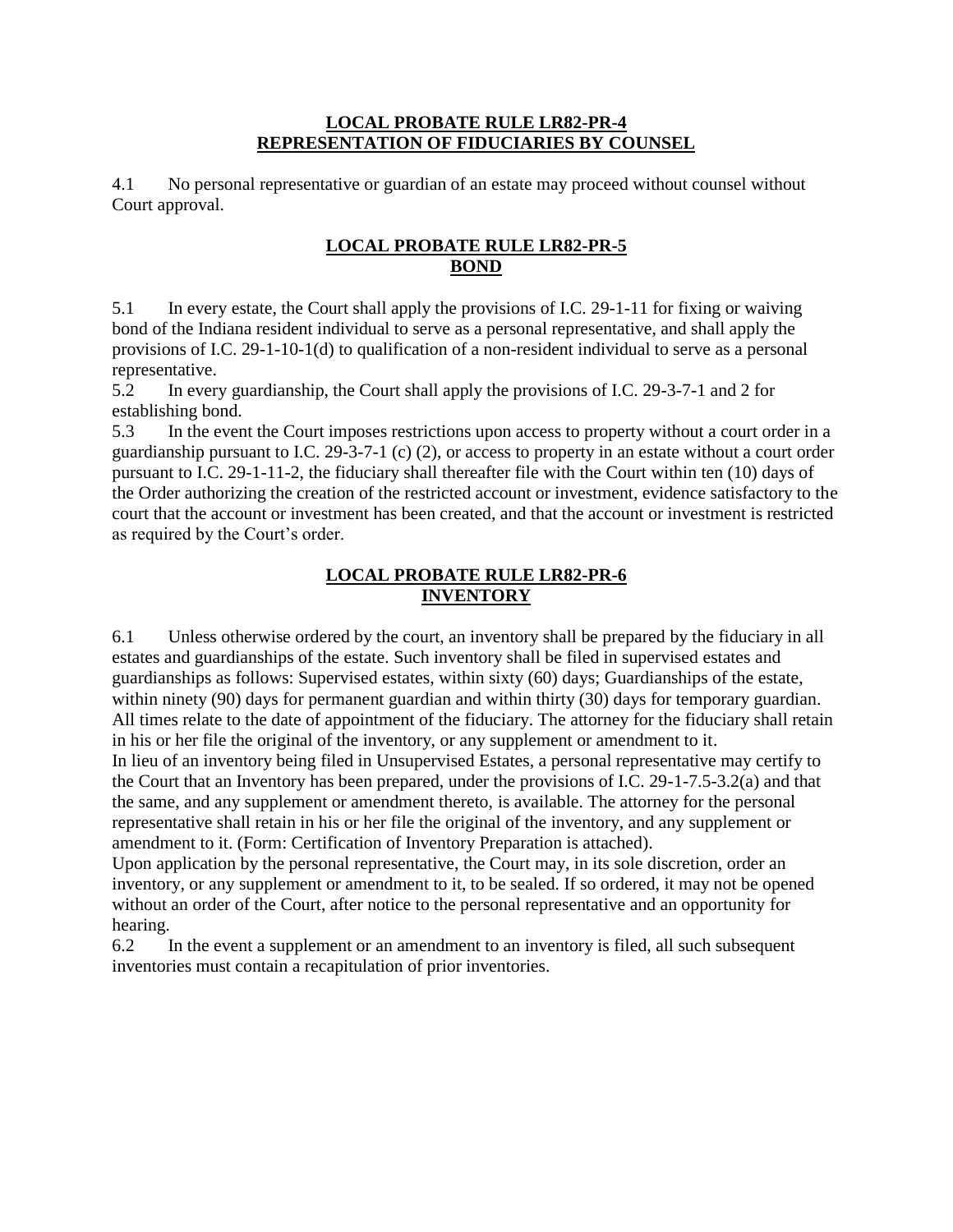# **LOCAL PROBATE RULE LR82-PR-7 REAL ESTATE**

7.1 In all supervised estates and guardianships in which real estate is to be sold, a written opinion of the fair market value of such real estate shall be filed with the Court at the time of filing the Petition for Sale, unless such written opinion was filed with the inventory. A written opinion of the fair market value of such real estate may be prepared by a real estate appraiser or real estate broker licensed by the Indiana Real Estate Commission.

7.2 All written opinions of fair market value required by Rule 7.1 shall be made within one (l) year of the date of the Petition for Sale.

7.3 A copy of the deed shall be submitted with the Report of Sale of Real Estate or at the time of the hearing on the Final Account. Copies of such deeds shall be filed with the Court for its records. 7.4 Whenever a Final Decree reflects that real estate has vested in heirs or beneficiaries, evidence of recording, at the expense of the estate, a certified copy of the Final Decree in every county of this state in which any real property distributed by the decree is situated (except Vanderburgh County) shall be provided to the court with the Supplemental Report.

# **LOCAL PROBATE RULE LR82-PR-8 SALE OF ASSETS**

8.1 In all supervised estates and guardianships, no Petition to Sell Personal Property shall be granted unless a written appraisal prepared by a person competent to appraise such property and setting forth the Fair Market Value thereof, is filed with the Court at the time of the filing of the Petition to Sell, unless such appraisal was filed with the Inventory. This rule shall not apply to personal property that is sold at public auction.

8.2 Unless otherwise ordered by the court, all appraisals required by Rule 8.1 shall be made within one year of the date of the Petition to Sell.

8.3 No written appraisal shall be required for the sale of assets which are traded in a market and the value of which is readily ascertainable. Such assets include, but are not limited to, stocks, bonds, mutual funds, commodities, and precious metals.

# **LOCATE PROBATE RULE LR82-PR-9 ACCOUNTING**

- 9.1 Whenever an estate is not closed within one (1) year, the Personal Representative shall:
	- A. In a supervised estate, file an intermediate account with the Court within thirty days (30) after the expiration of one (1) year and each succeeding six (6) months thereafter. The accounting shall comply with the provisions of I.C. 29-1-16-4 and 29- 1-16-6 and,
	- B. Shall state the facts showing why the estate cannot be closed and an estimated date of closing;
	- C. Shall propose partial distribution of the estate to the extent that partial distribution can be made without prejudice to distributees and claimants; or,
	- D. In an unsupervised estate, file a statement with the Court stating the reasons why the estate has not been closed.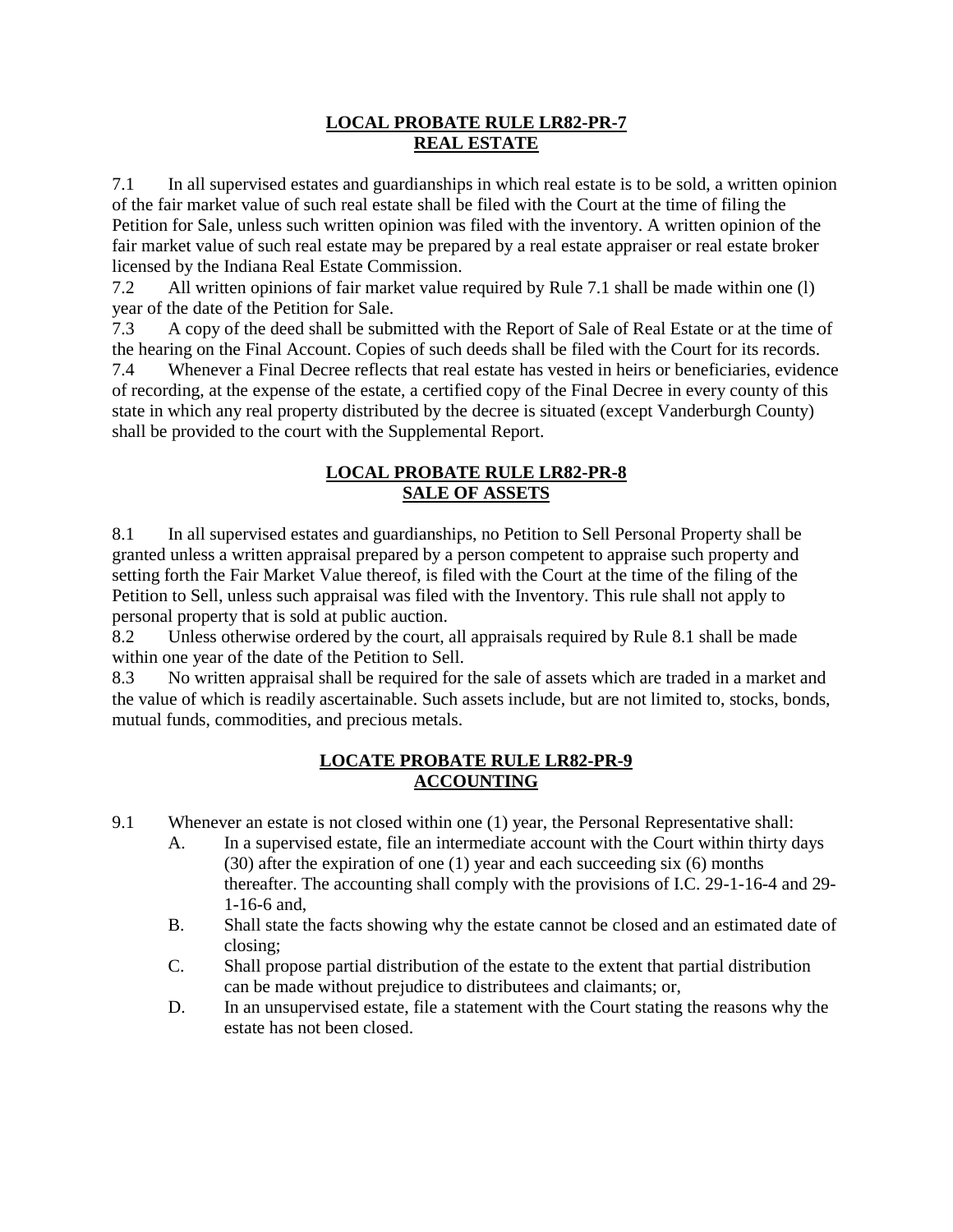9.2 All accountings concerning restricted guardianship bank accounts shall contain a verification of those account balances by an officer of the financial institution in which such guardianship bank accounts are held.

9.3 All Social Security, Veterans, Retirement, or Medicare benefits received on behalf of an incapacitated person or minor shall be included and accounted for in the guardianship accountings unless Court approval has been previously granted to allow said funds to be paid directly to a residential or health care facility.

9.4 In all supervised estate and guardianship accountings, a notation shall be placed by each expenditure indicating the reason for or nature of the expenditure unless the payee name indicates the name of the expenditure.

EXAMPLE: XYZ Drug Store- Prescription Drugs for Incapacitated Person Dr. Johnathon Doe- Doctor's Appointment ABC Plumbing- Plumbing repairs to ward's home Sunrise Nursing Home - January Nursing Home Care LMN Clothing- Clothing for ward

9.5 All accountings shall follow the prescribed statutory format. Informal, handwritten, or transactional accountings will not be accepted.

9.6 In a supervised estate, all Court Costs shall be paid and all claims satisfied and released and proof presented to the Court before the hearing on the Final Account.

9.7 The Federal Estate Tax Closing Letter, or a photocopy thereof, showing payment of all Federal Estate Tax liability shall be filed prior to entry of an order on the Final Accounting.

# **LOCAL PROBATE RULE LR82-PR-10 FEES OF ATTORNEYS AND FIDUCIARY**

10.1 No fees for personal representative, guardians or attorneys shall be paid from any guardianship or supervised estate without prior written order of the Court.

10.2 A petition for fees must be signed or approved in writing by the personal representative or guardian.

10.3 Unless otherwise ordered by the court, payment of fees in a supervised estate shall be authorized as provided in the Maximum Fee Guidelines adopted by the court.

10.4 In a guardianship an initial petition for fees may be filed upon, or after the filing of the inventory. Except as provided in paragraph 10.5, no further petition for fees will be approved until an annual, biennial or final account is approved.

10.5 When unusual circumstances require substantial work in a guardianship, the Court may award fees prior to the approval of an account.

10.6 Attorney fees for representing a minor in settlement of a claim for personal injuries are subject to Court approval. If the entire attorney fee is to be paid at the time a structured settlement is approved, the amount of the fee must be based on the present value of the settlement.

10.7 Unjustified delays in carrying out duties by the fiduciary and/or attorney may result in a reduction of fees.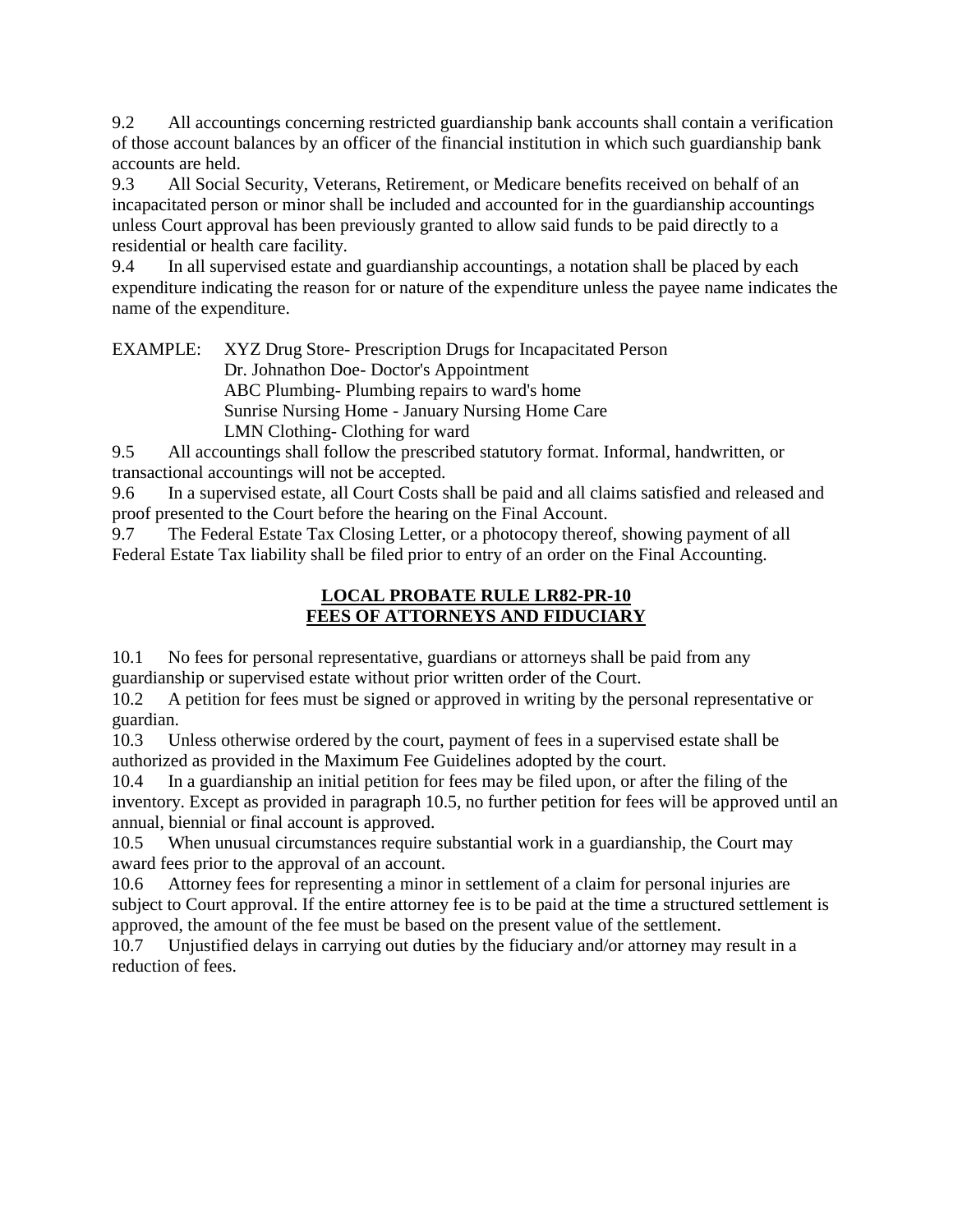# **LOCAL PROBATE RULE LR82-PR-11 GUARDIANSHIP**

11.1 A Guardian Ad Litem appointed pursuant to I.C.29-3-2-3 will be paid reasonable compensation, considering the needs of the alleged incompetent respondent, the nature and relative difficulty of the services provided, local custom, the availability or limitations of resources of the Ward's Estate, and, in the discretion of the Court, any other considerations deemed relevant under the circumstances of the case.

11.2 In all guardianship matters seeking to declare an adult incapacitated for any reason, a Physician's Report by the doctor treating the alleged incapacitated person or such additional evidence as the court shall require, shall be presented to the Court at the time the petition is filed or on the hearing date to support the findings required by I.C. 29-3-4-l (d). The Physician's Report shall be in a form substantially similar to the form provided by these Rules.

11.3 In every petition for the appointment of a guardian of the person of a minor child, in addition to the statements required by I.C. 29-3-5-l (a), the following information shall also be given.

- A. The places where the child has lived within the past two years and the names and present addresses of persons with whom the child has lived during that period.
- B. Information relevant to the child's health, education and welfare.
- C. Whether, to Petitioner's knowledge, any other litigation public or private is pending or threatened concerning the custody of the child in this or any other state.
- D. Any other matters relevant to the determination of the best interests of the person or property of the incapacitated person or minor.
- E. The Court may in its discretion initiate such further investigation, and obtain a report by the division of family and children or county office of family and children as the Court deems appropriate, pursuant to I. C. 29-3-9-11.

11.4 Current reports filed by a guardian of the person pursuant to I..C. 29-3-9-6(c) shall include the present residence of the incapacitated person and his or her general welfare; if the incapacitated person is an adult, a report of a treating physician concerning in then-current health of the adult; a statement of any changes affecting the findings of the court establishing the guardianship (including but not limited to economic changes); and the then-current living arrangements for the incapacitated person.

11.5 Guardianships for multiple minors shall not be consolidated. Each minor shall require a separate guardianship proceeding with a separate cause number.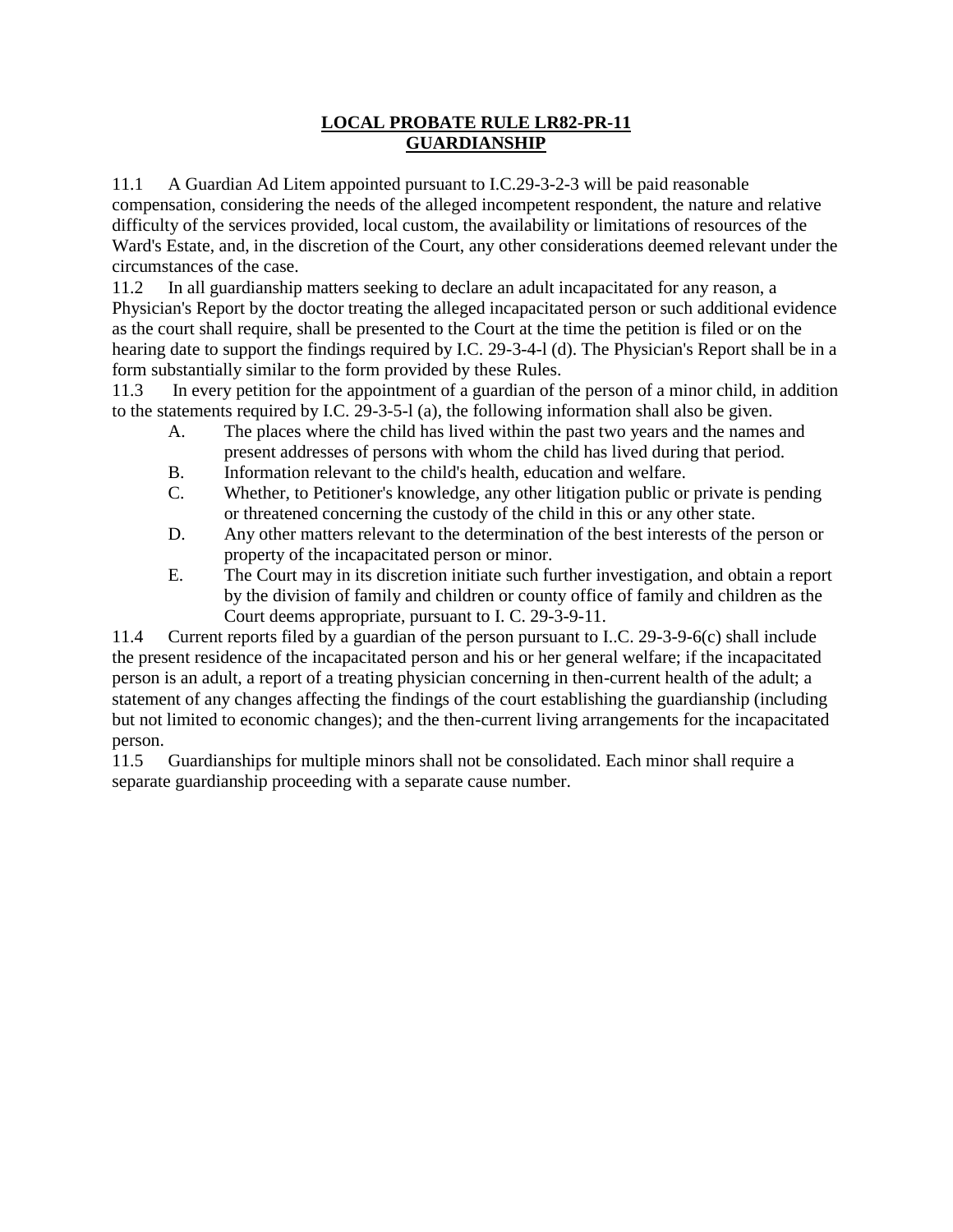# **LOCAL PROBATE RULE LR82-PR-12 MISCELLANEOUS**

12.1 Scheduled court hearings shall be taken at the time scheduled, if all parties are present and ready for hearing. Parties are to notify the bailiff of their readiness status. Those matters not ready on time shall be subject to stand-by availability after the conclusion of all hearings at which parties were ready at the scheduled time.

12.2 When opening a new cause of action in the Probate Division for an estate or newborn adoption, an attorney must file the initial pleadings. Otherwise, any probate filing may be filed by an attorney or a member of the attorney's office staff.

12.3 The Court may cause a pleading to be scheduled to come before the court at a time when a contested evidentiary hearing is not possible. If so, the attorney or party filing the pleading shall serve Notice That Pleading Is Not Scheduled for Full Evidentiary Hearing (Form: Notice that Pleading is not Scheduled for Full Evidentiary Hearing is attached.) to the person or persons required by Indiana Statute or these Rules to receive notice of hearing on the pleading. The Notice That Pleading Is Not Scheduled For Full Evidentiary Hearing shall be served in addition to and in the same manner as any other notice of hearing required by Indiana statute or these Rules. However, the Notice That Pleading Is Not Scheduled For Full Evidentiary Hearing may be a separate document or may be incorporated into, and conspicuously stated as part of, any other notice required by Indiana statute or these Rules. The Court, upon application of a party and good cause shown, may grant an exception to the requirements of this Rule for a particular hearing.12.4 The Court may adapt proceedings by standing order to effectuate the implementation of these rules, and may deviate from these rules when justice requires, but only upon showing of severe prejudice or hardship.

# **LOCAL PROBATE RULE LR82-PR-13 PRIVATE ADOPTIONS**

13.1 Prior to filing the Petition for Adoption, if the Petitioner wants temporary custody of the child, they must complete a pre-placement adoption investigation with a licensed agency that complies with the requirements of the IN Department of Child Services, Child Welfare Manual, Resource Family Preparation Assessment. If the Petitioners have met the requirements of the Court on filing the necessary documentation for a Private Adoption the court may issue an order authorizing the Petitioners to have temporary custody of the child. If the Petitioners have not met the requirements of the Court, then they may not take physical custody of the child prior to an Order of this Court authorizing such placement. Such unauthorized custody may be grounds for (a) removal of the child from the Petitioners' custody and (b) denial of the Petition for Adoption.

13.2 A final hearing will not be scheduled without the following documents being filed with the Court.

- A. Consent of the birth mother and consent of the birth father if known. If there is a named birth father and his consent is unobtainable, then notice of the 30 Day Consent Hearing must be provided to him. All Consents must be dated, notarized or duly verified.
- B. Results of the putative father search.
- C. Written acknowledgment by birth mother of availability of up to three (3) hours of counseling at adoptive parents' expense within six (6) months following the birth of the child. This may be contained within the Consent of the birth mother.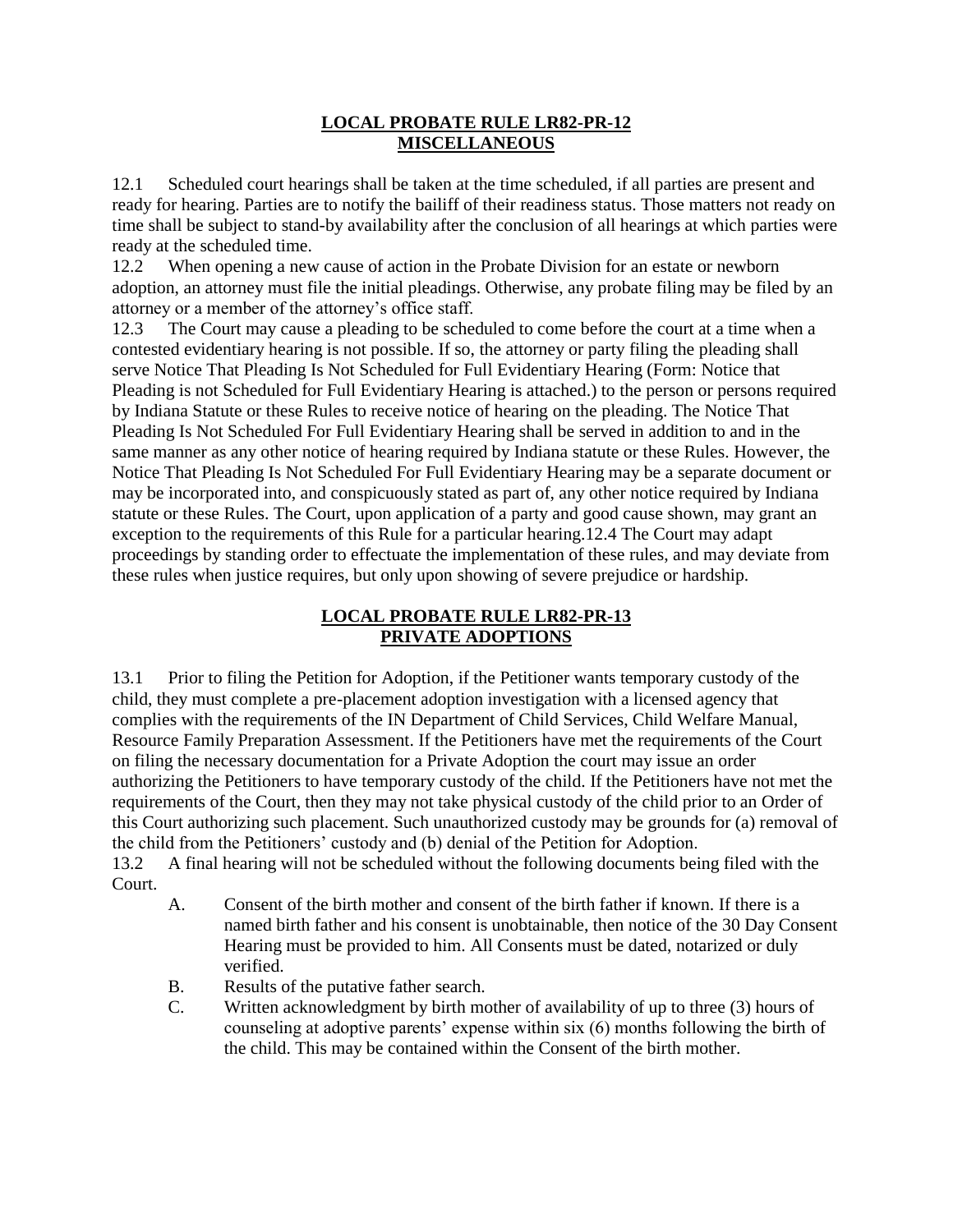D. Financial disclosure of paid expenses and expected expenses by Petitioners to the birth mother. This may be contained within the Consent of the birth mother.

13.3 All birth mothers under the age of eighteen (18) years or otherwise incapable of consenting to an adoption must be represented by independent legal counsel. The Court also highly recommends that all birth mothers over the age of eighteen (18) years be represented by independent counsel. Counsel for the birth mother is responsible for (a) advising birth mother as to her rights in consenting to the adoption, (b) assisting birth mother in executing a voluntary waiver of parental rights, and (c) representing birth mother at the 30 Day Consent Hearing.

All named birth fathers under the age of eighteen (18) years or otherwise incapable of consenting to an adoption must be represented by independent legal counsel.

The payment of birth mother and birth father's attorney fees shall be the responsibility of the adoptive parents, regardless of whether the adoption is approved.

13.4 A consent hearing will be set within thirty (30) days of the filing of the Petition for Adoption. If the birth mother is represented by legal counsel, but is under the age of eighteen (18) years or is otherwise incapable of consenting to an adoption, then her attendance at the 30 Day Consent Hearing is required. If the birth mother is represented by legal counsel, is over the age of eighteen (18) years, and is otherwise capable of consenting to the adoption, then her attendance at the 30 Day Consent Hearing is not required. If birth mother is not represented by legal counsel, then she must be given notice of the 30 Day Consent Hearing. The Petitioners shall not be allowed to attend any 30 Day Consent hearing in which the birth mother is under the age of eighteen (18) years or otherwise incapable of consenting to an adoption; however, counsel for the Petitioners may attend. If a named birth father is under the age of eighteen (18) years, then his attendance at the 30 Day Consent Hearing is required. The Petitioners shall not be allowed to attend any 30 Day Consent Hearing in which the named birth father is under the age of eighteen (18) years or otherwise incapable of consenting to an adoption; however, counsel for the Petitioners may attend.

13.5 No adoption can be finalized until at least one (1) post placement report is filed with the Court. The post placement report must be based on a visit by a licensed agency or the DCS no sooner than thirty (30) days after the Court has granted temporary custody to the Petitioners. The Court presumes that there will be a one (1) year supervisory period on most adoptions, but this requirement can be waived for good cause. When a waiver is sought the pleading should state the reasons why the petitioner believes the one year is not necessary. In the event that the waiver request is denied, the petitioner can request a hearing on the matter.

# **LOCAL PROBATE RULE LR82-PR-14 PROBATE CLERKS**

14.1 The Vanderburgh County Clerk authorizes the deputizing of three (3) employees of the Vanderburgh Superior Court, Probate Division, to perform the duties in accordance with the Constitution of the United States of America and the Constitution of the State of Indiana with regard to any and all documents requiring the signature of a deputy clerk filed on behalf of Estates, Will Contests, Guardianships, Trusts, Adoptions, and any other documents in which the presiding Judge of the Vanderburgh Superior Court, Probate Division, authorizes said deputies to sign. The Vanderburgh County Clerk further authorizes said deputies to administer oaths, and two of the deputies are authorized to issue receipts for court costs and miscellaneous copies for all estates, trusts, guardianships, and adoptions filed in the Vanderburgh Superior Court, Probate Division.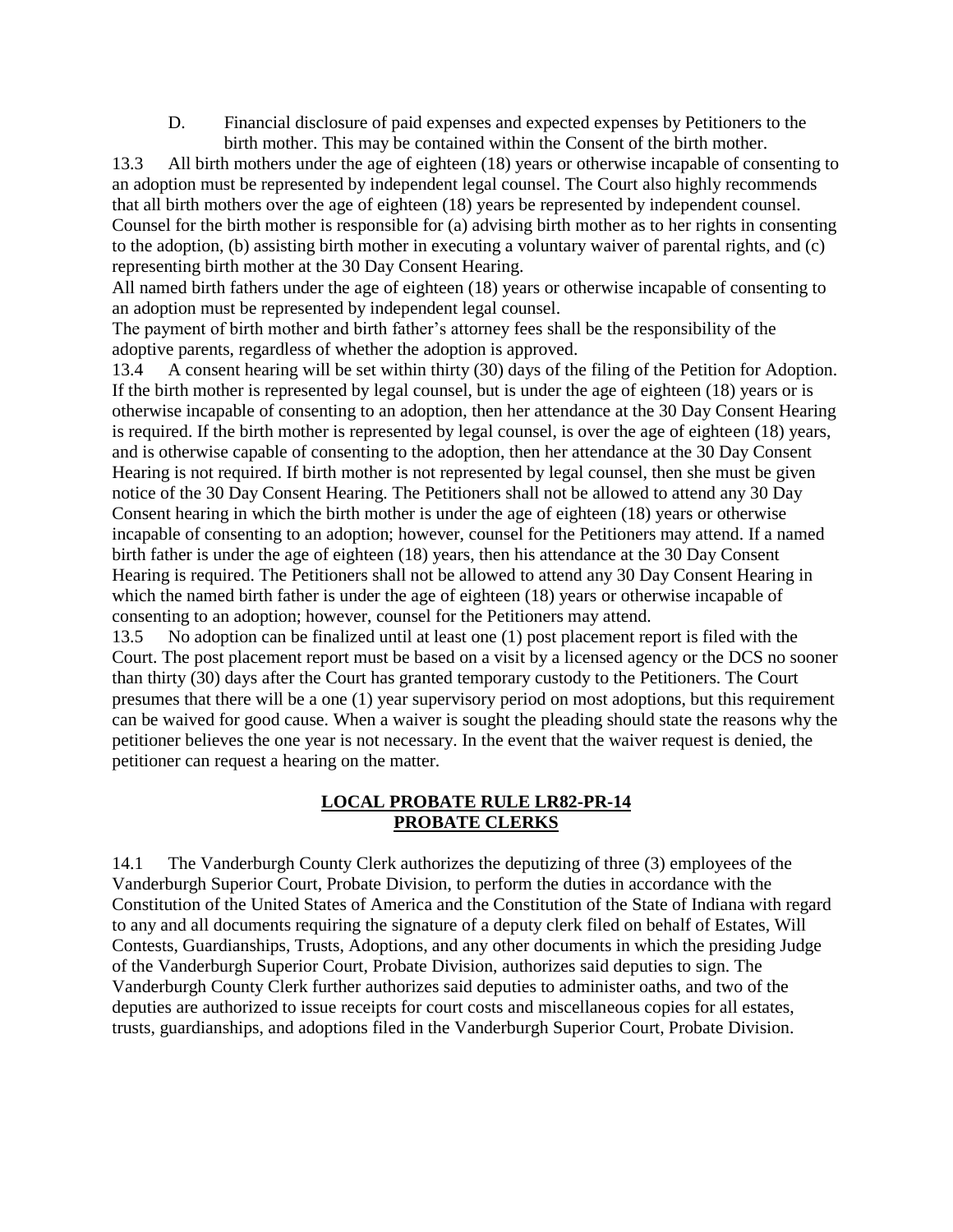14.2 Probate filings will be reviewed by a clerk or other staff of the Vanderburgh Superior Court, Probate Division, for completeness and compliance with these rules. Any filing which is incomplete or which is not in compliance with these rules shall not be filed and shall be returned to the filing attorney with an explanation of the reason for refusal. If an attorney believes a clerk or other staff member is misinterpreting the statutes, these rules, or any other law, or is being unreasonably particular concerning the proposed filing, said attorney shall provide a copy of the proposed filing and a *concise* explanation of the issue to the probate magistrate or judge for resolution.

# **LOCAL PROBATE RULE LR82-PR-15 INSOLVENT ESTATES**

15.1 If an estate is believed to be insolvent, such estate shall be opened as a supervised estate. If, during the administration of an unsupervised estate, it is determined that the estate is insolvent, a petition shall be filed by the personal representative informing the court of that fact, and said estate shall be converted

15.2 Notice of hearing to be held on Petition to Determine an Estate Insolvent shall be served on all interested parties, including the Vanderburgh County Assessor, all claimants, and all reasonably ascertainable creditors.

# **LOCAL PROBATE RULE LR82-PR-16 EMERGENCY PETITIONS AND MOTIONS**

16.1 In the event of an emergency, a pleading detailing the emergency circumstances can be filed with the Court at which time the probate magistrate or judge will determine whether an expedited hearing is necessary. In the event that neither probate officer is available to review the request or hear the matter, the party may seek assistance through the Family Division of the Vanderburgh Superior Court.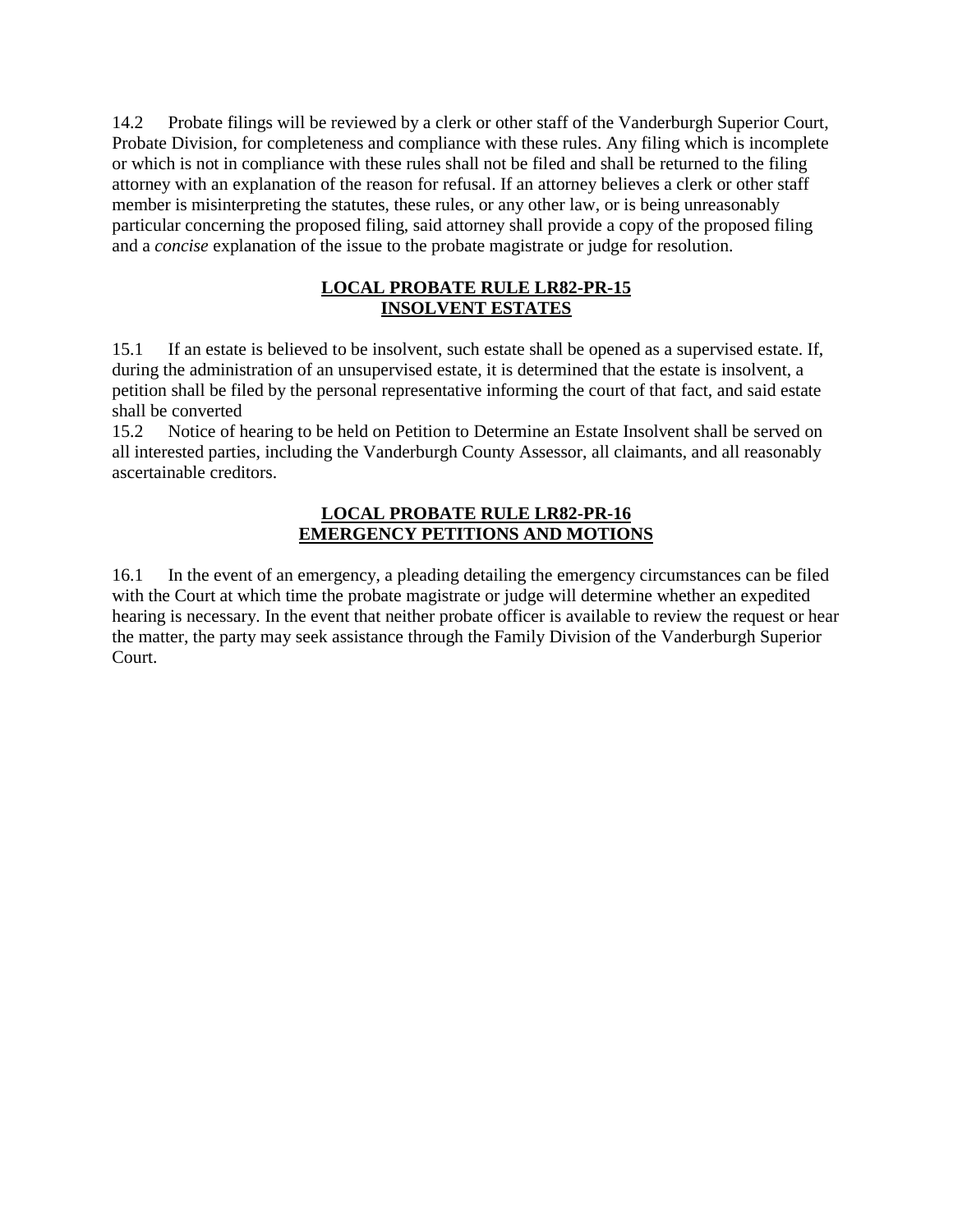# **INSTRUCTIONS TO PERSONAL REPRESENTATIVE OF SUPERVISED ESTATE**

Read the following carefully; then, date and sign one copy and return it to the Court. Keep a copy for your reference.

You have been appointed PERSONAL REPRESENTATIVE of the Estate of a deceased person. It is important that you understand the significance of the appointment and your responsibilities. This makes you what is known in law as a fiduciary charged with the duty to act responsibly in the best interests of the estate and impartially for the benefit and protection of creditors and beneficiaries. You may be held personally liable if you breach this trust.

This is a SUPERVISED ADMINISTRATION. This means that your actions are supervised almost entirely by the Court; therefore, before you take any action of importance to the Estate, such as the transfer or sale of assets, you must first seek the permission of the Court. If you have any questions as to whether to seek court permission, you should discuss this with your attorney before taking any action.

Listed below are some of your duties but not necessarily all of them. Ask the attorney for the Estate to fully explain to you each of the items below and to tell you about any other duties you have in your particular circumstances. Although the attorney will assist you, the ultimate responsibility to see that the estate is properly handled rests with you.

# INVESTIGATE, COLLECT AND PROTECT THE PROPERTY OF THE DECEDENT

- 1. Inspect all document and personal papers of the decedent and retain anything pertinent to tax reporting, location and value of assets, debts or obligations of or to the decedent or any other items of significance to the administration of the estate of the decedent.
- 2. Complete change of address form at Post Office to have mail forwarded to you.
- 3. Keep a separate checking account or other type of transaction account for the Estate and keep a record of all receipts and disbursements. Never commingle Estate funds with any other funds or use them for other than Estate purposes. Accounts and securities which are registered to the Estate should be in your name as Personal Representative for the Estate of (name of Decedent). Retain all paid bills and canceled checks or other evidence of disbursement or distribution of any funds or assets of the Estate for the Final Report of the Court.
- 4. Locate and secure all property in which the decedent had any interest, separately or jointly. Maintain adequate insurance coverage.
- 5. Determine the values of all assets on the date of death, obtaining appraisals or market analyses if needed.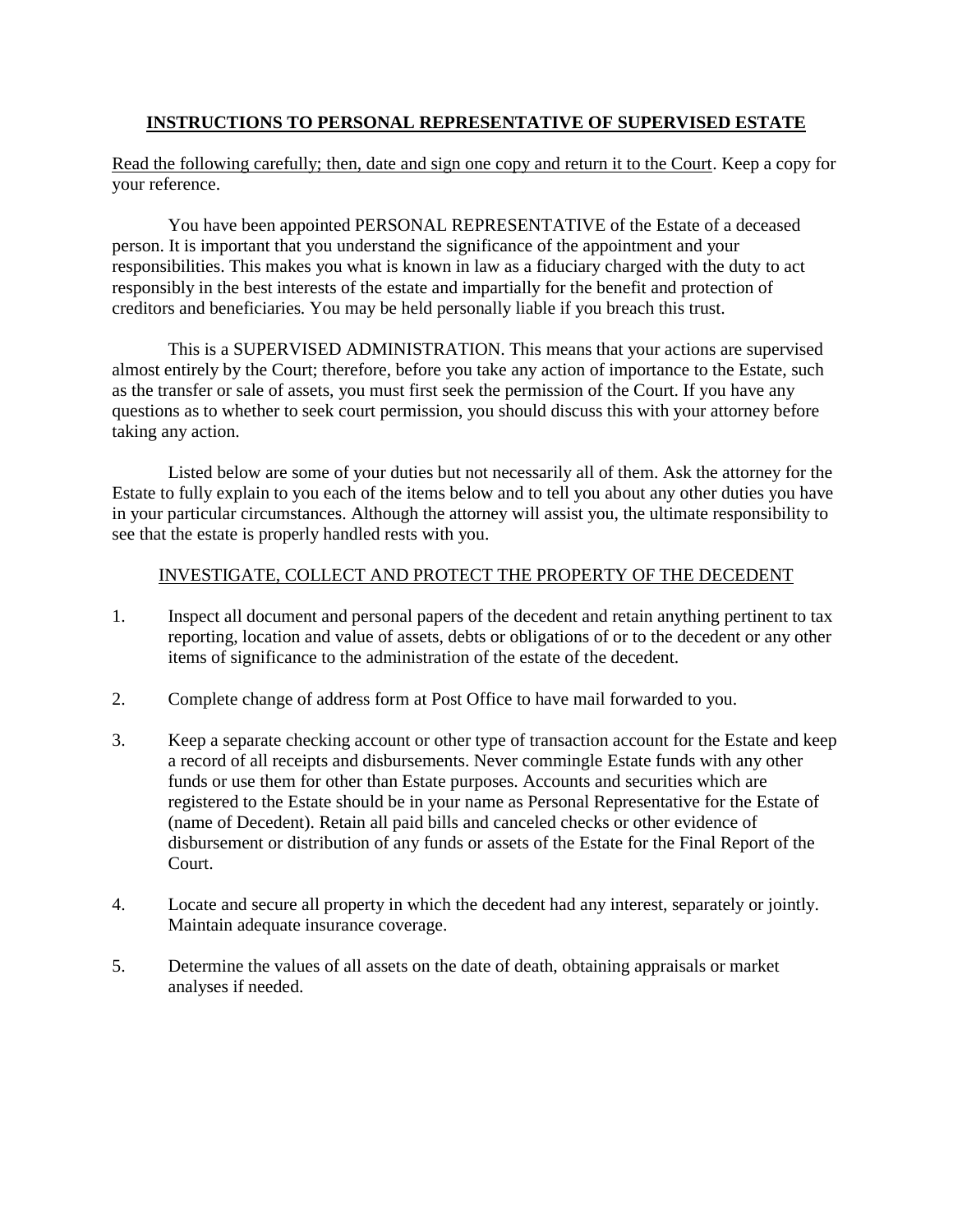- 6. Collect any proceeds of life insurance on the life of the decedent which is payable to the Estate. Obtain Form 712 from the insurance company, if needed for taxes.
- 7. Sign your name as Personal Representative for the Estate of (name of decedent) on accounts and securities which are registered to the estate.
- 8. Within two (2) months after you qualify and receive Letters of Personal Representative, you must file with the Court an inventory of all property found belonging to the decedent on the date of death and giving values as of the date of death.

# PAY VALID CLAIMS AND KEEP RECORDS OF ALL DISBURSEMENTS

- 9. Personally notify decedent's creditors whom you can reasonably ascertain. Others are notified by publication in the newspaper. Generally, creditors have three (3) months after the date of first publication to submit their claims.
- 10. Pay legal debts and funeral bills and keep notations indicating the reason for each payment.
	- A. Pay only priority claims timely filed if there is a question of solvency of the estate.
	- B. Do not pay bills which are doubtful but refer them for Court determination.
- 11. Prepare and file the appropriate state and federal income, estate and inheritance tax forms in a timely manner. Pay taxes due or claim applicable refunds.
- 12. Pay court costs when due; however, attorney fees and fiduciary fees are only paid after written Court order.
- 13. Keep records of all receipts and all paid bills and canceled checks or other evidence of distribution of any funds or assets of the estate for the Final Report to the Court.

# DISTRIBUTE THE ASSETS OF THE ESTATE AND CLOSE THE ESTATE

- 14. File a Final Account with this court (with vouchers or canceled checks) within one year from the date you received your Letters from this Court. If you cannot meet this deadline, you must show good cause for an extension.
- 15. After Court authorization, make distributions to the proper heirs of beneficiaries and obtain receipts for these.
- 16. File a supplemental report to the Court (with vouchers or canceled checks) and obtain an order for closure of the estate.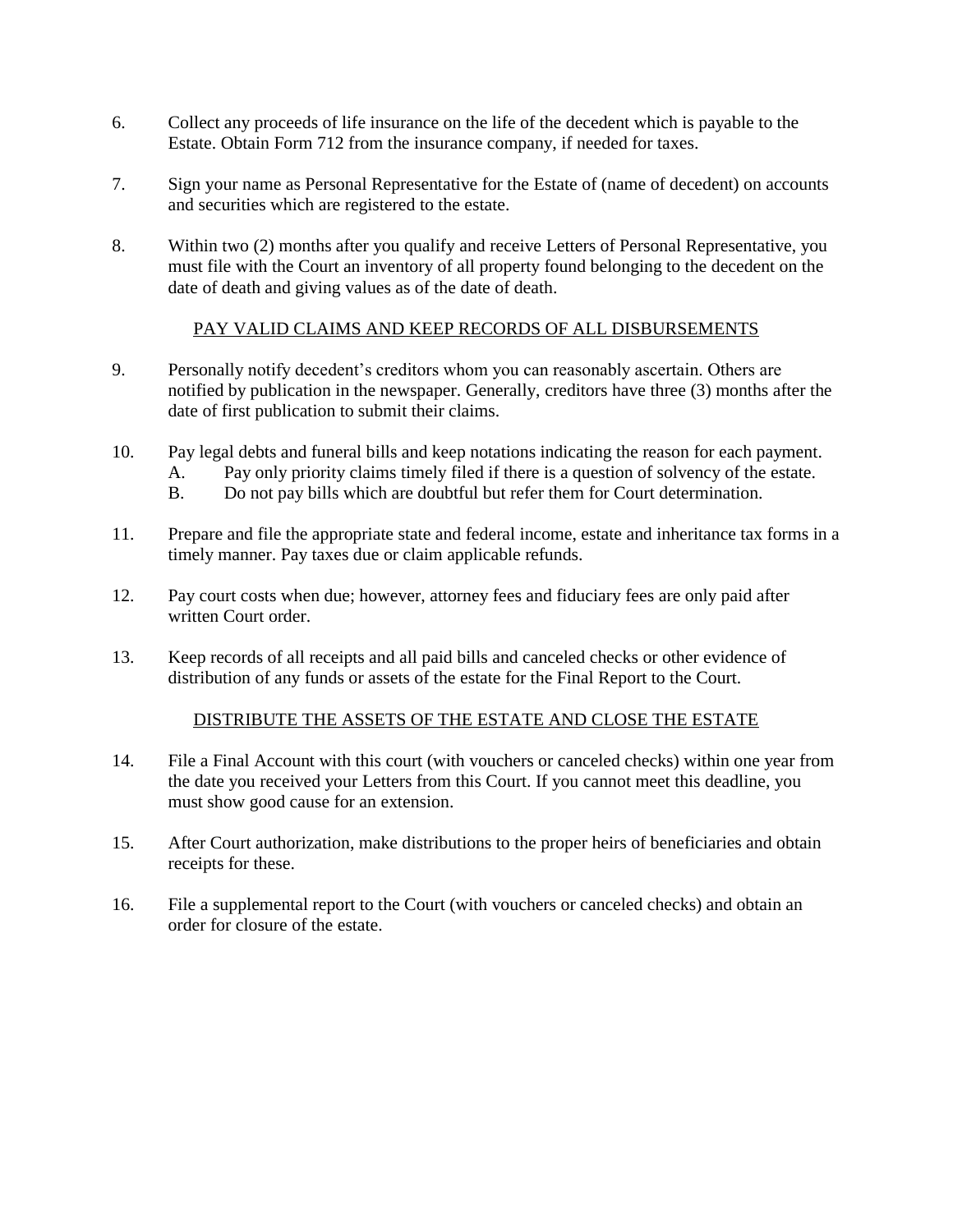I authorize my attorney to notify the Court in the event that he or she has reason to believe that I am not timely performing or improperly performing my fiduciary duties to the beneficiaries and creditors of the estate even if such information would be otherwise confidential.

## BRETT J. NIEMEIER, JUDGE VANDERBURGH SUPERIOR COURT PROBATE DIVISION

# **I acknowledge receipt of a copy of the above instructions and have read said instructions carefully.**

Dated:

Cause Number 82D04 -\_\_\_- ES-\_\_\_

ESTATE OF:

BY:

PERSONAL REPRESENTATIVE

I hereby certify that the foregoing Court Record or document complies with the requirements of Trial Rule 5(G) with regard to information excluded from the public record under Administrative 9(G).

Counsel of Record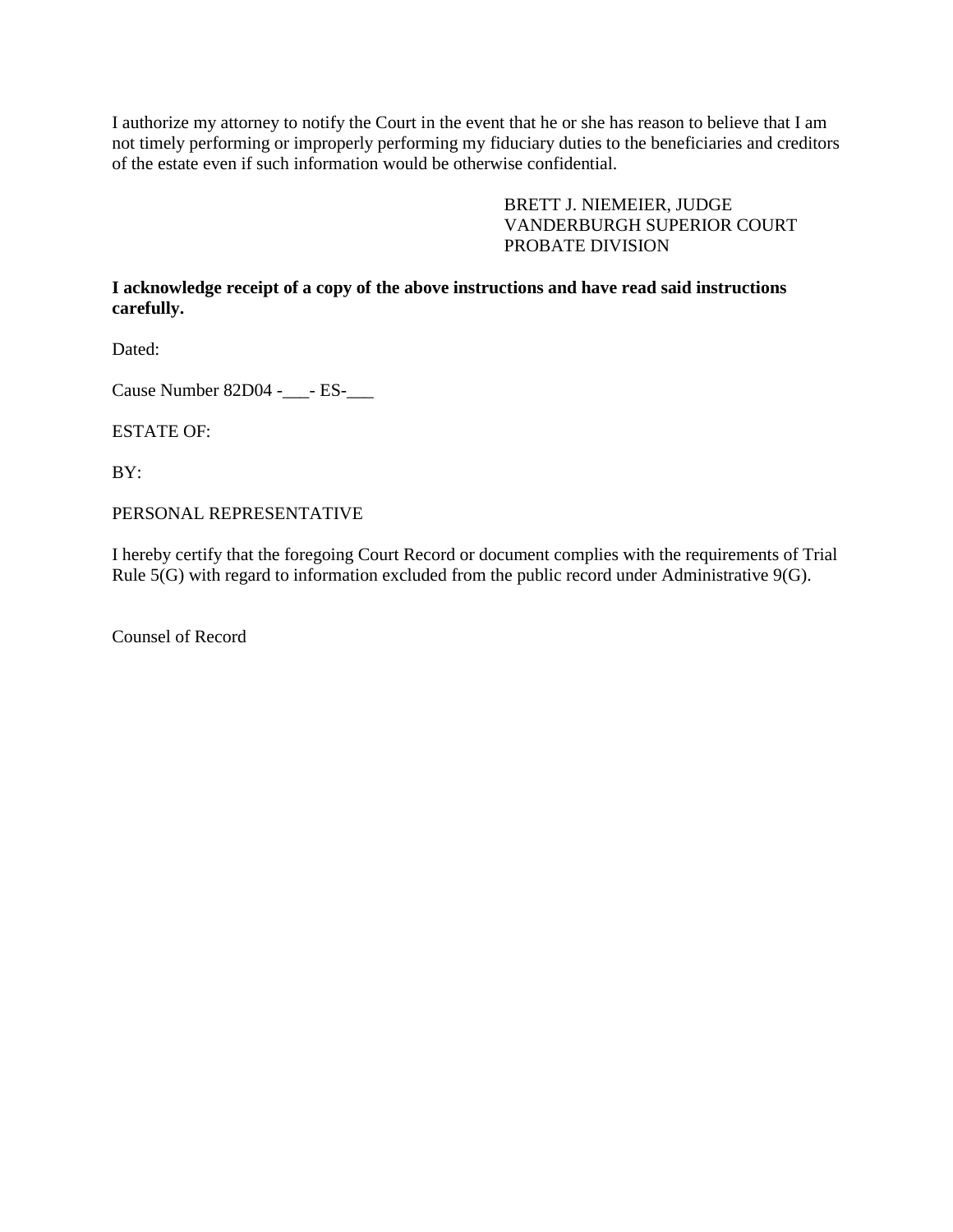# **INSTRUCTIONS TO PERSONAL REPRESENTATIVE OF UNSUPERVISED ESTATE**

Read the following carefully; then, date and sign one copy and return it to the Court. Keep a copy for your reference.

You have been appointed PERSONAL REPRESENTATIVE of the Estate of a deceased person. It is important that you understand the significance of the appointment and your responsibilities.

Listed below are some of your duties but not necessarily all of them. These duties are not listed in any order of priority. Ask the attorney for the Estate to fully explain to you each of the items below and to tell you about any other duties you have in your particular circumstances. Although the attorney will probably file all papers with the Court, the ultimate responsibility to see that reports and returns are accurately prepared and filed rests with you. As PERSONAL REPRESENTATIVE, you are required to:

- 1. Locate all property owned individually or otherwise by the decedent at the date of death; and ascertain the value of such assets as of date of death. Secure all property in safekeeping and maintain adequate insurance coverage; keep records of the assets. If applicable, obtain an appraisal of the property.
- 2. Keep a separate checking account or other type of transaction account for the Estate and keep a record of all receipts and disbursements. Never commingle Estate funds with any other funds or use them for other than Estate purposes. Accounts and securities which are registered to the Estate should be in your name as Personal Representative for the Estate of (name of Decedent). Retain all paid bills and canceled checks or other evidence of disbursement or distribution of any funds or assets of the Estate for the Closing Statement to be filed with the Court.
- 3. Within two (2) months after you qualify and receive Letters of Personal Representative, you must file with the Court an inventory of all property found belonging to the decedent on the date of death and giving values as of the date of death. In lieu of an inventory being filed a personal representative may certify to the Court that an Inventory has been prepared and the same distributed to each distributee. (Form available in the Probate Division)
- 4. You may need to obtain Consent to Transfer forms from the county Assessor for accounts and securities in order to transfer such assets.
- 5. Collect any proceeds of life insurance on the life of the decedent which is payable to the Estate. Obtain Form 712 from the insurance company, if needed for taxes.
- 6. Have mail forwarded; complete change of address forms at the Post Office.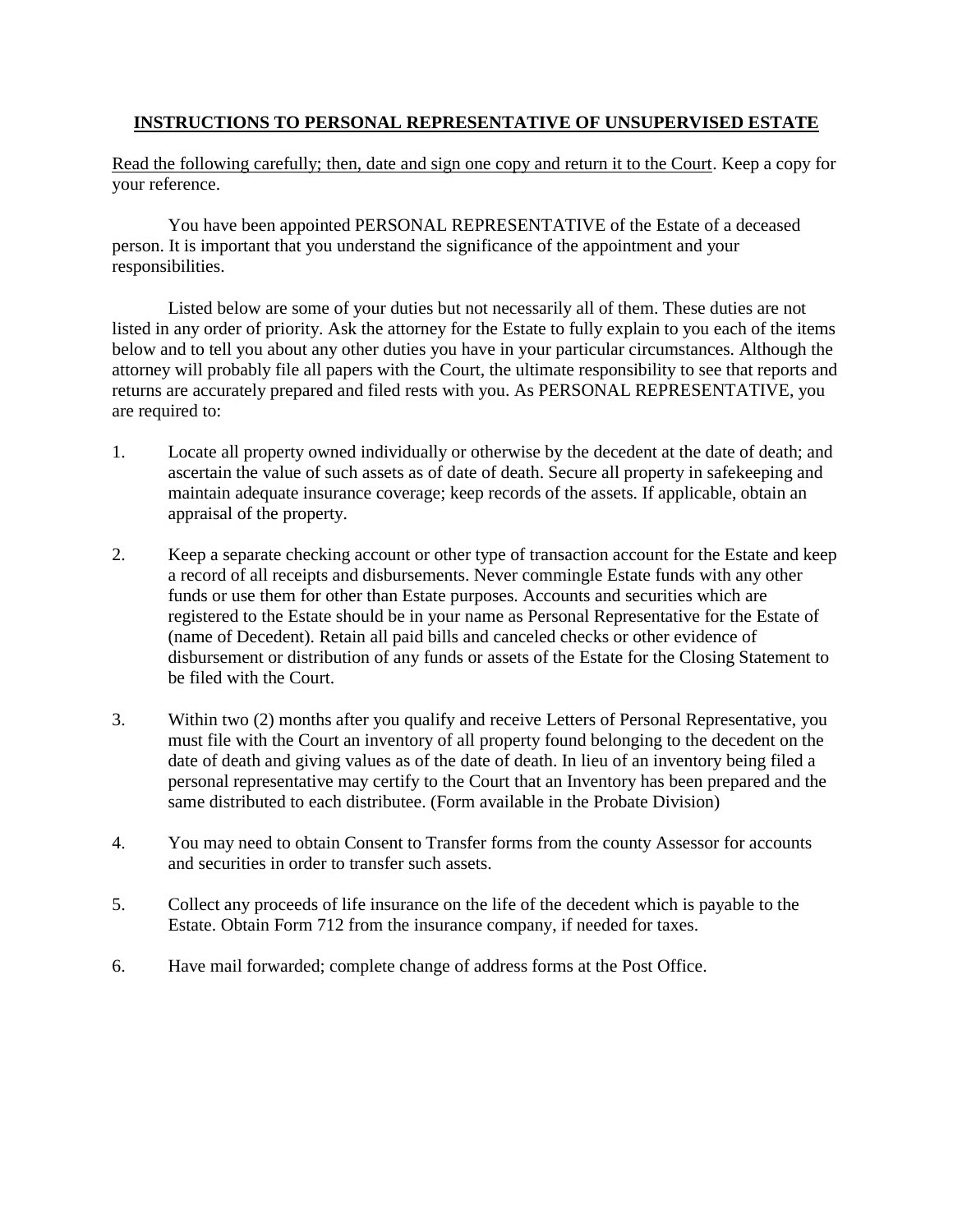- 7. Inspect all documents and personal papers of the decedent and retain anything pertinent to tax reporting, location and value of assets, debts or obligations of or to the decedent, or any other items of significance to administering the final affairs of decedent.
- 8. Pay all legal debts and funeral bills; however, pay only priority claims timely filed if there is any question of solvency of the Estate. Do not pay bills which are doubtful but refer them for Court determination. Do not make any distribution to any heir or beneficiary until at least five (5) months after the date of first publication by notice.
- 9. Prepare and file returns and pay taxes due (or claim any refund) for both State and Federal income taxes for the tax year in which the decedent died and any prior years, if applicable.
- 10. Prepare and file any required Federal Estate and Federal Gift Tax Returns and pay any such taxes owed.
- 11. Unless subject to an exception, obtain a federal tax identification number for the Estate. Choose a tax year for the Estate; file Estate income tax returns and pay any tax due for both State and Federal income tax.
- 12. Make distribution and obtain receipts for distributions.
- 13. File a Closing Statement, with receipts for distribution if already made; send a copy thereof to all distributees of the estate and to all creditors or other claimants whose claims are neither paid nor barred; furnish a full account in writing of the administration to the distributees. File original vouchers with the court.
- 14. Pay Court costs and expenses of administration when due.
- 15. Make payments and distributions to the right persons. You are responsible for incorrect payments or distribution.

BRETT J. NIEMEIER, JUDGE VANDERBURGH SUPERIOR COURT PROBATE DIVISION

**I acknowledge receipt of a copy of the above instructions and have read and will follow said instructions carefully.** 

Dated: Cause Number 82D04-\_\_\_- EU-\_\_\_ **ESTATE OF: BY: PERSONAL REPRESENTATIVE** 

I hereby certify that the foregoing Court Record or document complies with the requirements of Trial Rule 5(G) with regard to information excluded from the public record under Administrative 9(G).

Counsel of Record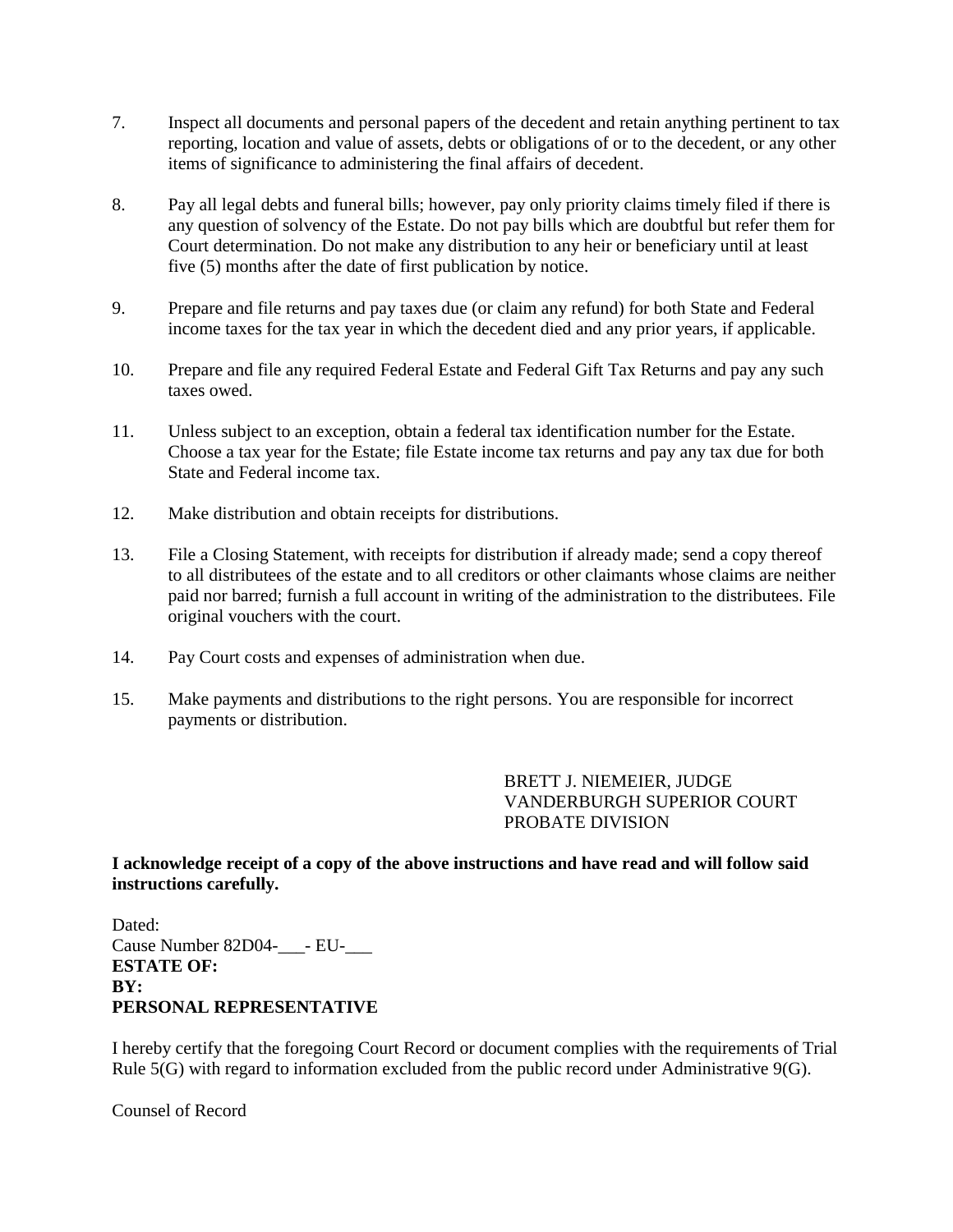# **INSTRUCTIONS TO GUARDIAN**

# **Read carefully; date and sign one copy and return it to this Court within ten days. Keep a copy for your reference.**

You have been appointed the Guardian of an individual, Protected Person, who, because of some incapacity, is unable to care for his/her own financial and/or personal affairs. It is important that you understand the significance of this appointment and your responsibility as Guardian.

In order to qualify and have your Letters issued to you, you may be required to post a bond in the amount set by the Court and to take an oath to faithfully discharge your duties as Guardian. The Bond assures the Court that you will properly protect the assets of the Protected Person.

Listed below are some of your duties, but not necessarily all of them. You are directed to ask the Attorney for the Guardianship to fully explain to you each of the items below and to tell you about the other duties you have in your particular circumstances. Though the Attorney will file all papers with the court, the ultimate responsibility to see that all reports, etc., are accurately and timely prepared and filed, rests with you.

As GUARDIAN of the financial affairs of the Protected Person, you are required to:

- 1. File with the court, within ninety (90) days after your appointment, a verified Inventory and appraisement of all the property belonging to the Protected Person;
- 2. File with the court a verified account of all the income and expenditures of the Guardianship every two (2) years after your appointment;
- 3. If assets were placed in a restricted account you are to file an accounting every two (2) years, together with a statement from the financial institution showing the current balance of the funds and that the same remain in an account that is restricted;
- 4. Pay bond premiums as they become due;
- 5. File Federal and State Tax Returns for Protected Person and pay taxes;
- 6. File a final accounting, detailing all property and income received and all expenses paid with receipts to verify each expenditure with the Court upon the termination of the guardianship or upon the death of the Protected Person;
- 7. Keep all of the assets of the Protected Person separate from your own;
- 8. Open an account where the canceled checks are returned to you, in your name as Guardian, in which all of the cash assets of the Protected Person are deposited. This account must be used for all payments or disbursements on behalf of the Guardianship and the Protected Person;
- 9. Obtain approval from the Court to use Guardianship assets.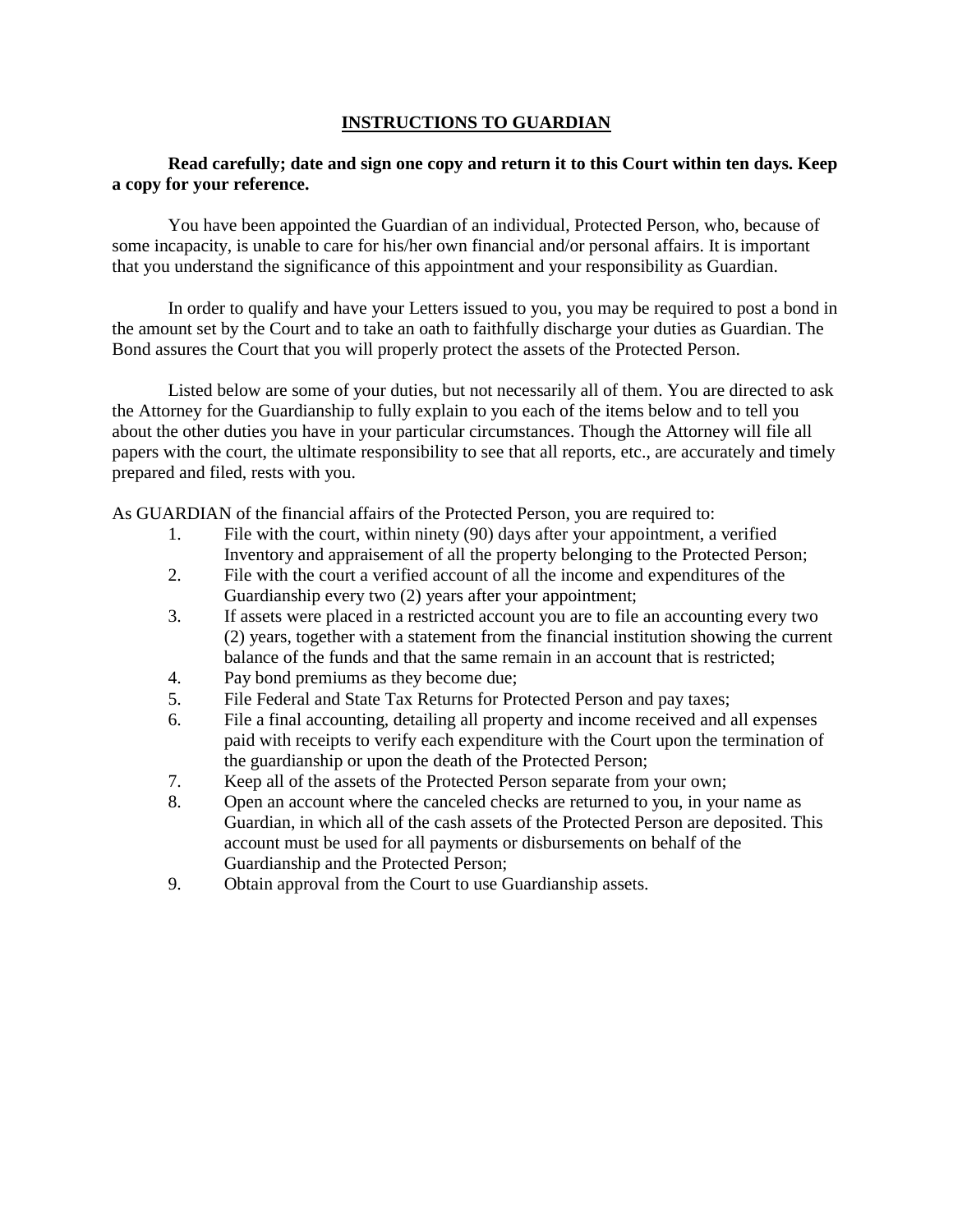It is your duty to protect and preserve the Protected Person's property, to the account for the use of the property faithfully and to perform all the duties required by law of a Guardian.

You may NOT make expenditures or investments from the Guardianship funds without court authorization.

Guardianship funds must never be commingled with personal funds. A separate account for all Guardianship assets must be kept in your name as Guardian. Accurate accounts must be kept and accurate reports made. Unauthorized use of Guardianship funds can result in your being personally liable for the misuse of those sums.

As GUARDIAN of the personal affairs of the Protected Person, you are required to:

- A. Make certain that the physical and mental needs of the Protected Person (food, clothing, shelter, medical attention, education, etc.) are properly and adequately provided for;
- B. File with the Court a status report as to the physical condition and general welfare of the Protected Person every two (2) years after your appointment if said Protected Person is over the age of eighteen (18).
- C. File with the Court a status report as to the physical condition and general welfare of the Protected Person yearly after your appointment of said Protected Person is a minor.

It is important to understand that you have the same duties and responsibilities concerning the Protected Person whether or not the Protected Person is your relative.

If at any time you have a change of address, please notify the Court immediately so that we may make that change to the Court file.

If any questions arise during the Guardianship, you should consult with your Attorney immediately.

## **I acknowledge I have read and understand the above instructions and agree to follow them carefully, and further that I have kept a copy for my continued use and review.**

Dated:

Cause Number:

The Guardianship of:

By: Guardian

I hereby certify that the foregoing Court Record or document complies with the requirements of Trial Rule 5(G) with regard to information excluded from the public record under Administrative 9(G).

Counsel of Record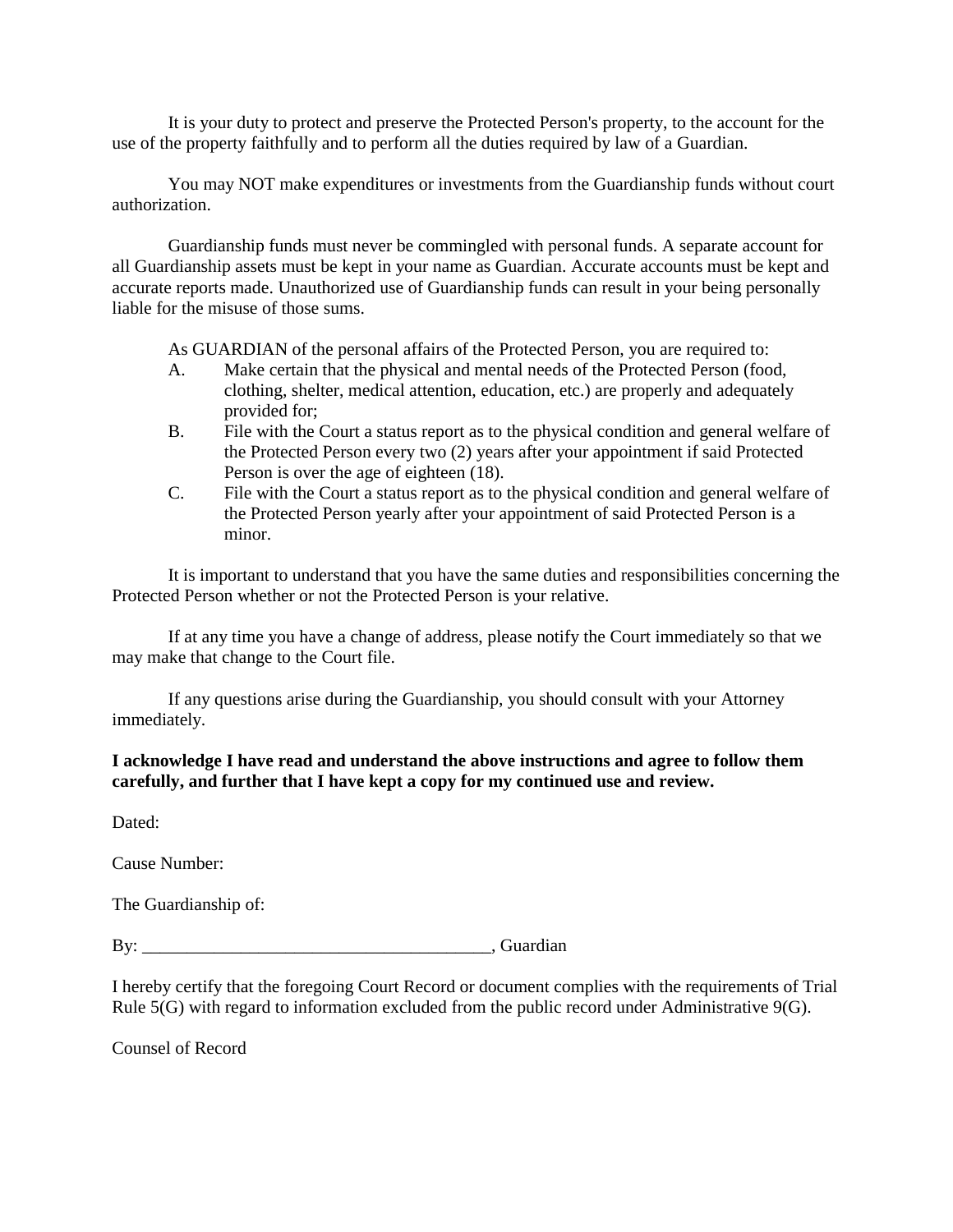| $\sum$ SS:                        |                                   |
|-----------------------------------|-----------------------------------|
| <b>COUNTY OF VANDERBURGH</b>      |                                   |
|                                   | IN THE VANDERBURGH SUPERIOR COURT |
|                                   |                                   |
| IN THE MATTER OF THE UNSUPERVISED |                                   |
|                                   |                                   |
|                                   |                                   |
|                                   |                                   |
|                                   |                                   |

## **CERTIFICATION OF INVENTORY PREPARATION**

Comes now the Personal Representative of the Estate of \_\_\_\_\_\_\_\_\_\_\_\_\_\_\_\_\_\_\_\_\_\_\_\_\_ pursuant to the provisions of I.C. 29-1-7.5-3.2 (e) and certifies to the Court that (1) the Inventory of the estate's assets, and supplement or amendment to it that is required to be prepared pursuant to the provisions of I.C.29-1-7.5-3.2 (a) has been prepared and is available to distributees upon request made to the Personal Representative, and (2) copies of this Certification have been distributed to each of the distributees.

Dated this day  $\qquad \qquad \qquad .20 \qquad .$ 

Personal Representative

I, \_\_\_\_\_\_\_\_\_\_\_\_\_\_\_\_\_\_\_\_, swear and affirm under the penalties of perjury that the above and foregoing representations are true and correct to the best of my knowledge and belief.

I hereby certify that the foregoing Court Record or document complies with the requirements of Trial Rule 5(G) with regard to information excluded from the public record under Administrative 9(G).

Counsel of Record

(Case Caption)

SET FOR HEARING: Date:

Time: Probate Division Administration Building Room 129 One N.W. Martin Luther King Jr. Blvd. Evansville IN 47708